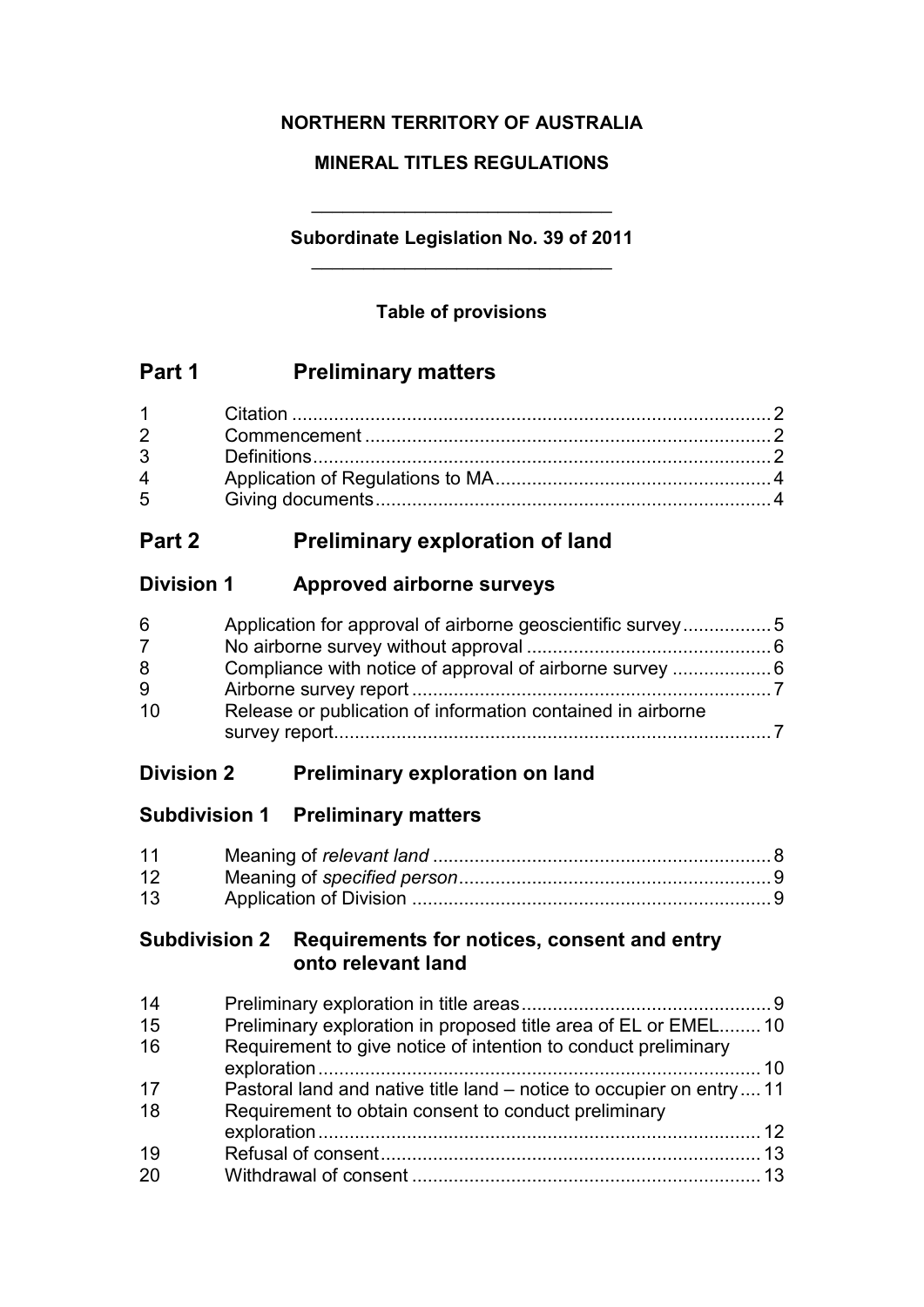| 21 | Offences relating to entry onto relevant land requiring notice 13 |  |
|----|-------------------------------------------------------------------|--|
| 22 | Offences relating to entry onto or remaining on relevant land     |  |
|    |                                                                   |  |
| 23 |                                                                   |  |

## **Subdivision 3 General offences**

| 24 |  |
|----|--|
| 25 |  |
| 26 |  |
| 27 |  |
| 28 |  |

# **Part 3 Surveying land**

# **Division 1 General matters**

| 29 | Request for consent to survey declared fossicking area  17  |  |
|----|-------------------------------------------------------------|--|
| 30 |                                                             |  |
| 31 | EML not within town boundary – prescribed size and required |  |
|    |                                                             |  |
| 32 | EML within town boundary – prescribed size and required     |  |
|    |                                                             |  |
| 33 |                                                             |  |
| 34 |                                                             |  |
| 35 | Maintenance of boundary markers and boundary lines 18       |  |

## **Division 2 Surveys not required to be carried out by licensed surveyor**

| 36 |  |
|----|--|
| 37 |  |
| 38 |  |
| 39 |  |
| 40 |  |
| 41 |  |
| 42 |  |
| 43 |  |

# **Part 4 Mineral title applications and other applications**

## **Division 1 General provisions**

| 44 |  |
|----|--|
| 45 |  |
| 46 |  |
| 47 |  |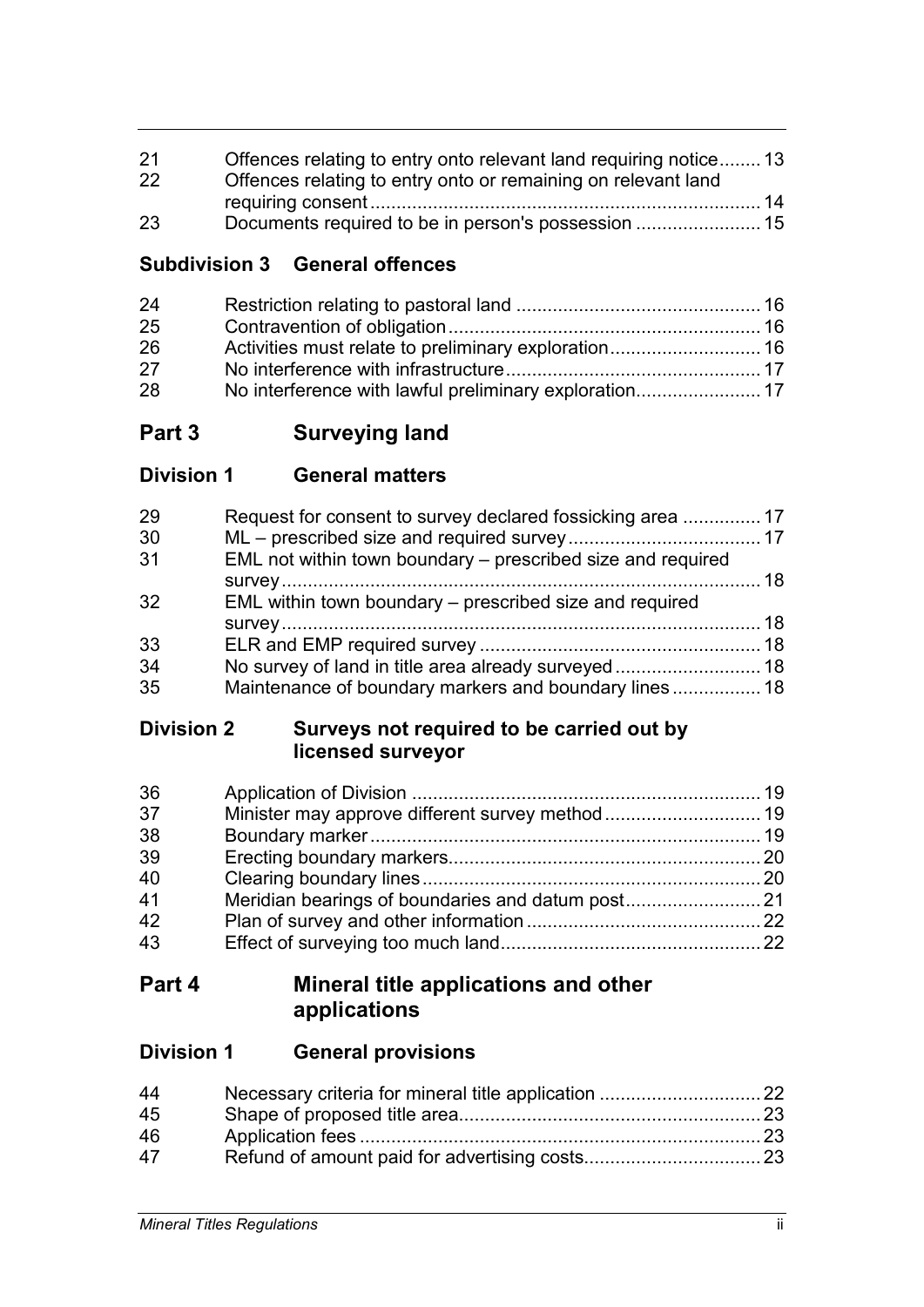| 48                                     | Deciding application for designation of ELR after EL ceases to                                        |    |
|----------------------------------------|-------------------------------------------------------------------------------------------------------|----|
| 49                                     |                                                                                                       |    |
| <b>Division 2</b>                      | Applications for grant of mineral title for<br><b>Aboriginal land</b>                                 |    |
| 50<br>51<br>52                         |                                                                                                       |    |
| <b>Division 3</b>                      | Applications for grant of mineral title for<br>existing title area or existing proposed title<br>area |    |
| 53<br>54<br>55<br>56<br>57<br>58<br>59 |                                                                                                       |    |
| <b>Division 4</b>                      | <b>Grant of mineral title</b>                                                                         |    |
| 60<br>61<br>62                         | Procedures relating to payment of rent and giving security  27                                        |    |
| Part 5                                 | Amalgamations, surrenders and<br>cancellations                                                        |    |
| 63<br>64<br>65<br>66<br>67             | Notice and submission relating to intention to cancel 33                                              | 30 |
| 68<br>69<br>70                         | Notice following submission about intention to cancel 34                                              |    |

# **Part 6 Rights and conditions under mineral titles**

# **Division 1 Entry onto and use of land**

| 71 | Notice before starting authorised activities for exploration 35 |  |
|----|-----------------------------------------------------------------|--|
| 72 |                                                                 |  |
| 73 | Conducting authorised activities on pastoral land36             |  |
| 74 | Right to exercise occupation right on overlapping land 36       |  |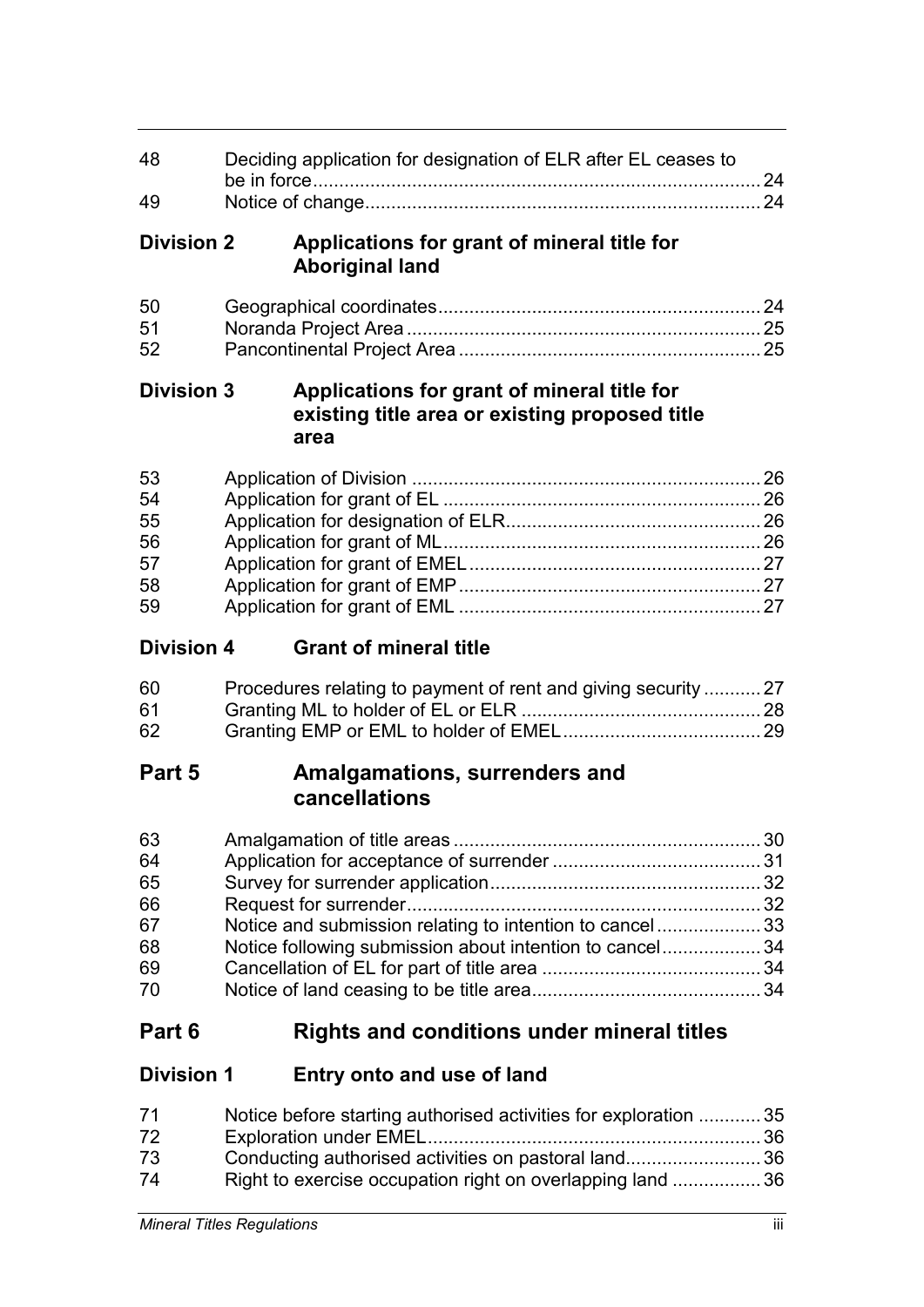| 75 | Conditions of exercising occupation right on overlapping land  36 |  |
|----|-------------------------------------------------------------------|--|
| 76 |                                                                   |  |

## **Division 2 Rent, fees, expenditure and reports**

| 77 |                                                       |  |
|----|-------------------------------------------------------|--|
| 78 |                                                       |  |
| 79 | Annual report for ML and mining management report  40 |  |
| 80 |                                                       |  |
| 81 |                                                       |  |
| 82 |                                                       |  |
| 83 |                                                       |  |
| 84 |                                                       |  |
| 85 |                                                       |  |
| 86 |                                                       |  |
| 87 |                                                       |  |
| 88 |                                                       |  |

# **Division 3 Miscellaneous conditions**

| 89 |  |
|----|--|
| 90 |  |

# **Part 7 General reserved land**

| 91 | Variation or revocation if notice of intention to be given  47    |  |
|----|-------------------------------------------------------------------|--|
| 92 | Variation or revocation if no notice of intention to be given  48 |  |

# **Part 8 Mineral Titles Register**

| 93 |  |
|----|--|
| 94 |  |
| 95 |  |
| 96 |  |
| 97 |  |

**Part 9 Fossicking**

| <b>Division 1</b> | <b>Preliminary matters</b> |  |
|-------------------|----------------------------|--|
|-------------------|----------------------------|--|

| 98 |  |
|----|--|
| 99 |  |

## **Division 2 Requirements for notices, consent and entry onto relevant land**

| 100 |                                                                 |  |
|-----|-----------------------------------------------------------------|--|
| 101 |                                                                 |  |
| 102 | When consent required to fossick for gold in title area of EL53 |  |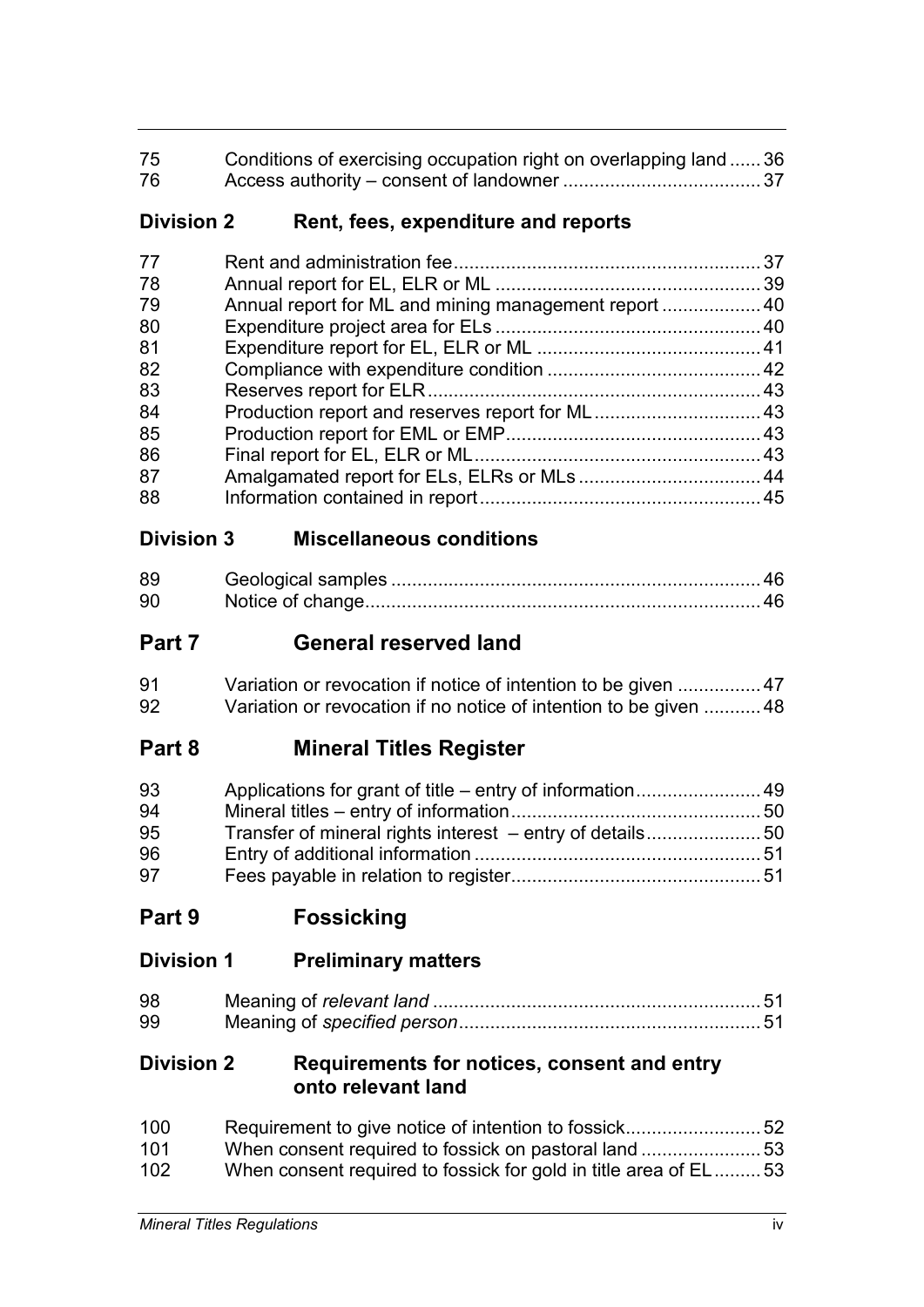| 103 |                                                                  |  |
|-----|------------------------------------------------------------------|--|
| 104 |                                                                  |  |
| 105 |                                                                  |  |
| 106 | Offences relating to entry onto relevant land requiring notice55 |  |
| 107 | Offences relating to entry onto or remaining on relevant land    |  |
|     |                                                                  |  |
| 108 |                                                                  |  |

**Division 3 General offences**

| 109 |  |
|-----|--|
| 110 |  |
| 111 |  |
| 112 |  |
| 113 |  |

# **Part 10 Proceedings in Tribunal**

# **Division 1 Preliminary matters**

| 115 |  |
|-----|--|
| 116 |  |

# **Division 2 Reviews of reviewable decisions**

| 117 |                                                       |  |
|-----|-------------------------------------------------------|--|
| 118 |                                                       |  |
| 119 |                                                       |  |
| 120 |                                                       |  |
| 121 |                                                       |  |
| 122 | Recommendation of Tribunal and subsequent decision 61 |  |

# **Division 3 Deciding other applications**

| 123 |  |
|-----|--|
| 124 |  |

# **Part 11 Administration**

| 125 |                                                                |  |
|-----|----------------------------------------------------------------|--|
| 126 |                                                                |  |
| 127 |                                                                |  |
| 128 | Examination and analysis of geological samples 64              |  |
| 129 |                                                                |  |
| 130 |                                                                |  |
| 131 | Fee payable if report not given on or before reporting day  65 |  |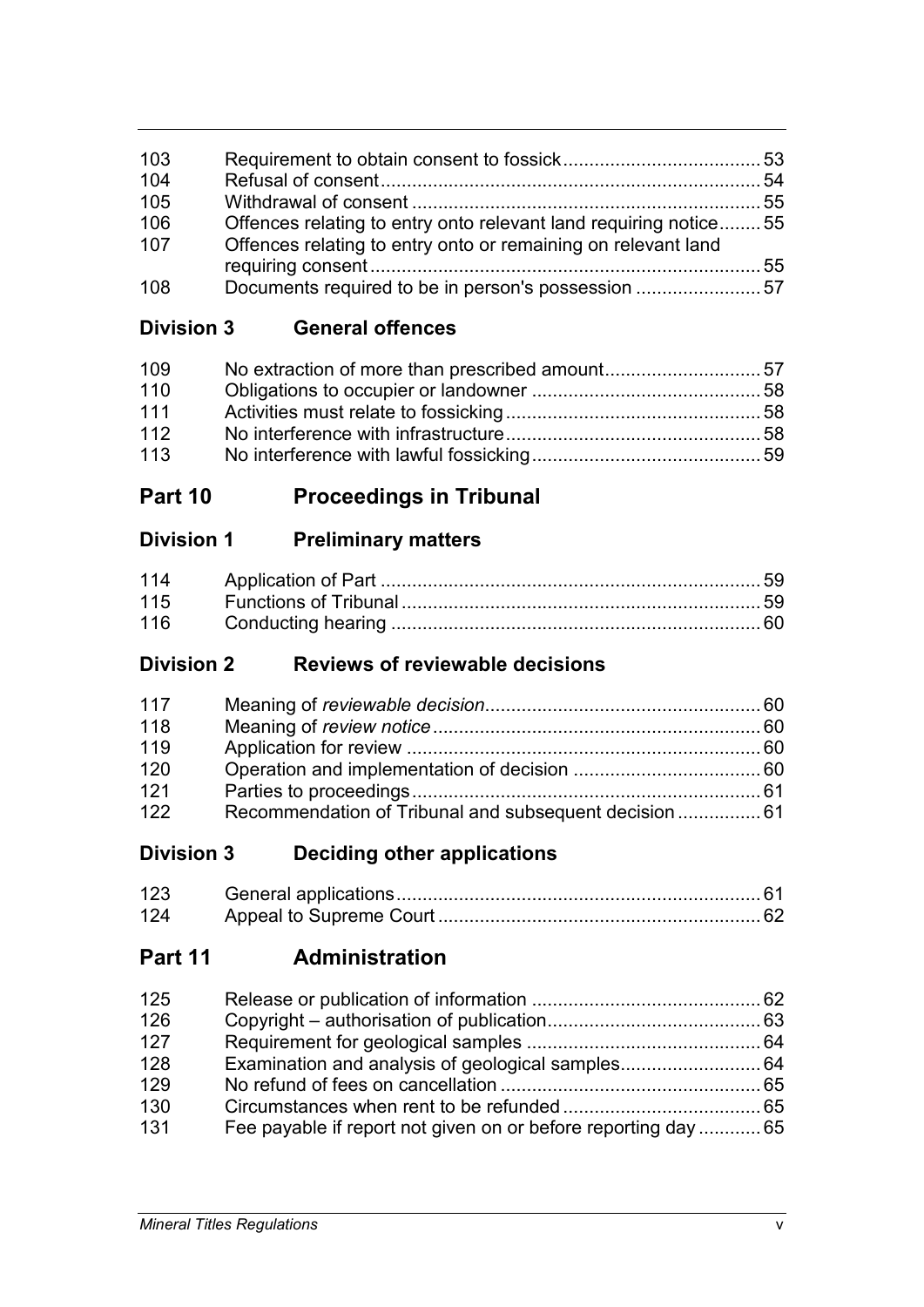# **Part 12 Transitional matters**

# **Division 1 Existing applications**

| 132 |                                                                 |    |
|-----|-----------------------------------------------------------------|----|
| 133 |                                                                 |    |
| 134 | Grant of existing interest – no corresponding application  67   |    |
| 135 | Renewal of existing interest – no corresponding application  68 |    |
| 136 | Refunds if existing application for grant of existing interest  |    |
|     |                                                                 | 68 |

# **Division 2 Conversion to appropriate mineral title**

| 137 | Conversion of non-compliant title to another mineral title  68    |  |
|-----|-------------------------------------------------------------------|--|
| 138 | Conversion of non-compliant existing interest to appropriate      |  |
|     |                                                                   |  |
| 139 |                                                                   |  |
| 140 | Renewal of non-compliant existing interest continued in force  70 |  |

# **Division 3 Payment of rent**

| 141 |  |
|-----|--|
| 142 |  |

# **Schedule 1 Fees and rent**

# **Schedule 2 Reviewable decisions**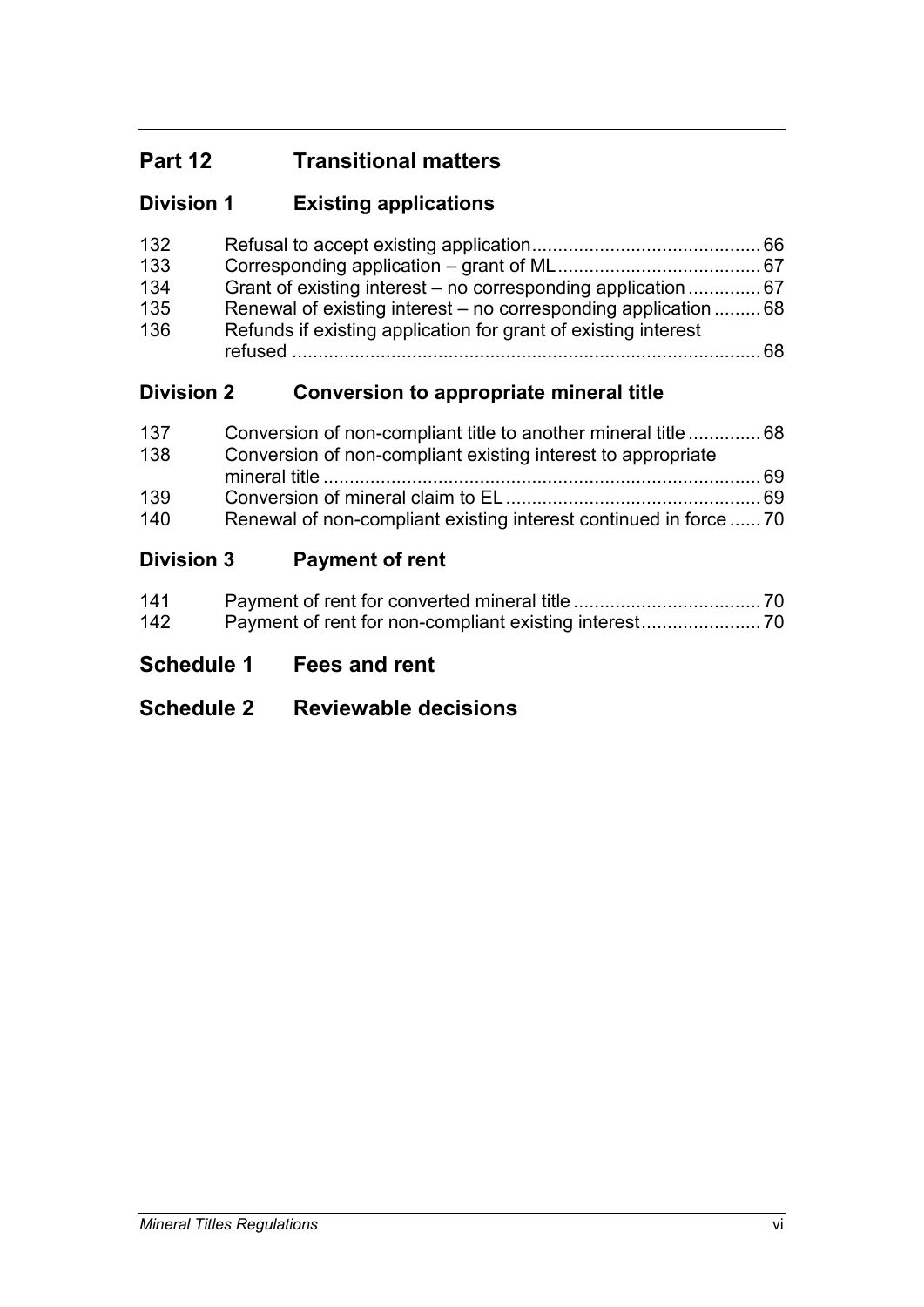

## **Subordinate Legislation No. 39 of 2011\*** \_\_\_\_\_\_\_\_\_\_\_\_\_\_\_\_\_\_\_\_\_\_\_\_\_\_\_\_\_

## *Mineral Titles Regulations*

I, Thomas Ian Pauling, Administrator of the Northern Territory of Australia, acting with the advice of the Executive Council, make the following regulations under the *Mineral Titles Act*.

Dated 23 August 2011

T. I. PAULING **Administrator** 

By His Honour's Command

D. P. LAWRIE Minister for Justice and Attorney-General acting for Minister for Primary Industry, Fisheries and Resources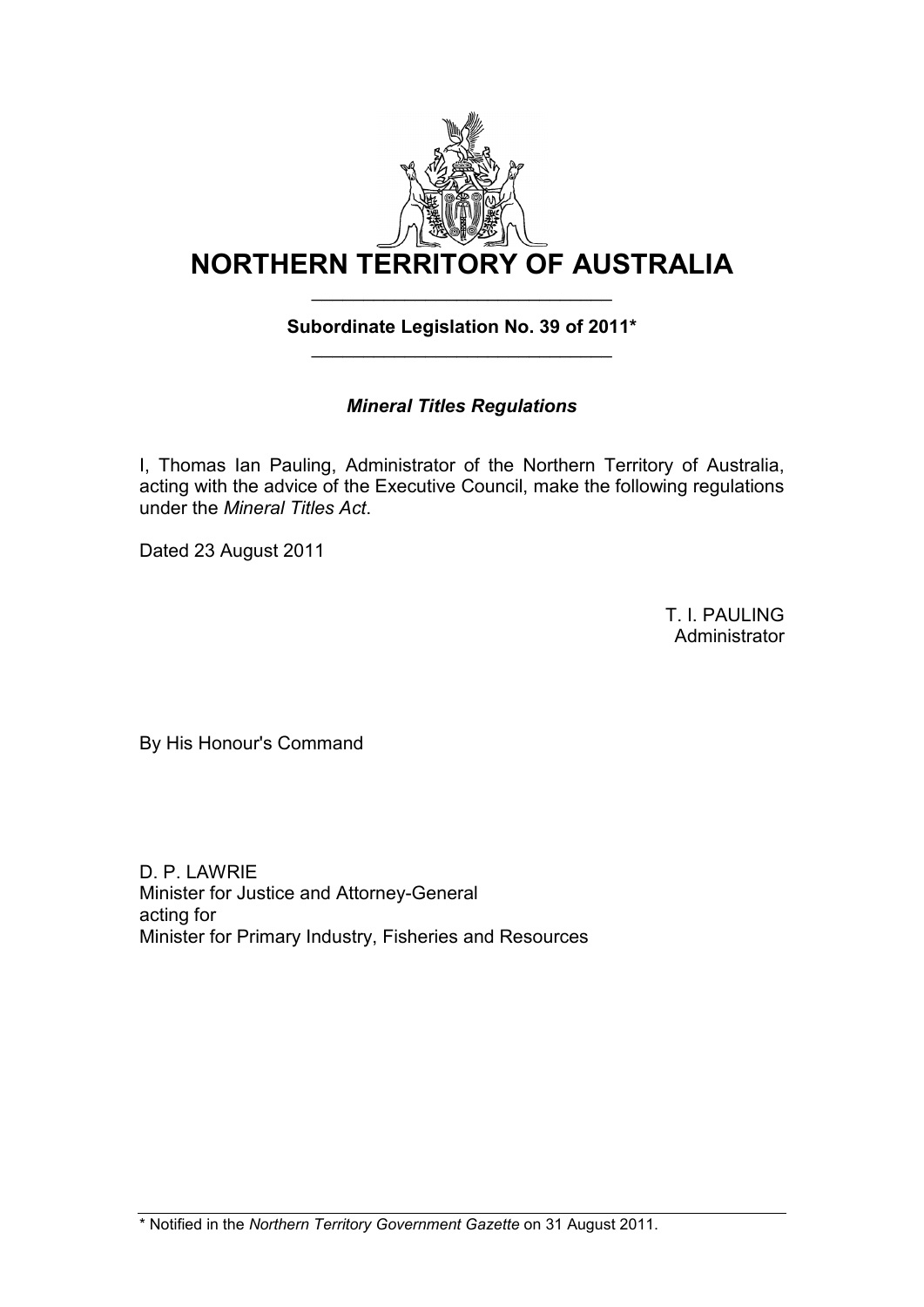## **Part 1 Preliminary matters**

#### **1 Citation**

These Regulations may be cited as the *Mineral Titles Regulations*.

#### **2 Commencement**

These Regulations commence on the commencement of the *Mineral Titles Act*.

### **3 Definitions**

In these Regulations:

*administration fee*, for a mineral title, means the administration fee mentioned in regulation 77(3).

*airborne survey report* means a report required to be given under regulation 9.

*amalgamated report* means a report required to be given under regulation 87(6).

*annual report* means the report mentioned in section 94(2)(a) of the Act.

*approved airborne survey*, in relation to preliminary exploration, means an airborne geoscientific survey approved under regulation 6(3)(a).

*boundary marker*, see regulation 38(1).

*converted mineral title*, for Part 12, means a mineral title converted under section 202(1) of the Act to a mineral title mentioned in column 2 of the table in that subsection

*designation of an ELR* means the designation of an EL as an ELR under section 34 of the Act.

*development title* means an ML, EMP or EML.

*earlier applicant*, for Part 4, Division 3, means the person who made the earlier application relating to the existing proposed title area.

*existing proposed title area*, for Part 4, Division 3, see section 65(4) of the Act.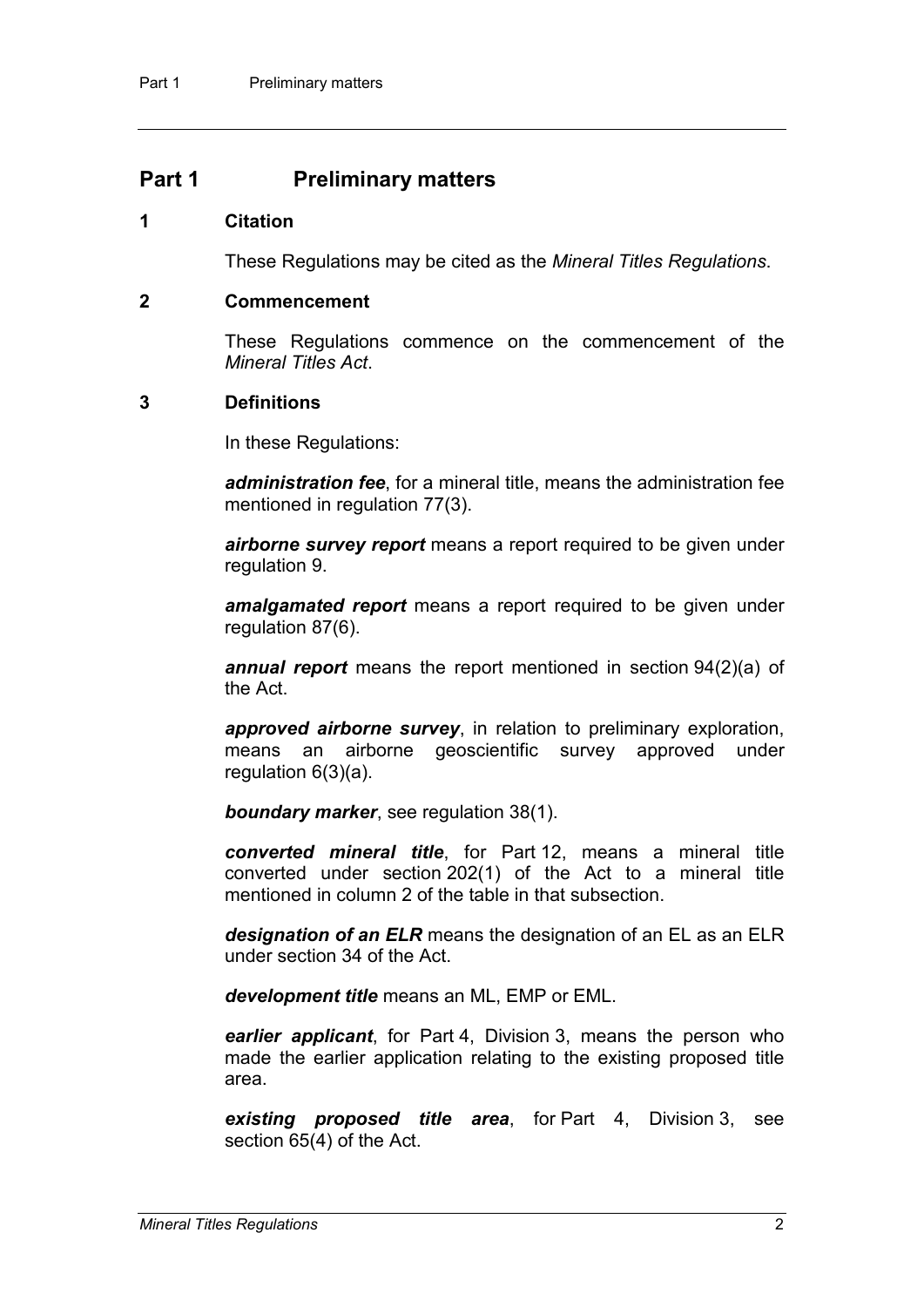*existing title area*, for Part 4, Division 3, see section 65(4) of the Act.

*expenditure condition*, for an EL or ELR, means the condition in section 32(2)(a)(ii) of the Act, that the title holder must carry out technical work in accordance with the expenditure requirements specified in the title.

*exploration title*, for Part 6, Division 1, means an EL or EMEL.

*final report* means a report mentioned in section 94(2)(e) of the Act.

*fossicking notice*, see regulation 100(2).

*fossicking request*, see regulation 103(2).

*geological sample* means any geological sample recovered from a title area, including drill core and cuttings.

*late lodgment fee* means a fee payable under regulation 131(2).

*late lodgment period* means the late lodgment period mentioned in regulation 131(2).

*licensed surveyor*, see section 4 of the *Licensed Surveyors Act*.

*occupation right*, for Part 6, Division 1, means the right of a title holder, mentioned in section 80(1) of the Act, to enter and occupy land in the title area to conduct authorised activities under the title.

*overlapping land*, for Part 6, Division 1, means:

- (a) land in the title area of a mineral title that also comprises all or part of the title area of a mineral title held by another person; or
- (b) in relation only to the title area of an exploration title land in the title area that also comprises all or part of the proposed title area specified in an application made by another person for the designation of an ELR or the grant of a development title.

*preliminary exploration notice*, see regulation 16(2).

*preliminary exploration request*, see regulation 18(2).

*production report* means the report mentioned in section 94(2)(c) of the Act.

*project area*, see regulation 80(1).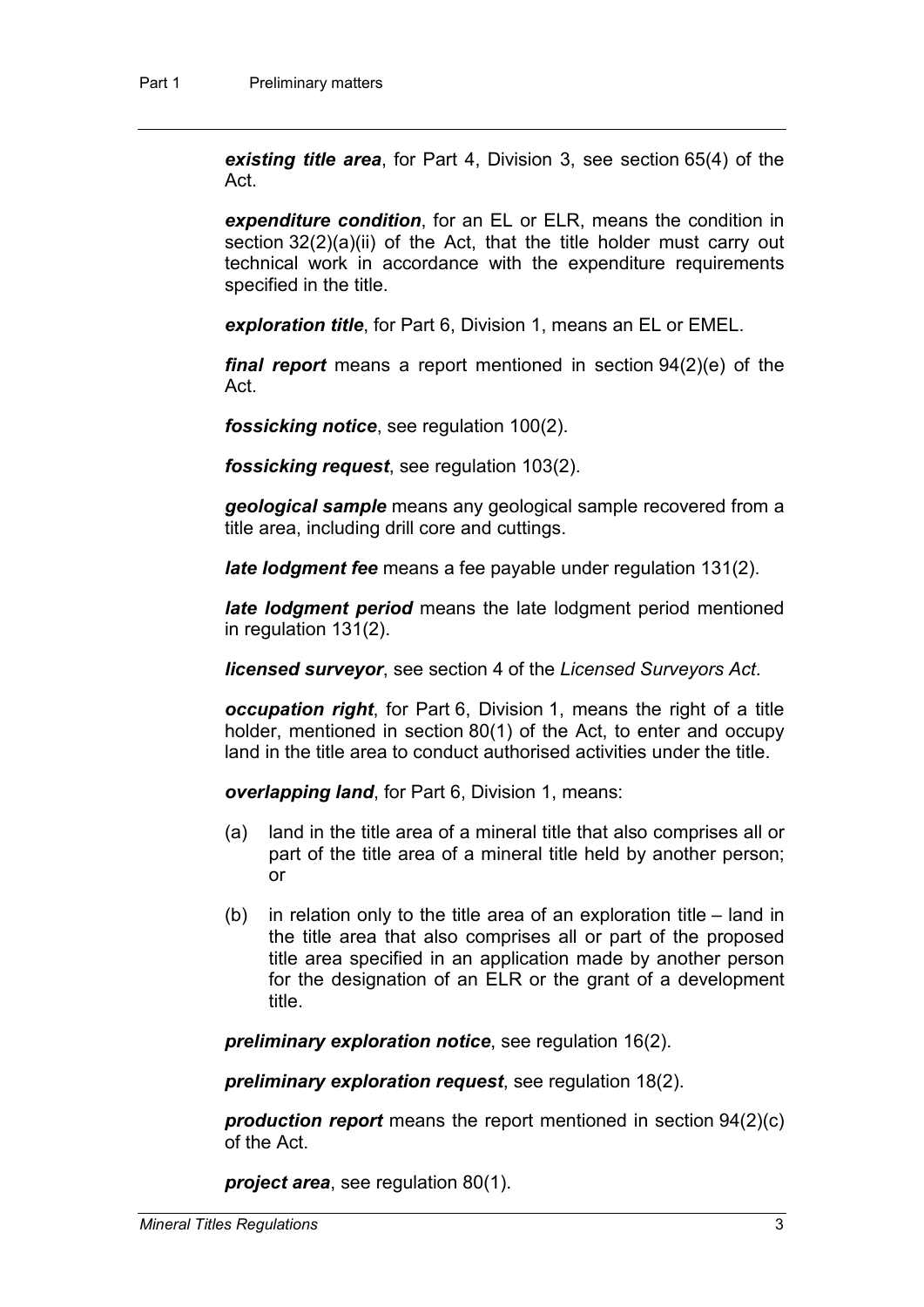#### *relevant land*, for:

- (a) Part 2, Division 2 see regulation 11; or
- (b) Part 9 see regulation 98.

*relevant person*, for Part 3, Division 2, see regulation 36.

*rent*, for a mineral title, means the rent mentioned in regulation 77(1).

*reporting day*, for a particular report, means the day in a 12 month period on or before which a person must give the report to the Minister.

*reserves report* means the report mentioned in section 94(2)(d) of the Act.

*review notice*, see regulation 118.

*reviewable decision*, see regulation 117.

#### *specified person*, for:

- (a) Part 2, Division 2 see regulation 12; or
- (b) Part 9 see regulation 99.

*survey*, of an area of land, includes marking out the boundaries of the area.

*survey area*, see regulation 36.

*technical work*, in relation to expenditure under an EL or ELR, means the work mentioned in section 32(2)(a) of the Act.

*town boundary* means a boundary of a town constituted and defined under section 95(1) of the *Crown Lands Act*.

### **4 Application of Regulations to MA**

Unless specified otherwise, a reference in these Regulations to an EL, ELR, ML, EMEL, EMP or EML includes a reference to the MA that corresponds to that mineral title.

## **5 Giving documents**

- (1) If a person is required by or under the Act to give a document to an individual or body (the *recipient*), the person may do so:
	- (a) in a way mentioned in section 25 of the *Interpretation Act*; or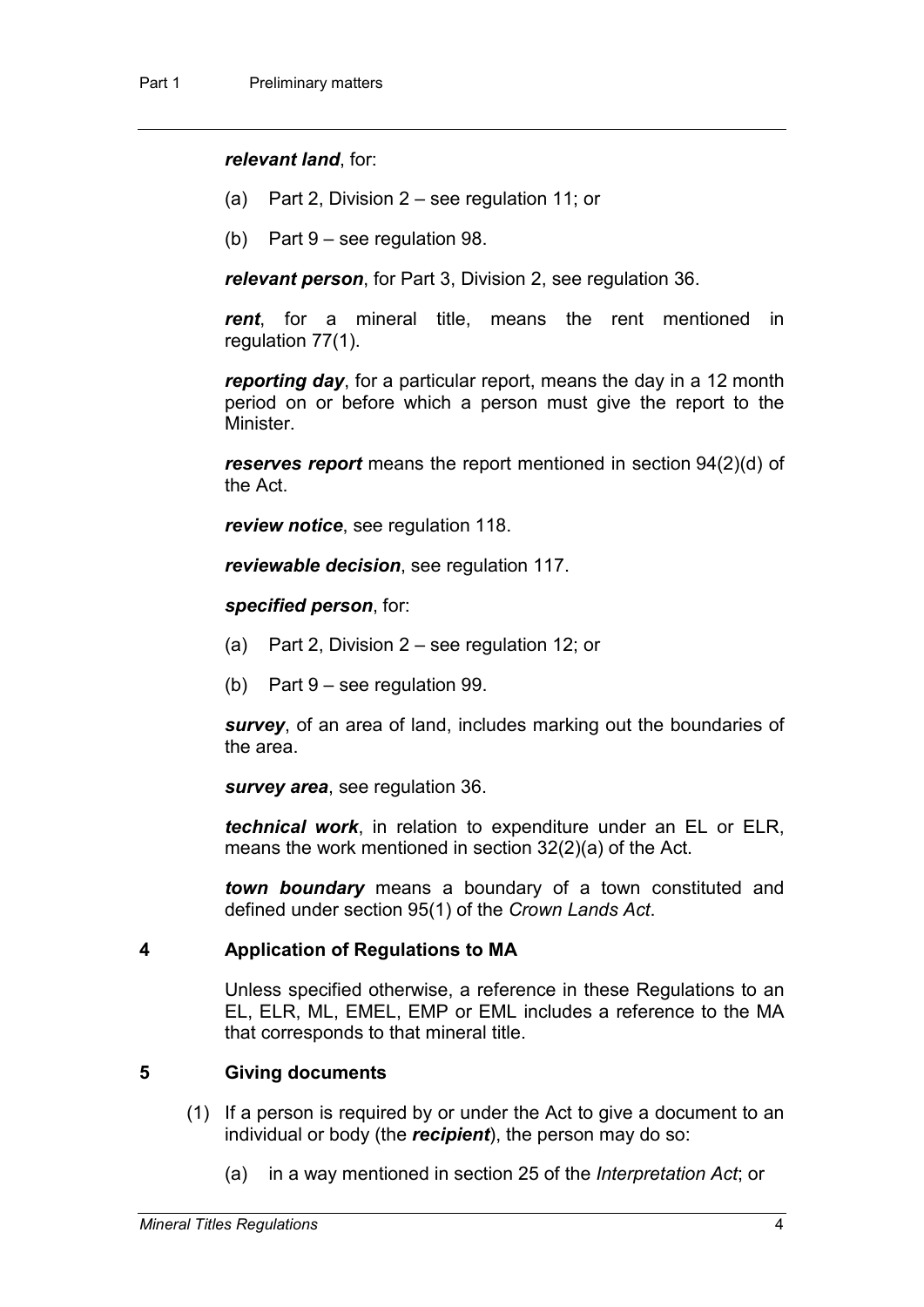- (b) by sending the document by an electronic communication as defined in section 5 of the *Electronic Transactions (Northern Territory) Act*.
- (2) If the person does not know the name or address of the recipient:
	- (a) the person may, with the Minister's approval, publish the document at least 3 times at intervals of at least 7 days in a newspaper circulating in the Territory; and
	- (b) the recipient is taken to have been given the document.
- (3) However, the person is not required to publish the document 3 times if the recipient contacts the person about the document after the first or second publication.

## **Part 2 Preliminary exploration of land**

## **Division 1 Approved airborne surveys**

### **6 Application for approval of airborne geoscientific survey**

- (1) For section 17(3)(b) of the Act, a person who intends to conduct an airborne geoscientific survey for the preliminary exploration of land (an *airborne survey*) must apply for approval to do so.
- (2) The application must:
	- (a) be made in the approved form to the Minister; and
	- (b) specify the date on which the person intends to start the airborne survey (which must be more than 30 days after the date on which the application is made); and
	- (c) include a description or map that clearly indicates the location and boundaries of the land; and
	- (d) if it will be necessary to land the aircraft on the land when conducting the airborne survey – specify the reasons for, and any other relevant information about, the landing.
- (3) The Minister must give the person:
	- (a) a notice of approval for the airborne survey, with effect for the period specified in the notice (which must not be more than 6 months); or
	- (b) a notice refusing to approve the airborne survey if the Minister is satisfied there are circumstances to justify the refusal.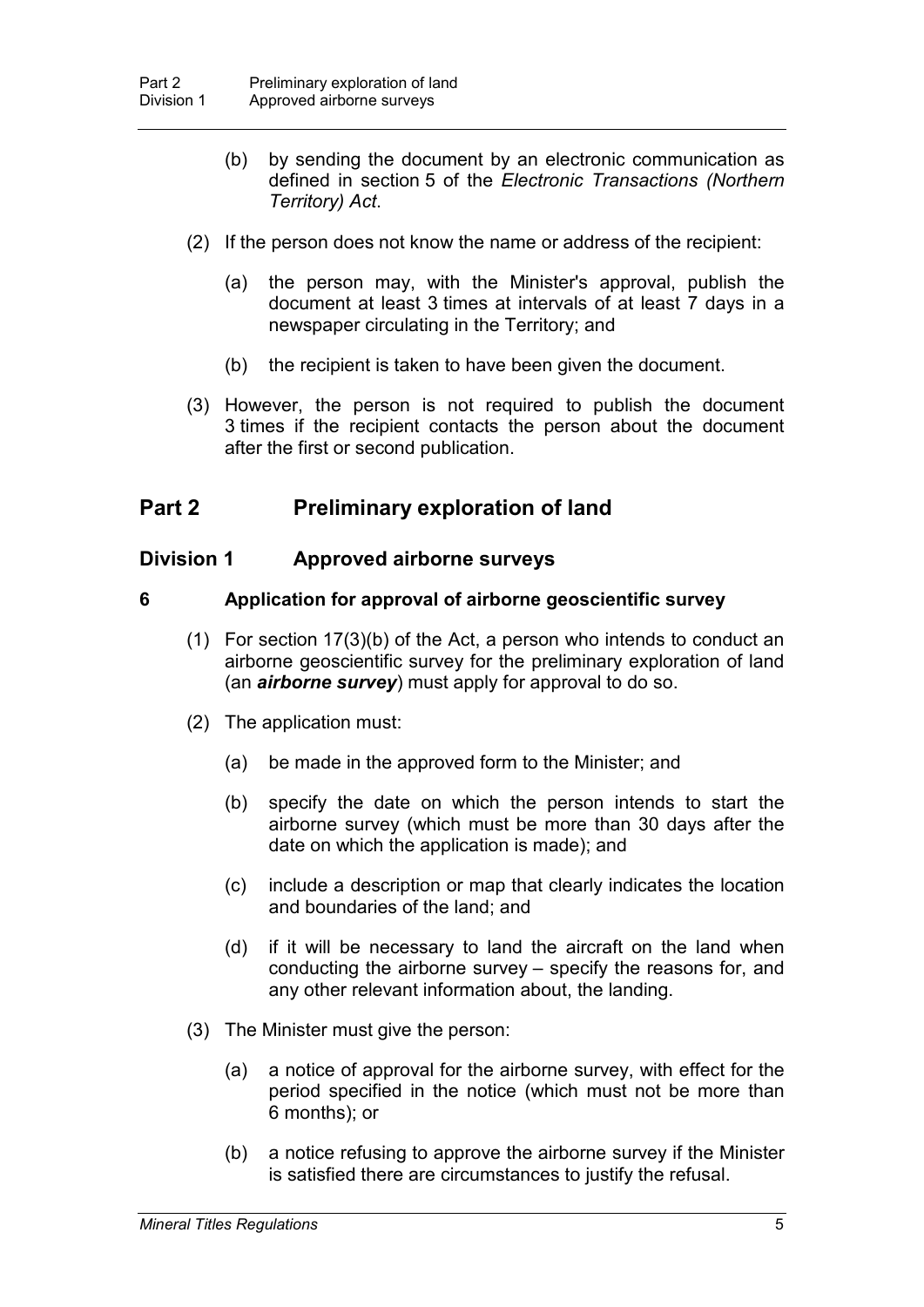- (4) A notice of approval may include conditions the Minister considers appropriate, including any of the following:
	- (a) the person must give written notice of the approved airborne survey and information about the survey, as specified in the notice of approval, to:
		- $(i)$  if the land is in a title area the title holder; or
		- (ii) otherwise the landowner or occupier, as specified in the notice;
	- (b) if it will be necessary to land the aircraft on the land when conducting the airborne survey – the person given approval must obtain consent to the landing from the title holder, landowner or occupier of the land.
- (5) A notice of approval must include a statement about the requirement in subregulation (6).
- (6) If the person given a notice of approval does not conduct the approved airborne survey within the period the notice has effect, the person must give the Minister a notice of that fact within 14 days after the end of the period.

### **7 No airborne survey without approval**

(1) A person must not conduct an airborne geoscientific survey that is not an approved airborne survey.

Maximum penalty: 100 penalty units.

(2) An offence against subregulation (1) is an offence of strict liability.

#### **8 Compliance with notice of approval of airborne survey**

(1) A person who conducts an approved airborne survey must comply with the notice of approval for the survey.

Maximum penalty: 100 penalty units.

- (2) An offence against subregulation (1) is an offence of strict liability.
- (3) It is a defence to a prosecution for an offence against subregulation (1) if the defendant establishes a reasonable excuse.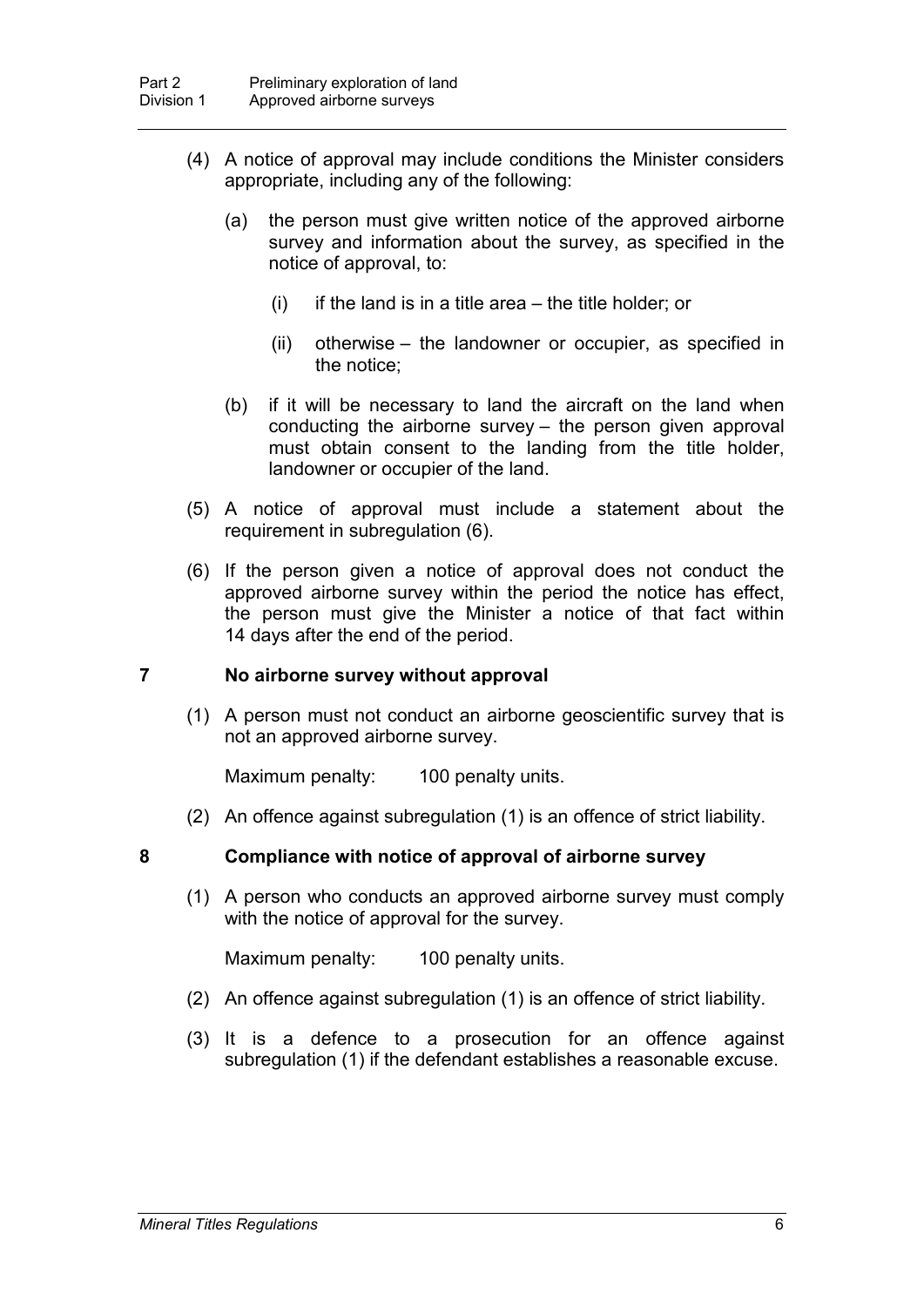### **9 Airborne survey report**

(1) A person who conducts an approved airborne survey must give the Minister a written report about the survey within 12 months after the notice of approval for the survey is given.

#### *Note for subregulation (1)*

*See regulation 131 for provisions about the late fee payable if the report is not given on or before the reporting day.*

- (2) The airborne survey report must contain the following information:
	- (a) the specifications of the approved airborne survey and of the equipment used for conducting the survey;
	- (b) the geophysical data, hyperspectral data, navigation data and details of all data processing;
	- (c) any interpretations or conclusions made about the land surveyed;
	- (d) the expenditure for conducting the survey.
- (3) If a person owns the copyright in any of the information contained in the airborne survey report, the person giving the report must comply with regulation 126.

### **10 Release or publication of information contained in airborne survey report**

- (1) This regulation applies to the release or publication by the Minister of information about land contained in an airborne survey report.
- (2) The Minister may release or publish the information at any time following the expiry of 6 months after the reporting day for the report if, on the day of the release or publication, the land:
	- (a) is not in the title area of a mineral title held by the person who conducted the approved airborne survey (the *explorer*); or
	- (b) is not in the proposed title area of an application made by the explorer.
- (3) The Minister may release or publish the information at any time following the expiry of 5 years after the reporting day for the report if, on the day of the release or publication, the land:
	- (a) is in the title area of a mineral title held by the explorer; or
	- (b) is in the proposed title area of an application made by the explorer.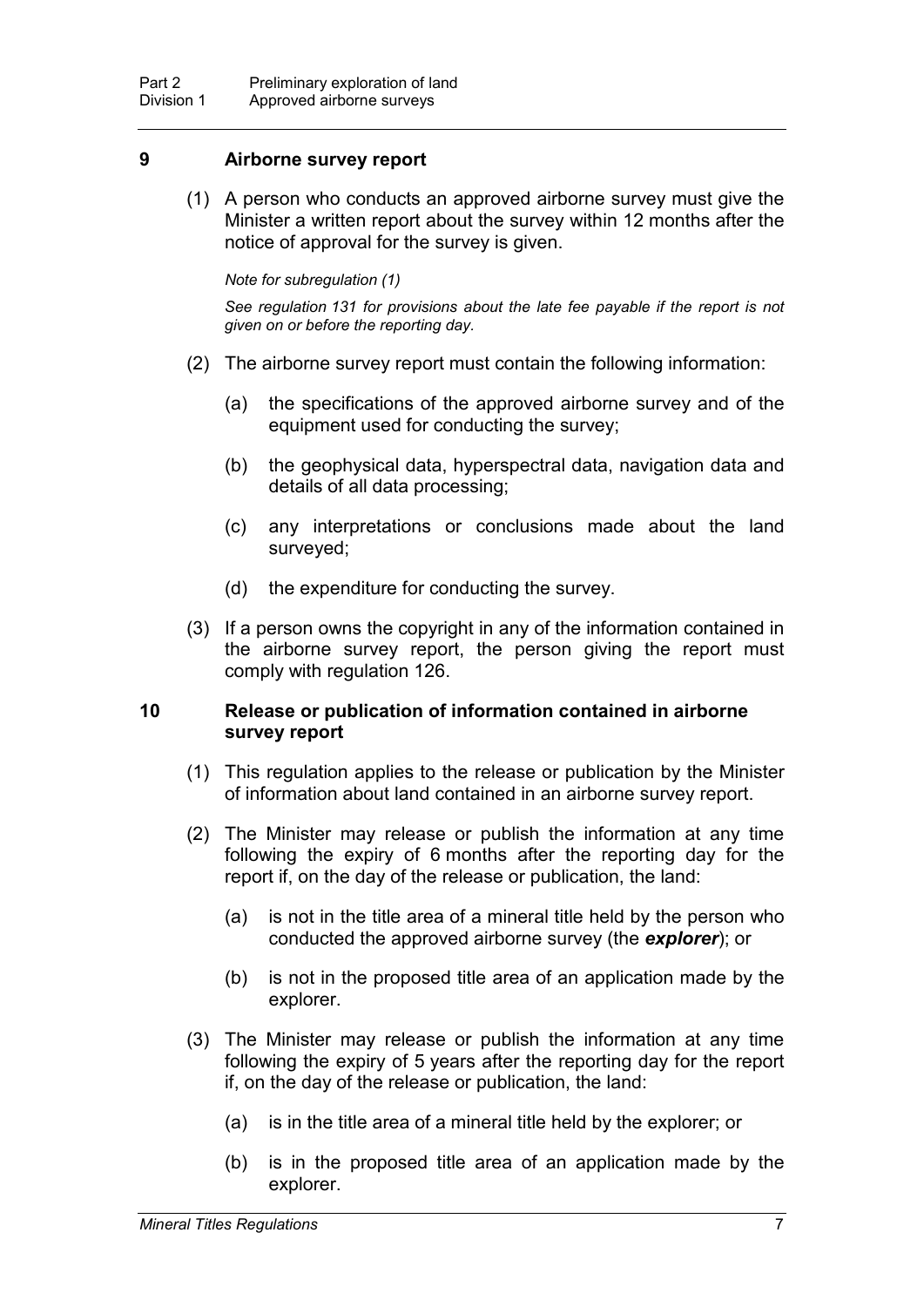- (4) The Minister may release or publish the information at any time after the land:
	- (a) is no longer in the title area of a mineral title held by the explorer because:
		- (i) the title has been cancelled for the land; or
		- (ii) the explorer has surrendered the land; or
	- (b) is no longer in the proposed title area of an application for the grant of a mineral title made by the explorer because:
		- (i) the explorer withdrew the application or varied the application to exclude part of the land; or
		- (ii) the Minister refused to grant the title for the land.
- (5) The Minister may release or publish the information earlier than is specified in subregulation (2), (3) or (4) if the explorer gives written consent to the earlier release or publication.

### **Division 2 Preliminary exploration on land**

### **Subdivision 1 Preliminary matters**

#### **11 Meaning of** *relevant land*

- (1) *Relevant land*, for a preliminary exploration notice, is:
	- (a) any of the following land, as mentioned in section 19 or 20 of the Act:
		- (i) vacant Crown land in relation to which a person holds a licence granted under Part 7 of the *Crown Lands Act*;
		- (ii) pastoral land or native title land; or
	- (b) in a circumstance mentioned in regulation  $14(2)(a)$  or  $(b)$  land in the title area of an EL or EMEL.
- (2) *Relevant land*, for a preliminary exploration request, is:
	- (a) any of the following land, as mentioned in section 21(1) of the Act:
		- (i) reserved land;
		- (ii) private land, Aboriginal land, an Aboriginal community living area or a park or reserve; or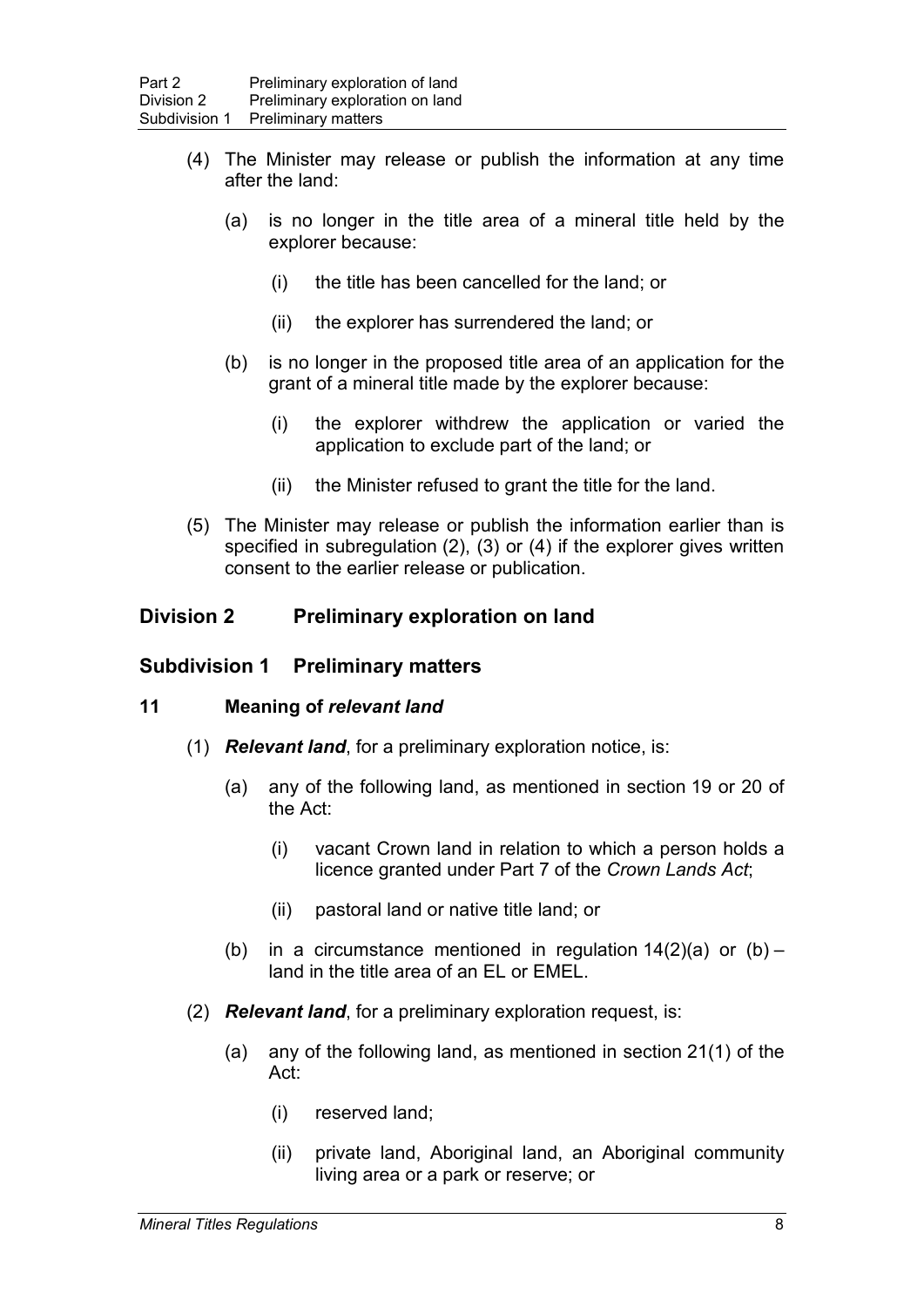(b) in a circumstance mentioned in regulation  $14(3)(a)$  or  $(b)$  – land in the title area of an EL or EMEL.

### **12 Meaning of** *specified person*

- (1) The *specified person*, for a preliminary exploration notice for relevant land, is:
	- (a) for land mentioned in regulation  $11(1)(a)(i)$  the licence holder; or
	- (b) for land mentioned in regulation  $11(1)(a)(ii)$ :
		- (i) the occupier; or
		- (ii) if the occupier cannot be located or there is no occupier – the landowner; or
	- (c) for land in a title area mentioned in regulation  $11(1)(b) -$  the holder of the EL or EMEL.
- (2) The *specified person*, for a preliminary exploration request for relevant land, is:
	- (a) for land mentioned in regulation  $11(2)(a)(i)$  the Minister; or
	- (b) for land mentioned in regulation  $11(2)(a)(ii) -$  the landowner; or
	- (c) for land mentioned in regulation  $11(2)(b)$  the holder of the EL or EMEL.

### **13 Application of Division**

This Division does not apply to an approved airborne survey.

## **Subdivision 2 Requirements for notices, consent and entry onto relevant land**

### **14 Preliminary exploration in title areas**

(1) For section 22(1) of the Act, this regulation prescribes the entitlement of a person to conduct preliminary exploration in the title area of a mineral title held by another person.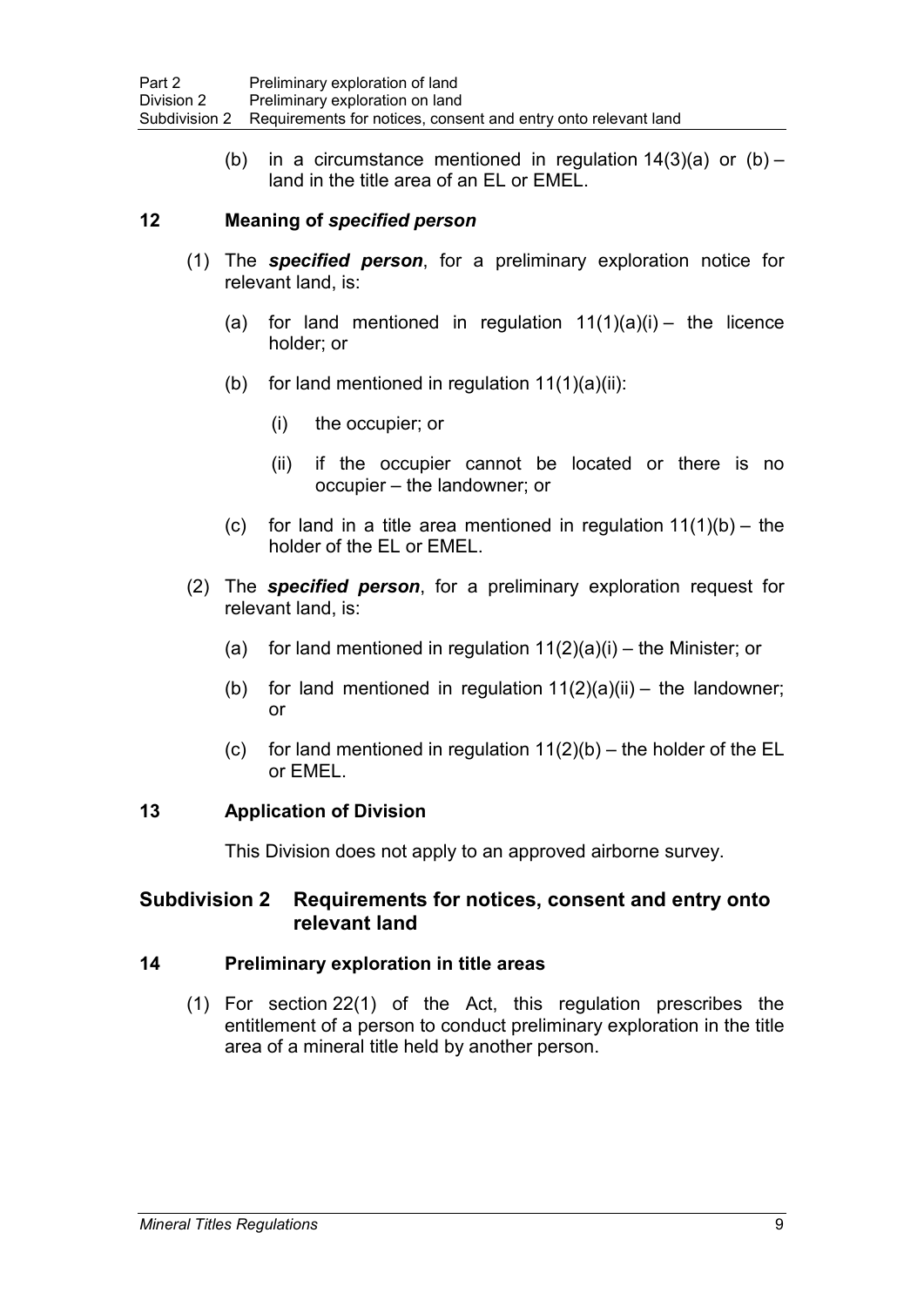- (2) The person may conduct preliminary exploration in the following circumstances only after giving the title holder notice of the person's intention to do so:
	- (a) the mineral title is an EL and the preliminary exploration is for extractive minerals;
	- (b) the mineral title is an EMEL and the preliminary exploration is for minerals.
- (3) The person may conduct preliminary exploration in the following circumstances only with the written consent of the title holder:
	- (a) the mineral title is an EL and the preliminary exploration is for minerals;
	- (b) the mineral title is an EMEL and the preliminary exploration is for extractive minerals.

### **15 Preliminary exploration in proposed title area of EL or EMEL**

For section 22(2)(b) of the Act, a person may conduct preliminary exploration for minerals or extractive minerals in the proposed title area of an EL or EMEL without:

- (a) giving notice to the applicant for the grant of the EL or EMEL of the person's intention to do so; or
- (b) obtaining the applicant's consent to enter the proposed title area.

#### **16 Requirement to give notice of intention to conduct preliminary exploration**

(1) This regulation applies if a person intends to conduct preliminary exploration on relevant land and is required by the Act or these Regulations to give notice of the intention, or take all reasonable steps to give notice of the intention, to the specified person for the land.

#### *Note for subregulation (1)*

*Regulation 18 applies if consent to the preliminary exploration is required.*

(2) The person must give the specified person a notice (a *preliminary exploration notice*) at least 14 days before entering the relevant land to start the preliminary exploration.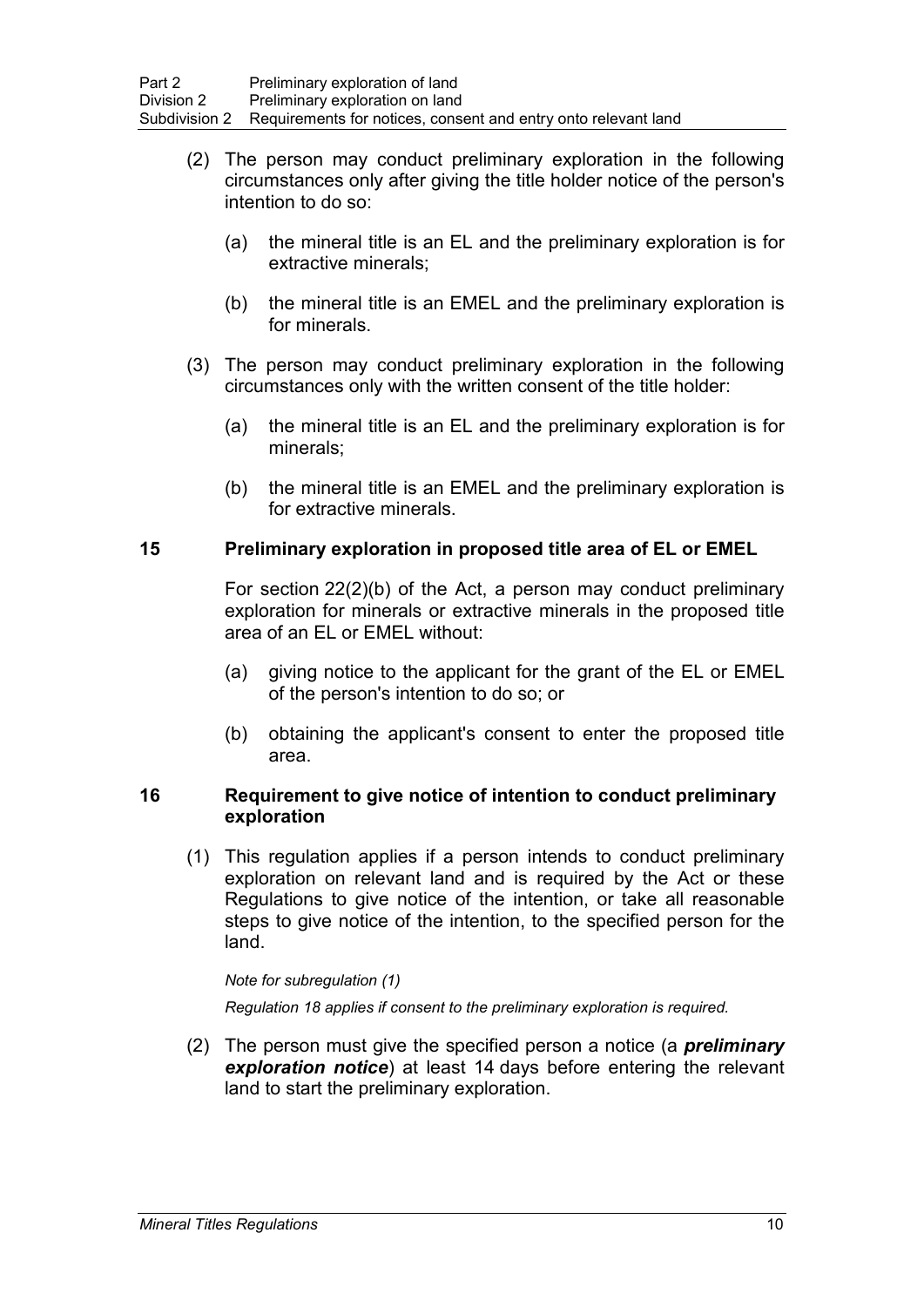- (3) The preliminary exploration notice must include the following:
	- (a) a statement that the person intends to conduct preliminary exploration on the relevant land;
	- (b) a description or map of the relevant land that clearly indicates its location and boundaries;
	- (c) the name and full contact details of:
		- (i) the person; and
		- (ii) if applicable the person who will be in charge of the preliminary exploration and any others who will be engaged to conduct the preliminary exploration;
	- (d) the number of people who will be entering the relevant land to conduct the preliminary exploration;
	- (e) a brief description of the nature of the preliminary exploration;
	- (f) the equipment to be used in conducting the preliminary exploration;
	- (g) the date of intended entry onto the relevant land to start the preliminary exploration (which must be at least 14 days after the date on which the notice is given);
	- (h) any requirements for entry;
	- (i) an estimate of the duration of the preliminary exploration.
- (4) Regardless of the date of entry specified in the preliminary exploration notice, the specified person may agree to an earlier entry date.

### **17 Pastoral land and native title land – notice to occupier on entry**

- (1) This regulation applies if a person enters pastoral land or native title land after giving the landowner a preliminary exploration notice (or taking all reasonable steps to do so) because, when the notice was given:
	- (a) the person could not locate the occupier of the land; or
	- (b) there was no occupier.
- (2) As soon as practicable after entering the land, the person must:
	- (a) give the occupier notice of the entry and start of preliminary exploration; or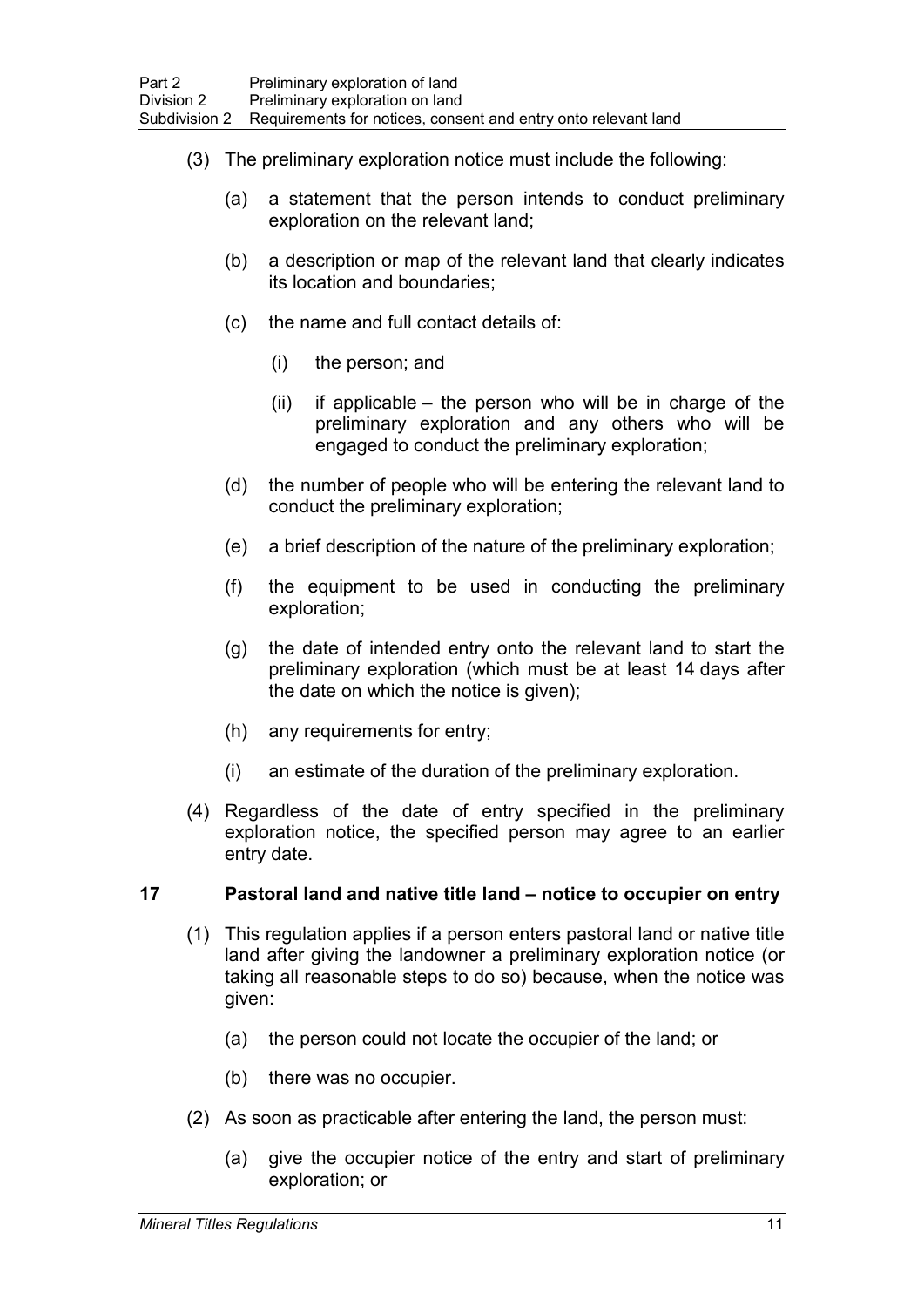- (b) take all reasonable steps to do so.
- (3) However, the person need not comply with subregulation (2) if:
	- (a) the person is still unable to locate the occupier; or
	- (b) there is still no occupier; or
	- (c) it is impractical to do so for another reason.

#### *Example for subregulation (3)(c)*

*The preliminary exploration is to be conducted in a remote area of pastoral land at a distance from the occupier's place of residence and it is not necessary to pass by the residence to reach the area.*

#### **18 Requirement to obtain consent to conduct preliminary exploration**

- (1) This regulation applies if a person intending to conduct preliminary exploration on relevant land is required by the Act or these Regulations to obtain the written consent of the specified person for the land.
- (2) The person must give the specified person a notice (a *preliminary exploration request*) at least 14 days before the date of intended entry onto the land.
- (3) The preliminary exploration request must include the following:
	- (a) a request that the specified person give written consent to the entry onto the relevant land to conduct preliminary exploration;
	- (b) the information mentioned in regulation  $16(3)(b)$  to (i);
	- (c) if the relevant land is private land or a park or reserve a statement about the effect of section 168 of the Act if the specified person does not respond to the request.

#### *Note for subregulation (3)(c)*

*Because of section 4(1) of the Act, the right under section 168 of the Act in relation to Aboriginal land or an Aboriginal Community living area is restricted under other Acts in force in the Territory.*

(4) Regardless of the date of intended entry onto the land specified in the preliminary exploration request, the specified person may consent to an earlier or later entry date.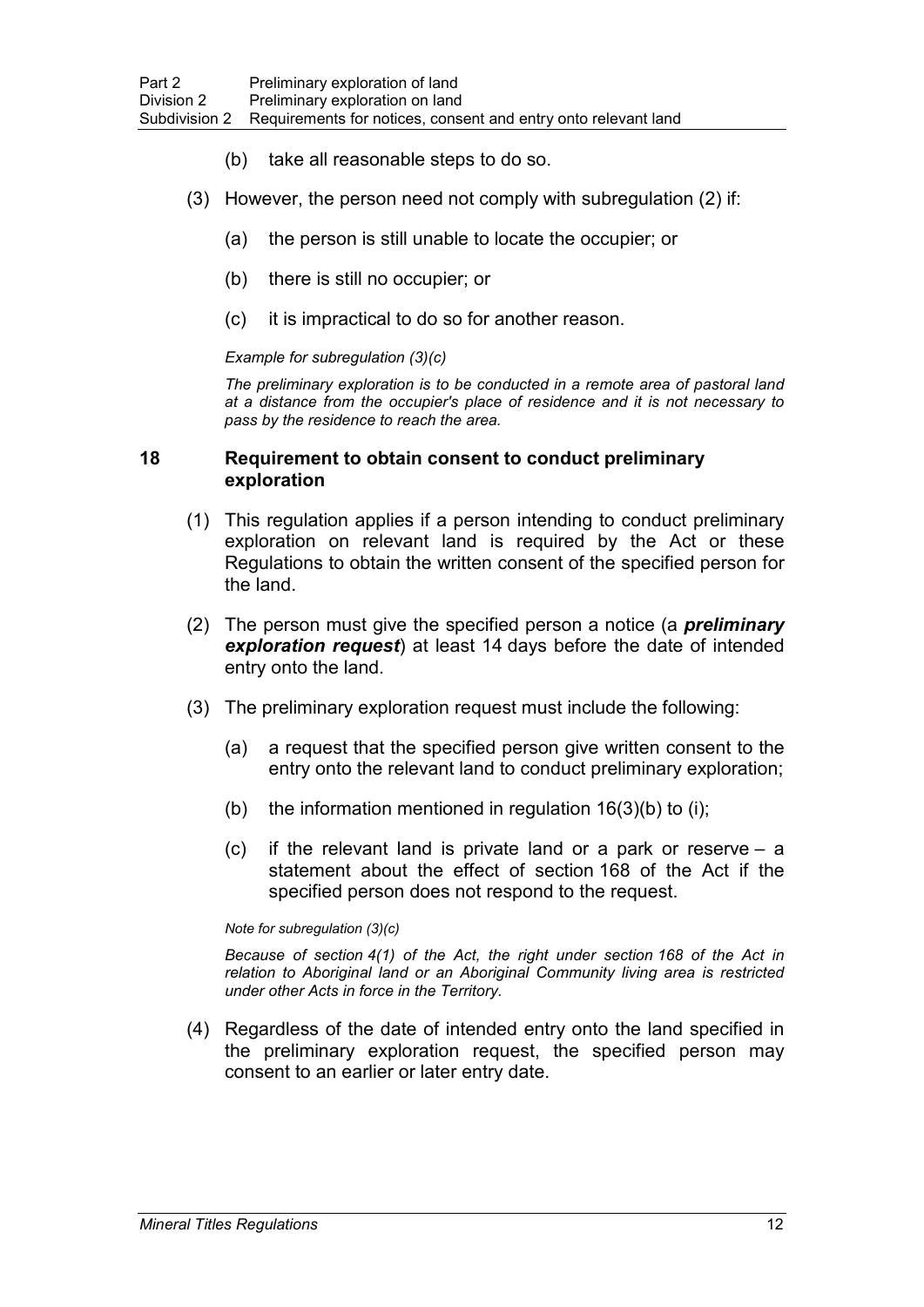#### **19 Refusal of consent**

- (1) The specified person for relevant land may refuse a person's preliminary exploration request by written notice to the person, giving reasons for the refusal.
- (2) For section 21(5) of the Act, the specified person may be taken to have unreasonably withheld consent if the preliminary exploration described in the preliminary exploration request would not interfere substantially with the specified person's use of the land.
- (3) If a person has entered relevant land to conduct preliminary exploration as authorised by section 168 of the Act, and the landowner subsequently gives the person a notice refusing the person's preliminary exploration request, the person must leave the land without delay.

#### **20 Withdrawal of consent**

- (1) The specified person for relevant land who has consented to a person's preliminary exploration request may, by written notice to the person, withdraw the consent if the specified person reasonably believes:
	- (a) the person has contravened requirements or obligations under the Act relating to conducting preliminary exploration on the land; or
	- (b) the preliminary exploration is interfering substantially with the person's use of the land.
- (2) The specified person must give reasons for the refusal in the notice.
- (3) On receipt of the notice, the person must leave the relevant land without delay.

### **21 Offences relating to entry onto relevant land requiring notice**

- (1) A person commits an offence if the person:
	- (a) has entered relevant land mentioned in regulation 11(1) to conduct preliminary exploration on the land; and
	- (b) has not given a preliminary exploration notice to the specified person for the land.

Maximum penalty: 40 penalty units.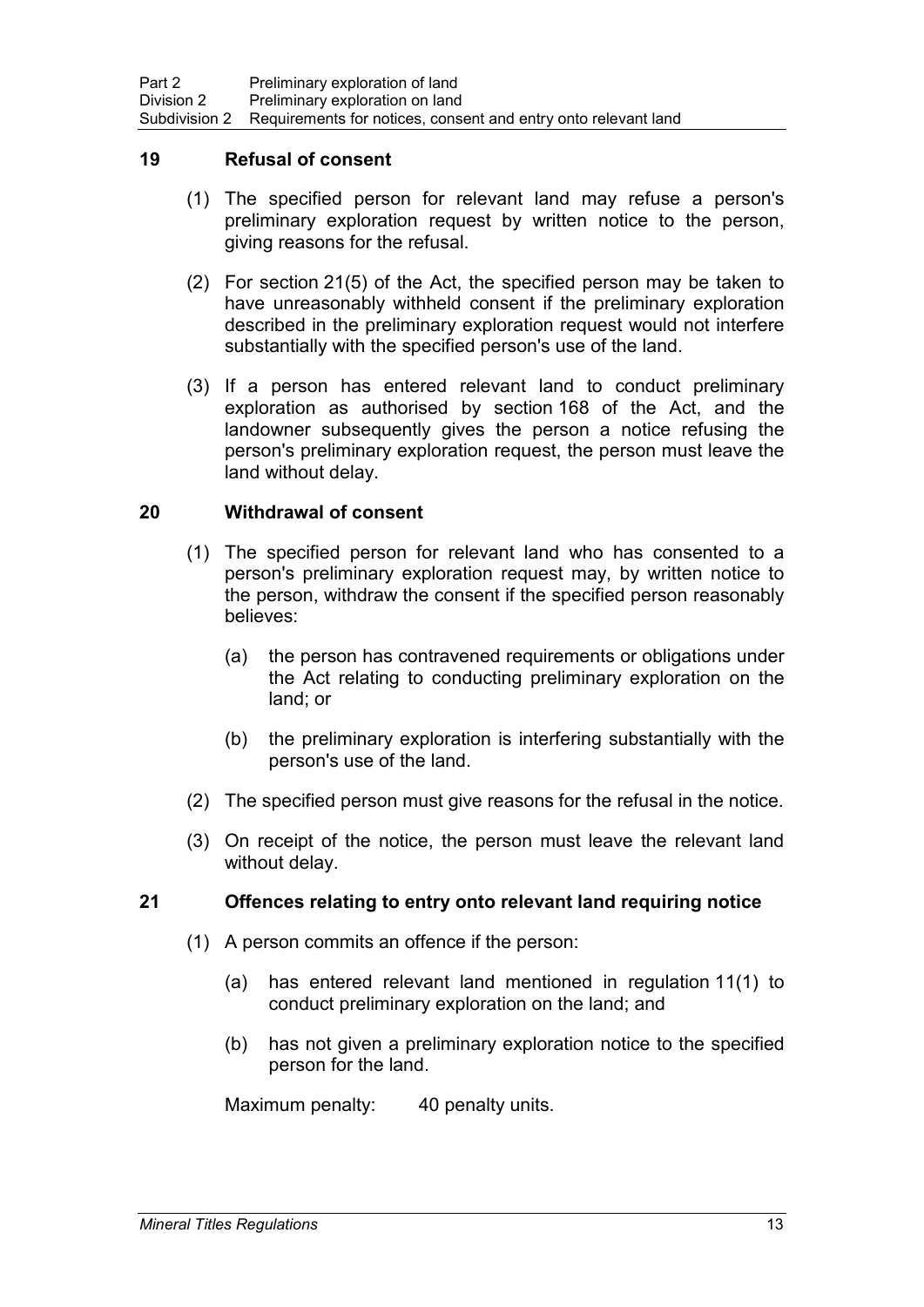- (2) A person commits an offence if the person:
	- (a) has given a preliminary exploration notice to the specified person for relevant land; and
	- (b) enters the relevant land earlier than the date specified in the preliminary exploration notice or as agreed with the specified person.

Maximum penalty: 40 penalty units.

(3) Strict liability applies to subregulation (2)(a).

#### **22 Offences relating to entry onto or remaining on relevant land requiring consent**

- (1) A person commits an offence if:
	- (a) the person has entered relevant land mentioned in regulation 11(2) to conduct preliminary exploration on the land; and
	- (b) the specified person for the land:
		- (i) has given the person a notice of refusal under regulation 19(1); or
		- (ii) has not responded to the person's preliminary exploration request.

Maximum penalty: 80 penalty units.

- (2) However, a person does not commit an offence against subregulation (1) if:
	- (a) the relevant land is private land or a park or reserve; and
	- (b) the landowner has not responded to the person's preliminary exploration request; and
	- (c) the person has entered the land as authorised by section 168 of the Act.
- (3) A person commits an offence if:
	- (a) the person has entered relevant land mentioned in regulation 11(2) to conduct preliminary exploration on the land; and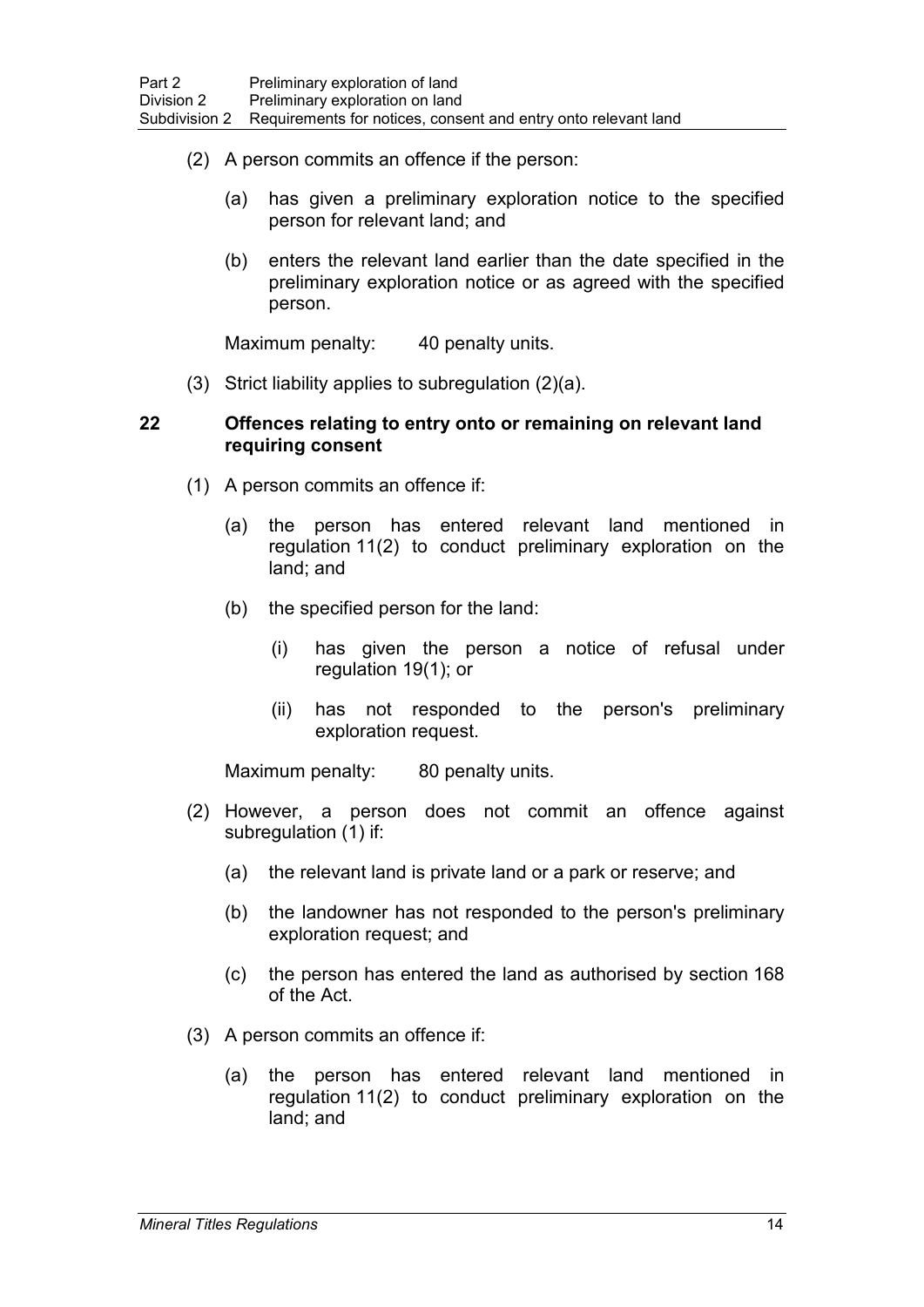- (b) the specified person for the land has given the person:
	- (i) a notice of refusal under regulation 19(1) after the person's entry is authorised by section 168 of the Act; or
	- (ii) a notice under regulation 20(1) withdrawing consent to the person's preliminary exploration request; and
- (c) the person does not leave the relevant land without delay.

Maximum penalty: 80 penalty units.

- (4) A person commits an offence if the person:
	- (a) has been given a notice by the specified person for relevant land consenting to the person's preliminary exploration request; and
	- (b) enters the relevant land earlier than the date specified in the request or as agreed with the specified person.

Maximum penalty: 40 penalty units.

(5) Strict liability applies to subregulations  $(1)(b)(i)$  and  $(4)(a)$ .

### **23 Documents required to be in person's possession**

- (1) For section 24(4) of the Act, a person conducting preliminary exploration on relevant land must have in the person's possession the following documents:
	- (a) photographic identification of the person;
	- (b) in relation to relevant land mentioned in regulation 11(1) proof that the person:
		- (i) gave a preliminary exploration notice to the specified person for the land; or
		- (ii) if the land is pastoral land or native title land took all reasonable steps to do so;
	- (c) in relation to relevant land mentioned in regulation 11(2):
		- (i) if the specified person for the land consented to the person's preliminary exploration request – the document giving consent; or
		- (ii) if the person has entered the land as authorised by section 168 of the Act – proof that the person gave a preliminary exploration request to the landowner.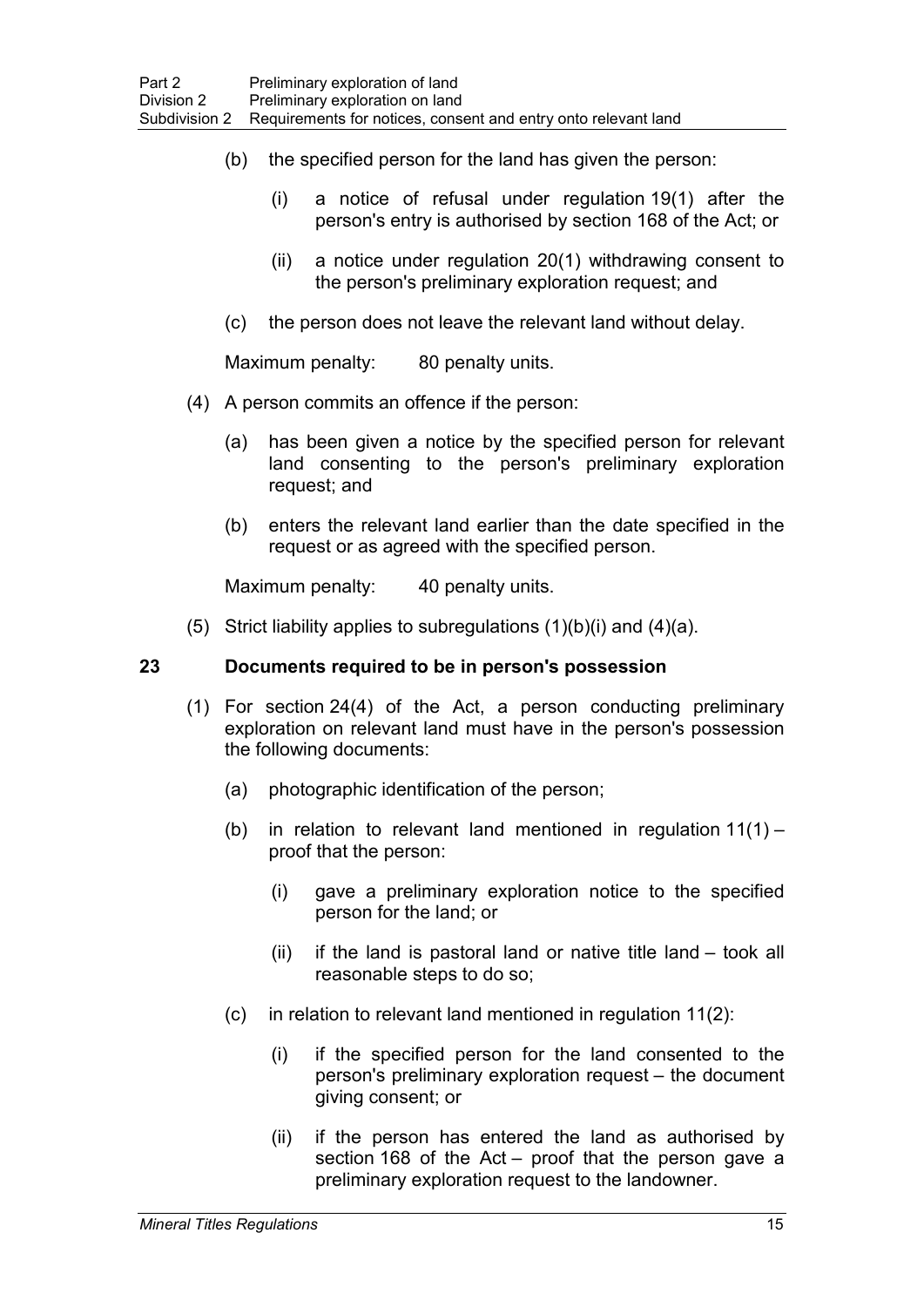- (2) The person must show the documents to any of the following persons who ask to see them:
	- (a) the occupier or landowner of the relevant land;
	- (b) if the relevant land is in the title area of a mineral title  $-$  the title holder;
	- (c) an authorised officer or police officer.

Maximum penalty: 20 penalty units.

(3) An offence against subregulation (2) is an offence of strict liability.

## **Subdivision 3 General offences**

### **24 Restriction relating to pastoral land**

- (1) A person must not conduct preliminary exploration on pastoral land:
	- (a) within 200 m of a building that is not enclosed by a fence; or
	- (b) within 50 m of a fence that encloses a building.

Maximum penalty: 15 penalty units.

- (2) An offence against subregulation (1) is an offence of strict liability.
- (3) For subregulation (1), a fence is taken to enclose a building only if it is within 150 m of the building.

### **25 Contravention of obligation**

A person conducting preliminary exploration commits an offence if:

- (a) the person engages in conduct; and
- (b) the conduct results in a contravention of an obligation imposed on the person by section 24(1) to (3) of the Act.

Maximum penalty: 80 penalty units.

### **26 Activities must relate to preliminary exploration**

A person conducting preliminary exploration must not engage in an activity on relevant land that is unrelated to the preliminary exploration.

Maximum penalty: 40 penalty units.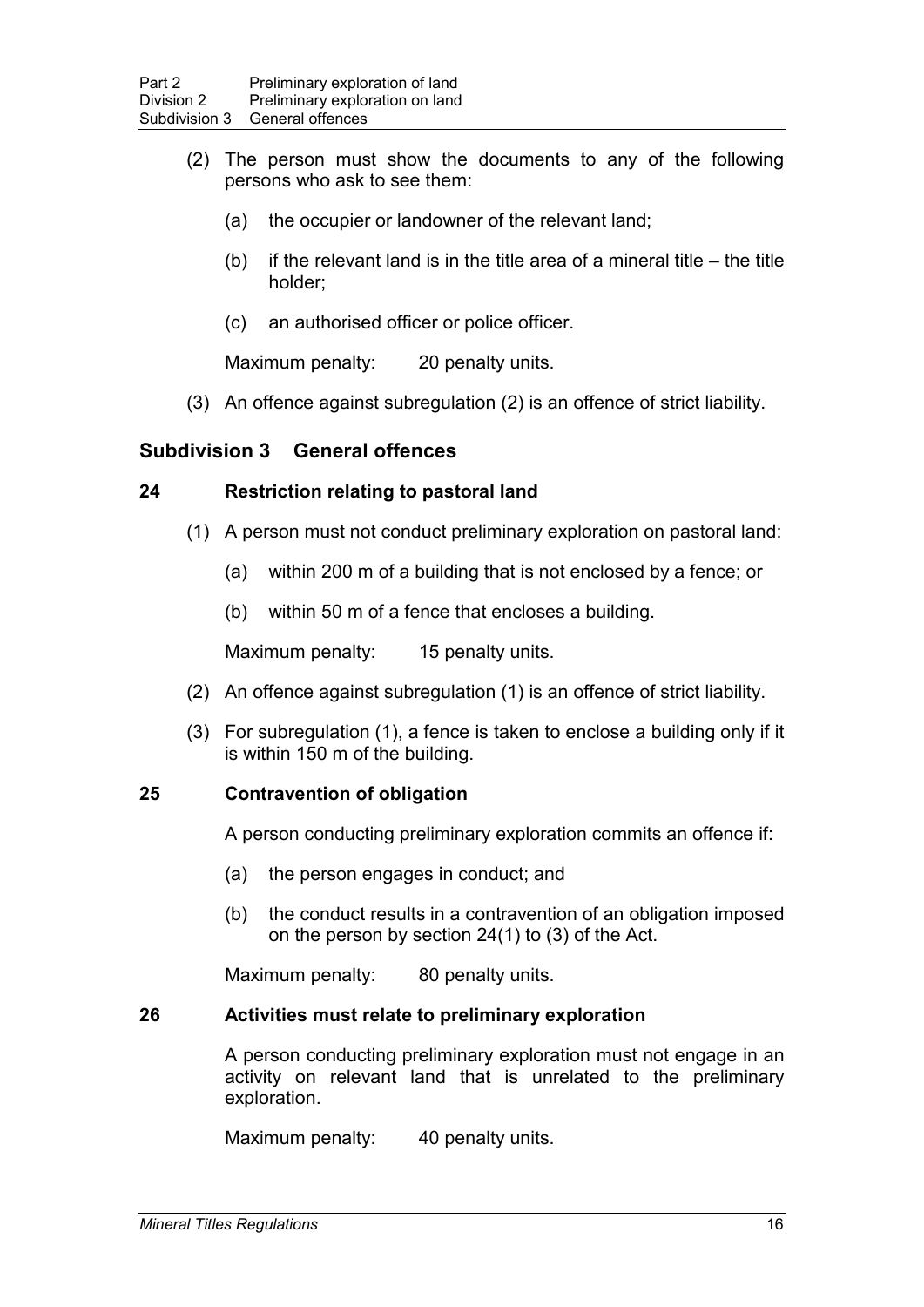### **27 No interference with infrastructure**

A person who has entered relevant land to conduct preliminary exploration must not interfere with:

- (a) infrastructure on the land; or
- (b) animals owned or under the control of the landowner or occupier of the land or on adjoining land.

Maximum penalty: 80 penalty units.

### **28 No interference with lawful preliminary exploration**

A person commits an offence if:

- (a) another person is authorised by or under the Act to enter land and conduct preliminary exploration on the land (the *authorised explorer*); and
- (b) the person engages in conduct to prevent the authorised explorer:
	- (i) entering the land to conduct preliminary exploration; or
	- (ii) conducting preliminary exploration on the land.

Maximum penalty: 40 penalty units.

## **Part 3 Surveying land**

### **Division 1 General matters**

#### **29 Request for consent to survey declared fossicking area**

- (1) For section 18(2) of the Act, a person requiring consent to mark boundaries in a declared fossicking area must apply in writing to the Minister.
- (2) The application must be accompanied by a map of the land the person proposes to survey, clearly indicating its location and boundaries.

### **30 ML – prescribed size and required survey**

(1) For section 76(4)(a) and (b) of the Act, the prescribed size for the title area described in an application for the grant of an ML is 40 ha.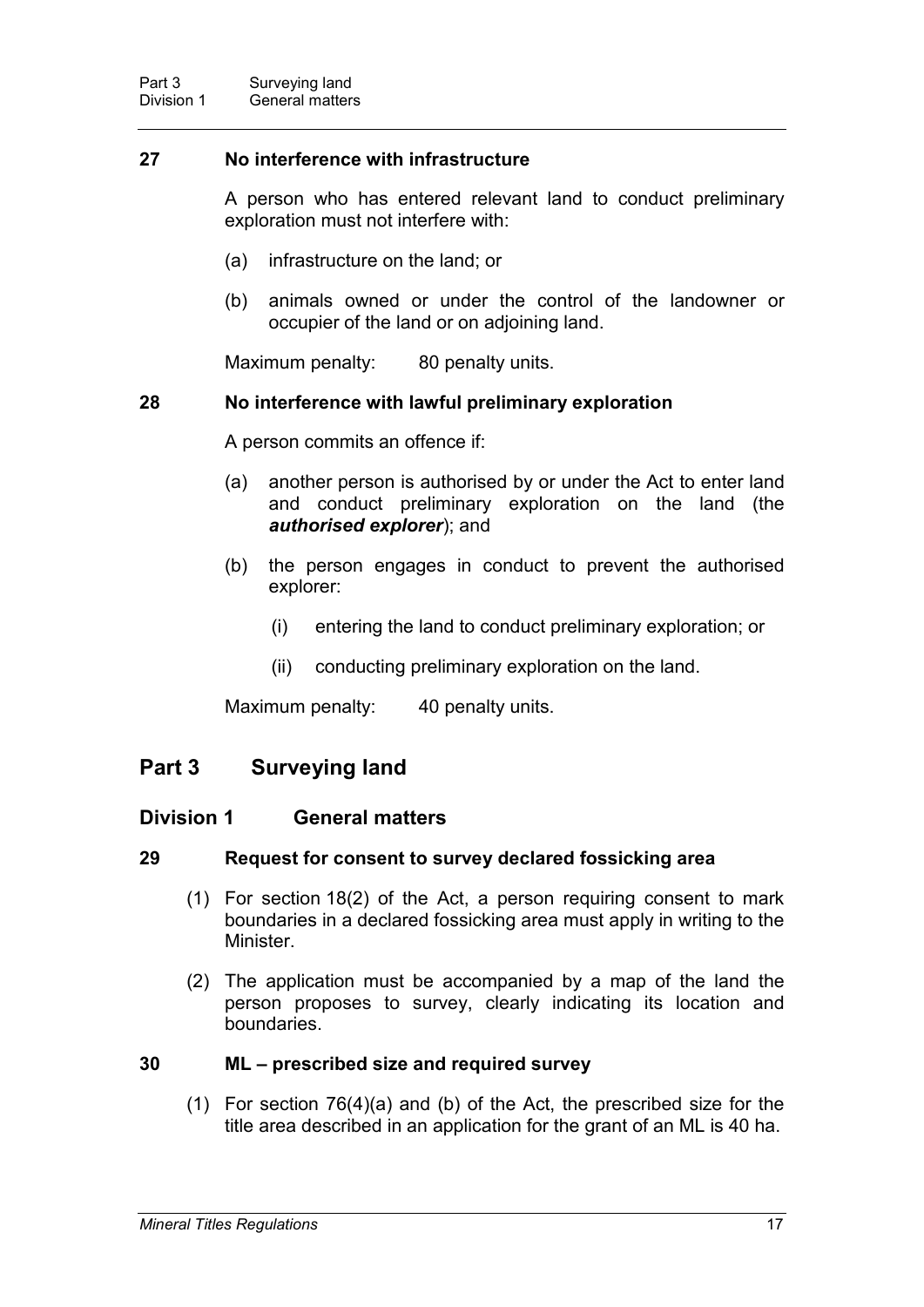(2) For section 76(4)(b) of the Act, if the title area does not exceed the prescribed size it must be surveyed in accordance with Division 2.

#### **31 EML not within town boundary – prescribed size and required survey**

- (1) For section 76(4)(a) and (b) of the Act, the prescribed size for the title area described in an application for the grant of an EML not within a town boundary is 20 ha.
- (2) For section 76(4)(b) of the Act, if the title area does not exceed the prescribed size it must be surveyed in accordance with Division 2.

#### **32 EML within town boundary – prescribed size and required survey**

- (1) For section 76(4)(a) and (b) of the Act, the prescribed size for the title area of an EML within a town boundary is 2 ha.
- (2) For section 76(4)(b) of the Act, if the title area does not exceed the prescribed size it must be surveyed in accordance with Division 2.

#### **33 ELR and EMP required survey**

For section 76(5) of the Act, the title area described in an application for the designation of an ELR, or for the grant of an EMP, must be surveyed in accordance with Division 2.

#### **34 No survey of land in title area already surveyed**

There is no requirement to survey an area of land under section 76 of the Act if:

- (a) the land is identical to the title area of a mineral title that is no longer in force; and
- (b) the title area was surveyed for that mineral title in accordance with these Regulations; and
- (c) the boundary markers and boundaries of the area are in good condition.

### **35 Maintenance of boundary markers and boundary lines**

- (1) A person must maintain in good condition each boundary line cleared and boundary marker erected for a survey of a proposed title area, title area, or access area, while the person is:
	- (a) the applicant for the mineral title for the proposed title area; or
	- (b) the title holder of the mineral title for the title area; or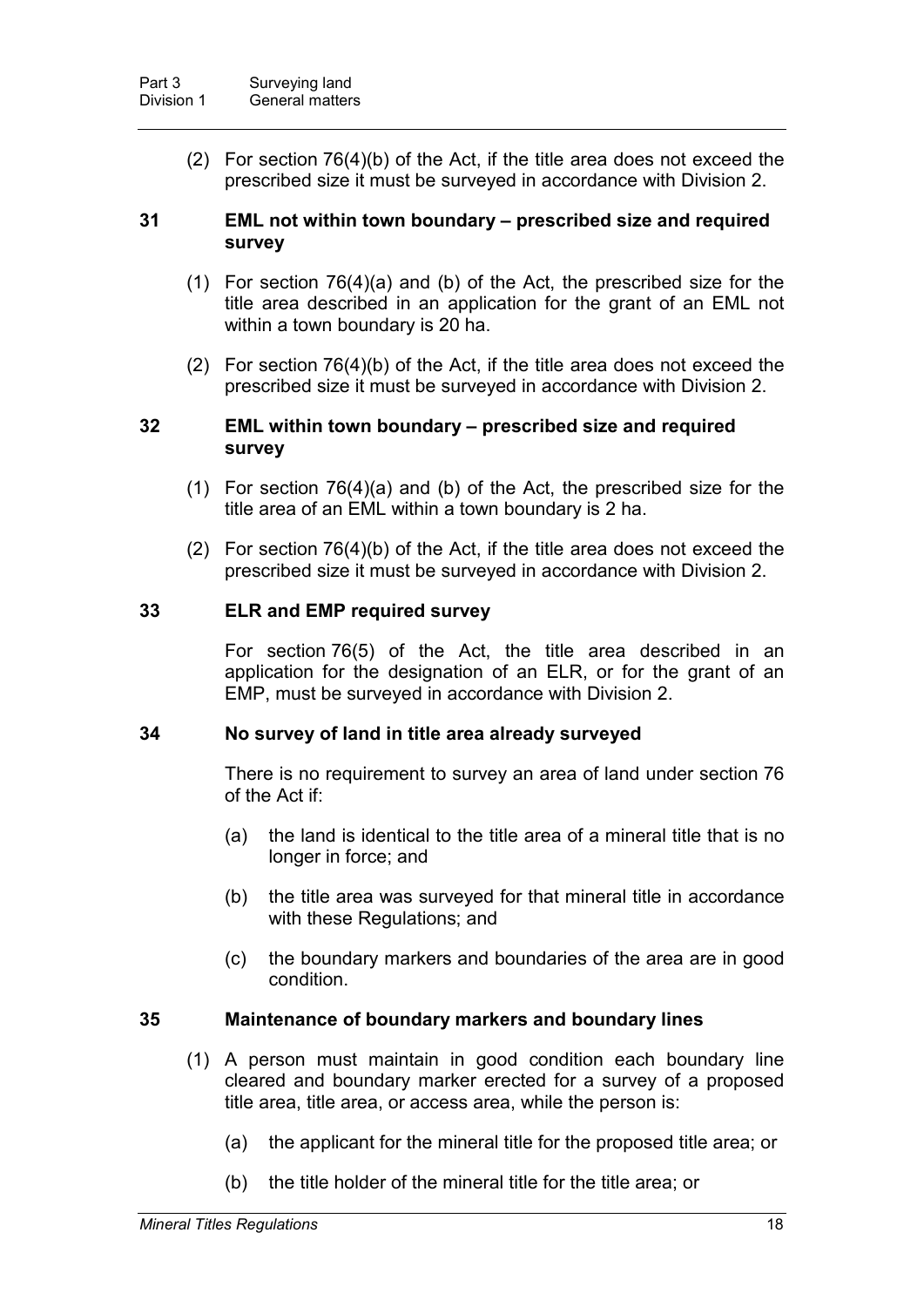- (c) the holder of an access authority for the access area.
- (2) Subregulation (1) extends to a boundary surveyed and survey mark placed by a licensed surveyor.

## **Division 2 Surveys not required to be carried out by licensed surveyor**

### **36 Application of Division**

This Division applies in relation to a survey by a person (*relevant person*) required to survey one of the following areas (a *survey area*):

- (a) a title area mentioned in regulation  $30(2)$ ,  $31(2)$ ,  $32(2)$  or  $33$ ;
- (b) the access area of an access authority that is subject to a condition under section 84(4) of the Act that the access area must be surveyed and a plan of survey must be given to the **Minister**

### **37 Minister may approve different survey method**

- (1) On application by the relevant person, the Minister may approve a method of surveying a survey area that varies or excludes a method prescribed by this Division.
- (2) However, the Minister may approve the method only if satisfied there are circumstances that prevent the relevant person from surveying the survey area in accordance with this Division.

### **38 Boundary marker**

- (1) A *boundary marker* is a post or cairn of stones, with a height of at least 1 m above the surface of the ground.
- (2) For subregulation (1), a post used as a boundary marker must:
	- (a) have a significant metal component; and
	- (b) be at least 100 mm in diameter; and
	- (c) be firmly fixed to, or driven into, the ground.

*Example for subregulation (2)*

*A star picket over which a metal or non-metal sleeve (including a PVC pipe) is placed.*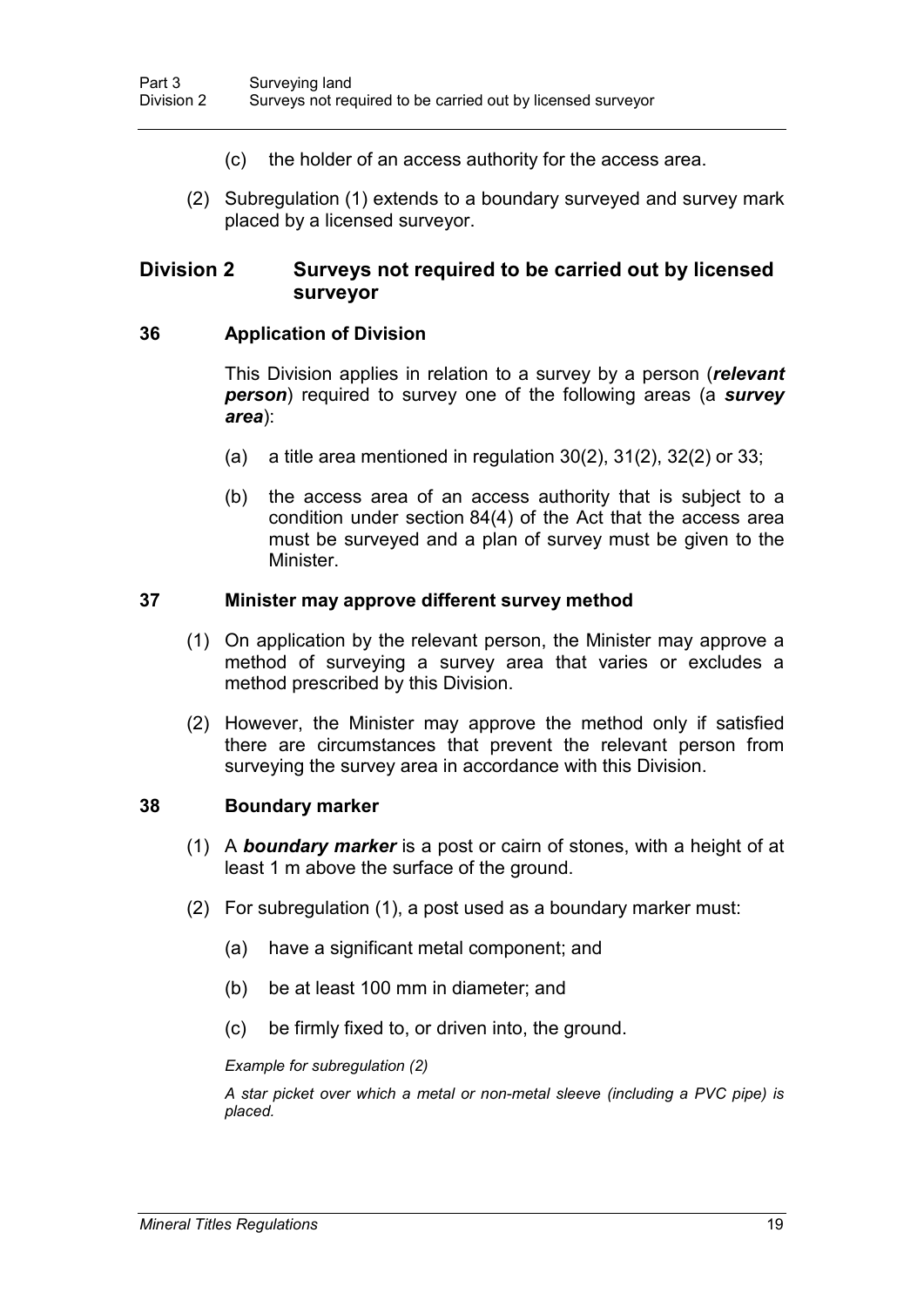### **39 Erecting boundary markers**

- (1) The relevant person must erect a boundary marker at each corner of the survey area and in the angle of at least 2 trenches:
	- (a) that clearly indicate the direction of the boundary of the survey area; and
	- (b) each of which must be at least 1 m in length and 150 mm in width and depth.
- (2) However, if it is impracticable to cut trenches because of the nature of the ground, the relevant person must place a row of stones, at least 1 m in length and 150 mm in width and height, to indicate the boundary.
- (3) In addition, if it is impracticable to erect a boundary marker at an actual corner of the survey area (for example, because of the presence of water), the relevant person must:
	- (a) instead, erect the boundary marker on the boundary line as near as possible to the corner; and
	- (b) mark the boundary marker with:
		- (i) the letters "W.P." (denoting "Witness Post"); and
		- (ii) the distance in metres to the corner; and
		- (iii) the direction to the corner.
- (4) If the relevant person is surveying a survey area that has the same boundary corner as a related area of land, the relevant person may erect only one boundary marker at the corner.
- (5) For subregulation (4), a related area of land is land for which the relevant person:
	- (a) has made, or is making, an application for the grant of a mineral title; or
	- (b) holds a mineral title; or
	- (c) holds an access authority.

#### **40 Clearing boundary lines**

- (1) The relevant person must:
	- (a) clear the boundary line between 2 corner boundary markers to a width not exceeding 1 m; and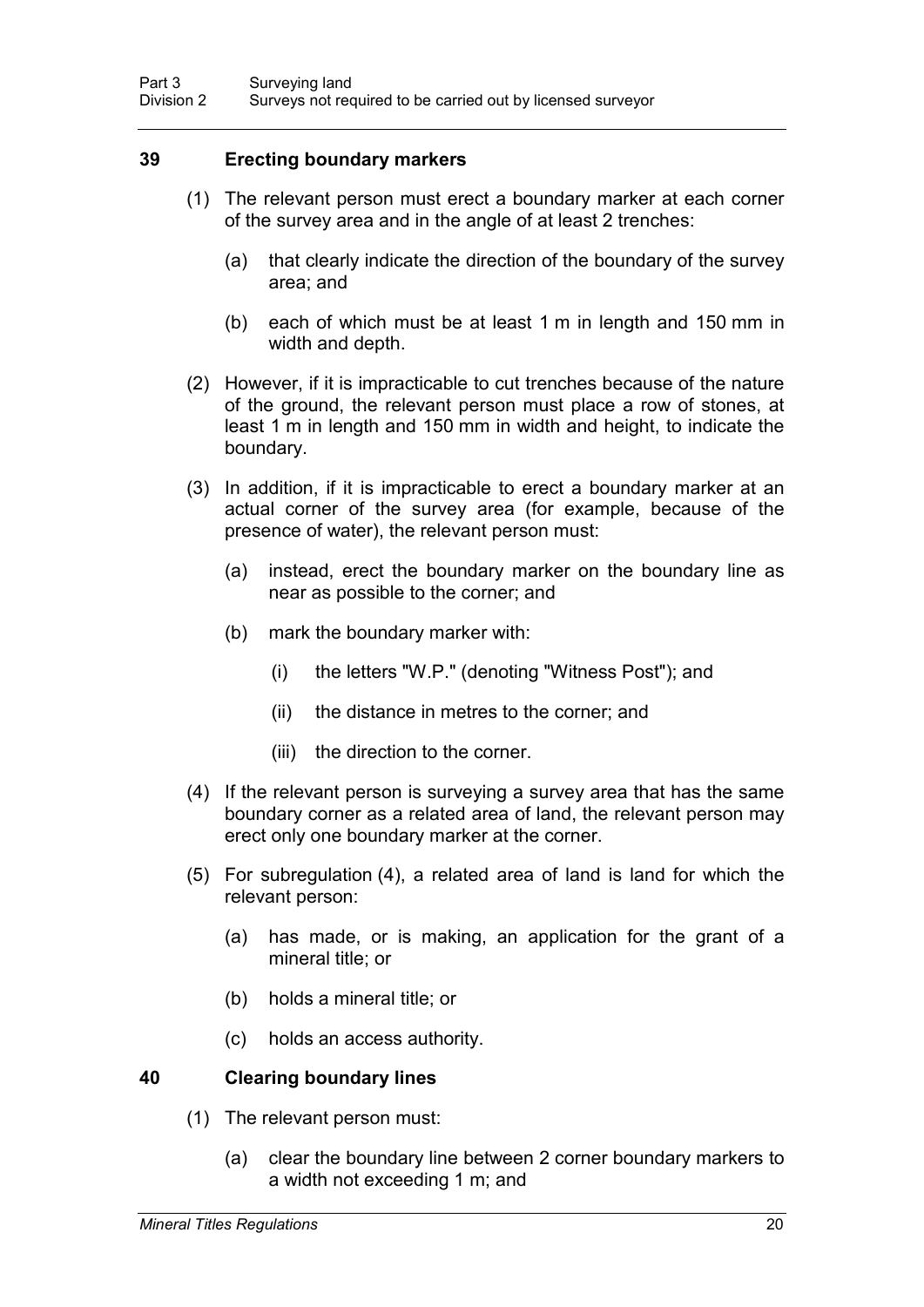- (b) provide a clear line of sight between 2 corner boundary markers or mark the boundary line as specified in this regulation.
- (2) If the view between 2 corner boundary markers is obscured by a tree, the relevant person may:
	- (a) in relation to an immature tree cut it down and remove it; or
	- (b) in relation to a mature tree attach a flag to it.
- (3) If it is not possible to provide a clear line of sight between 2 corner boundary markers, the relevant person must erect additional boundary markers so there is a clear line of sight between:
	- (a) 2 boundary markers; or
	- (b) 2 flagged trees; or
	- (c) a boundary marker and a flagged tree.
- (4) When clearing the boundary line, the relevant person:
	- (a) must do as little damage to the environment as is practicable; and
	- (b) may cut down and remove a tree only as provided by subregulation (2)(a).

#### **41 Meridian bearings of boundaries and datum post**

- (1) The relevant person must:
	- (a) survey the boundaries of the survey area as near as possible to the true meridian bearings of north-south and east-west; and
	- (b) when the survey is completed fix to the datum post a metal plate on which is etched, stamped, or printed in durable oil-based paint, so that it remains clearly legible:
		- (i) if the survey is for an application for the grant of a mineral title – the type and number (when allocated) of the title; and
		- $(ii)$  if the survey is for an access area the number of the access authority; and
		- (iii) the size of the survey area; and
		- (iv) the full name and address of the relevant person.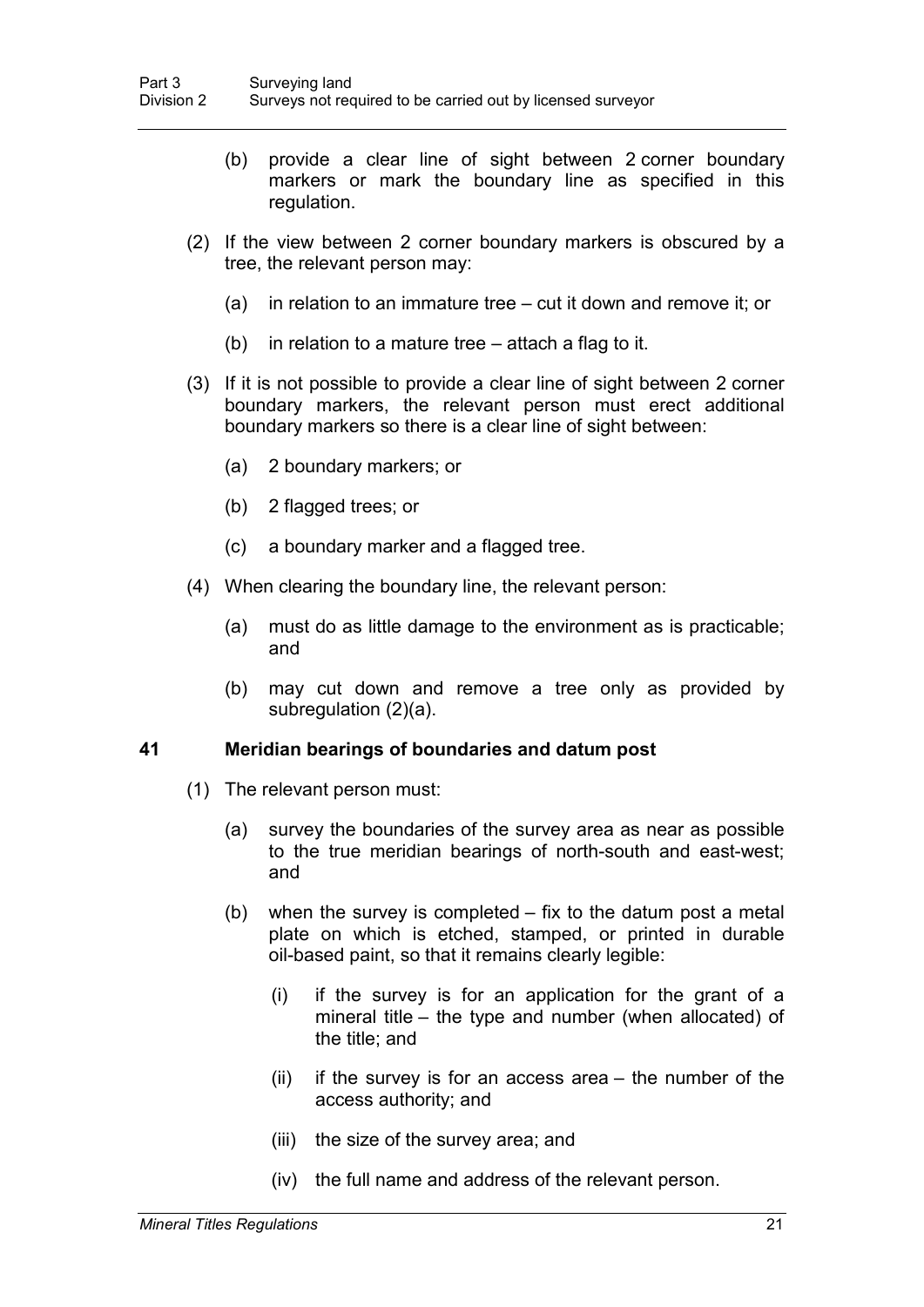(2) For subregulation (1)(b), the datum post is the boundary marker at the north-eastern corner of the survey area.

### **42 Plan of survey and other information**

- (1) The plan of survey mentioned in section 76(2) of the Act or regulation 36(b) must clearly depict the survey area in a way that enables it to be accurately located (for example, by showing significant topographical features and boundaries of land held under the *Land Titles Act*).
- (2) The plan of survey must include the latitude and longitude in GDA94 of each boundary marker and the dimensions of the boundary lines.
- (3) The coordinates of the corners of the survey area must be determined to an accuracy of less than 1 m.
- (4) The relevant person must give the Minister sufficient information to enable the accuracy of the survey to be validated.

### **43 Effect of surveying too much land**

If the relevant person has surveyed an area of land that is larger than the survey area, the Minister must require the person to make a further survey, reducing the survey area as specified by the Minister.

## **Part 4 Mineral title applications and other applications**

## **Division 1 General provisions**

### **44 Necessary criteria for mineral title application**

- (1) For section 58(2)(d) of the Act, the necessary criteria are as follows:
	- (a) if the applicant was previously the title holder of a mineral title that is no longer in force – the applicant must have:
		- (i) paid all outstanding fees (including any late lodgment fees) and rent payable by the applicant in relation to the title; and
		- (ii) complied with the rehabilitation requirements for the title area;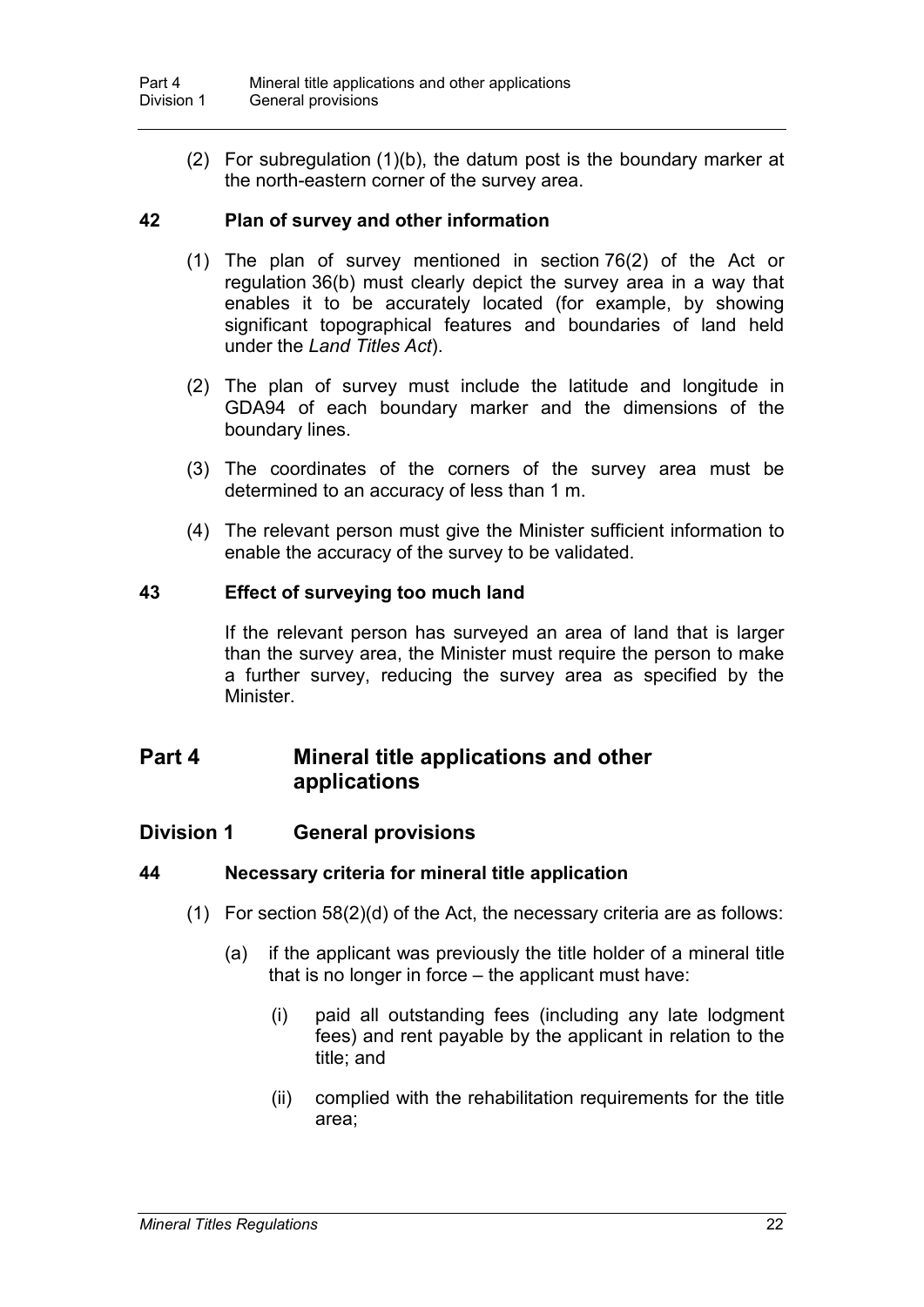- (b) if the applicant currently holds one or more mineral titles the applicant must have substantially complied with the rehabilitation requirements for each title area;
- (c) if the applicant is currently engaged in negotiations under ALRA or NTA in relation to the grant of another mineral title – the Minister must be satisfied the applicant is actively negotiating in good faith.
- (2) In this regulation:

*rehabilitation requirements*, for a title area, means the requirements for rehabilitation of the area under the *Mining Management Act*.

### **45 Shape of proposed title area**

- (1) This regulation applies to an application for the grant of a mineral title other than an EL or EMEL.
- (2) The proposed title area must be in the shape of a rectangle, the length of which must not exceed twice the width, unless:
	- (a) a topographic feature or cadastral boundary of the Territory makes that shape impracticable; and
	- (b) the Minister approves another shape.

*Examples of boundaries for subregulation (2)(a)*

- *1 A topographic feature such as a river or mountain ridge.*
- *2 A cadastral boundary of Aboriginal land or pastoral land.*

### **46 Application fees**

- (1) The application fee payable for an application mentioned in Schedule 1, Part 1 is specified opposite the application.
- (2) A person who pays an application fee is not entitled to a refund of any of the amount paid, even if the application is refused.

### **47 Refund of amount paid for advertising costs**

- (1) This regulation applies if the applicant for the grant of a mineral title has paid the advertising costs of giving public notice of the application as mentioned in section 71(1)(b) of the Act.
- (2) The Minister must refund the whole amount paid if, before the notice is published, the Minister refuses under section 70 of the Act to grant the mineral title.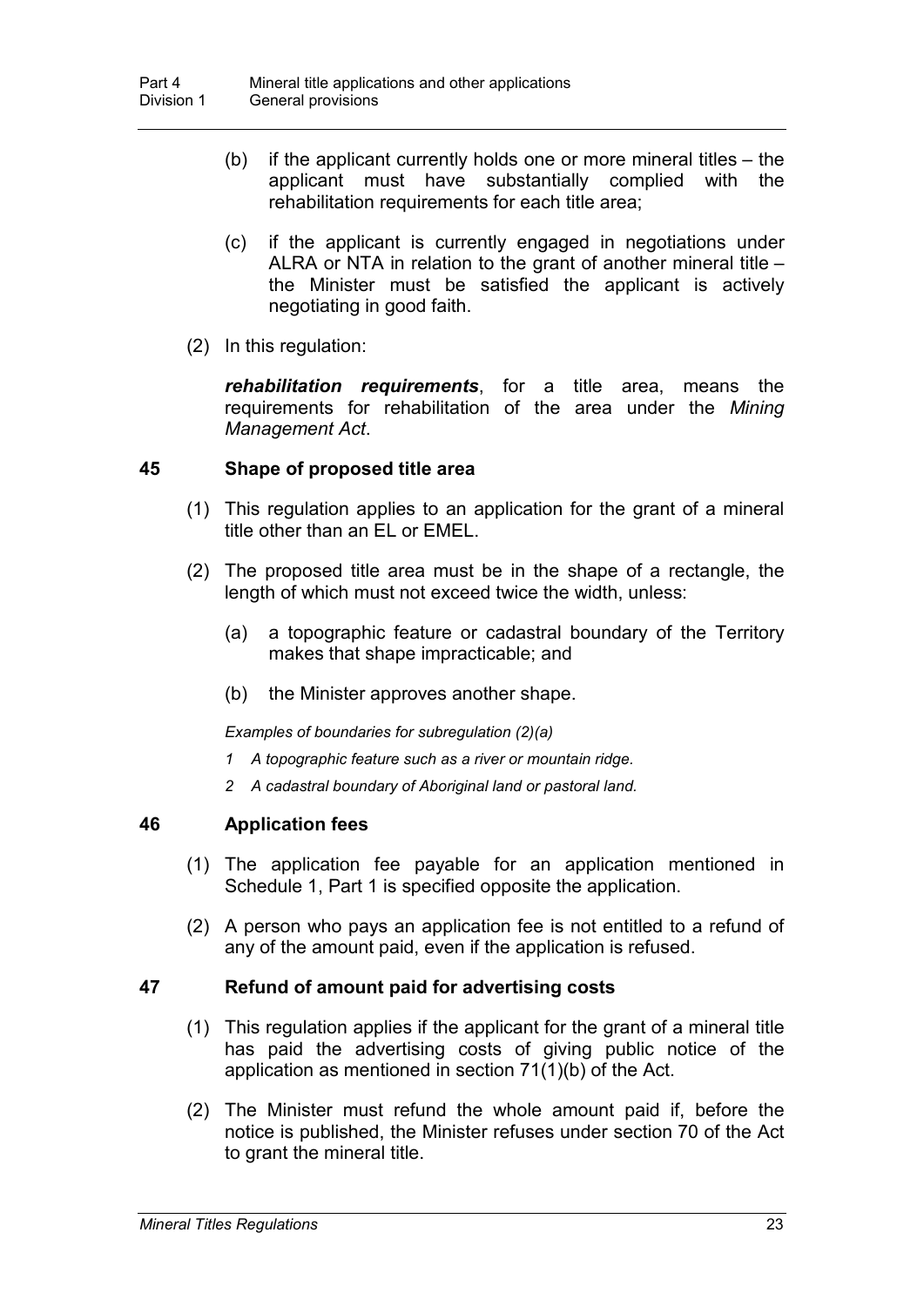### **48 Deciding application for designation of ELR after EL ceases to be in force**

If the holder of an EL has applied under section 33 of the Act for the designation of an ELR and the EL ceases to be in force for the proposed title area of the ELR, the Minister may continue to consider the application and decide it as if the EL were still in force.

### **49 Notice of change**

- (1) A person who has made an application under the Act that has not been decided must give the Minister a notice of change relating to any of the following:
	- (a) the person's name;
	- (b) the person's address or other contact details;
	- (c) if the person has nominated an agent the name or contact details of the agent.
- (2) In addition, the person must give the Minister a notice of change of circumstances, specifying the relevant details, if:
	- (a) for a corporation an administrator, liquidator or controller is appointed under the Corporations Act 2001 for the corporation; or
	- (b) for an individual he or she:
		- (i) becomes bankrupt; or
		- (ii) has applied to take the benefit of any law for the relief of bankrupt or insolvent debtors; or
		- (iii) has compounded with his or her creditors or has assigned his or her remuneration for their benefit.

### **Division 2 Applications for grant of mineral title for Aboriginal land**

#### **50 Geographical coordinates**

The geographical coordinates mentioned in this Division are based on the national Australian Geodetic Datum 1966, known as AGD66, used for surveying, mapping and spatial referencing of geographical data.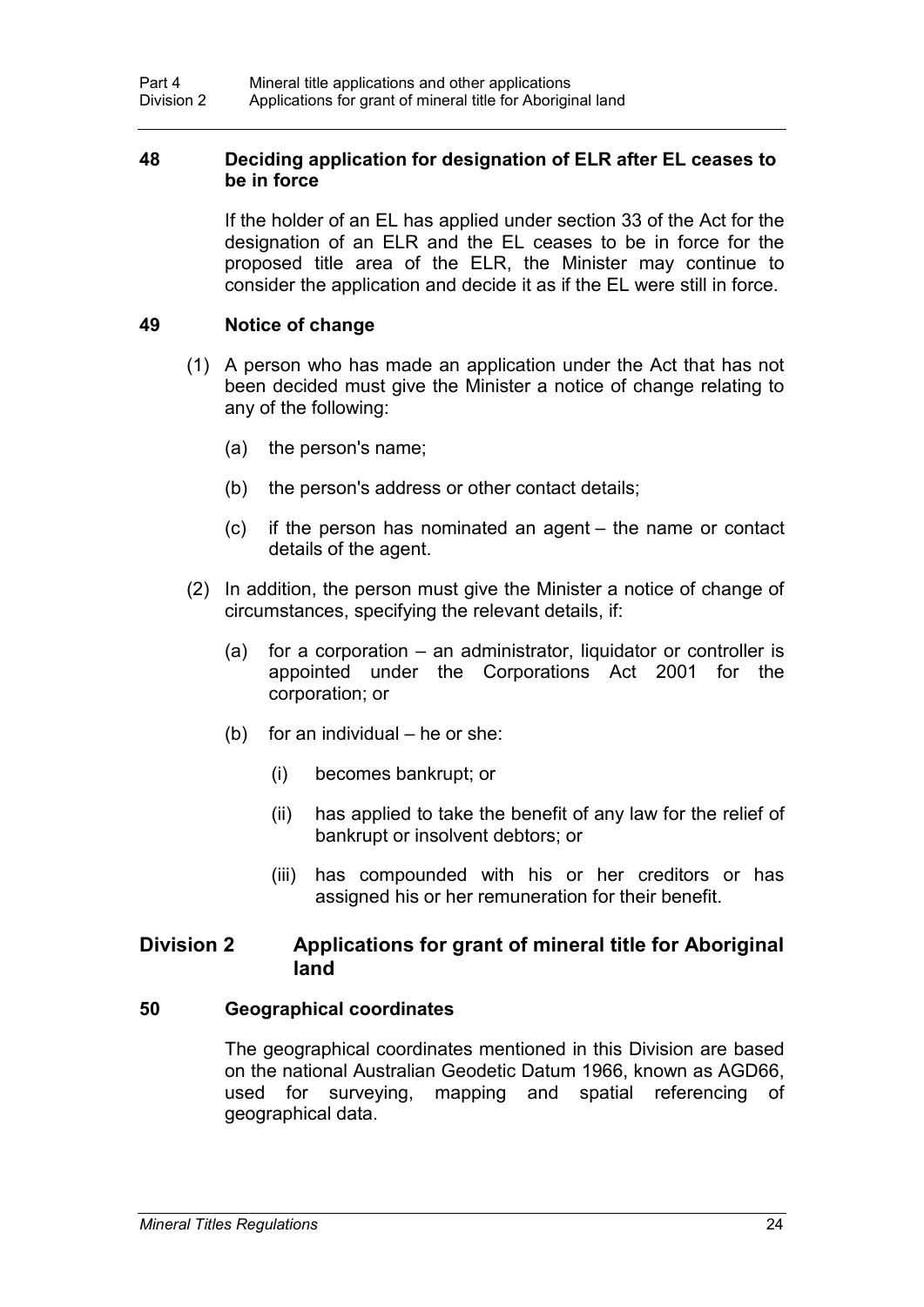### **51 Noranda Project Area**

For section 63(2)(d) of the Act, the Noranda Project Area (also known as the Koongarra Project Area) is the area of about 1 197 ha bounded by a line starting at the point of 12° 52' 20" south, 132° 49' 41" east, then running progressively as follows:

- (a) to the point of  $12^{\circ}$  51' 27" south,  $132^{\circ}$  51' 44" east;
- (b) to the point of 12 $\degree$  52' 54" south, 132 $\degree$  52' 17" east;
- (c) to the point of  $12^{\circ}$  53' 58" south,  $132^{\circ}$  50' 37" east;
- (d) to the starting point.

### **52 Pancontinental Project Area**

For section 63(2)(e) of the Act, the Pancontinental Project Area (also known as the Jabiluka Project Area) is the area of about 7 282 ha bounded by a line starting at the point of 12° 36' south, 132° 55' east, then running progressively as follows:

- (a) to the point of  $12^{\circ}$  30' 10" south,  $132^{\circ}$  51' 40" east;
- (b) to the point of  $12^{\circ}$  29' south,  $132^{\circ}$  52' 22" east;
- (c) to the point of  $12^{\circ}$  29' south,  $132^{\circ}$  55' east;
- (d) to the point of  $12^{\circ}$  29' 45" south,  $132^{\circ}$  55' east;
- (e) to the intersection of  $12^{\circ}$  29' 45" south with the western boundary of Kakadu National Park as defined in *Commonwealth Gazette* No. S61 dated 5 April 1979;
- (f) south along that boundary to the point where it intersects a line joining:
	- (i) the point of  $12^{\circ}$  36' south,  $132^{\circ}$  55' east; and
	- (ii) the point of 12 $\degree$  33' 20" south, 133 $\degree$  east;
- (g) to the starting point.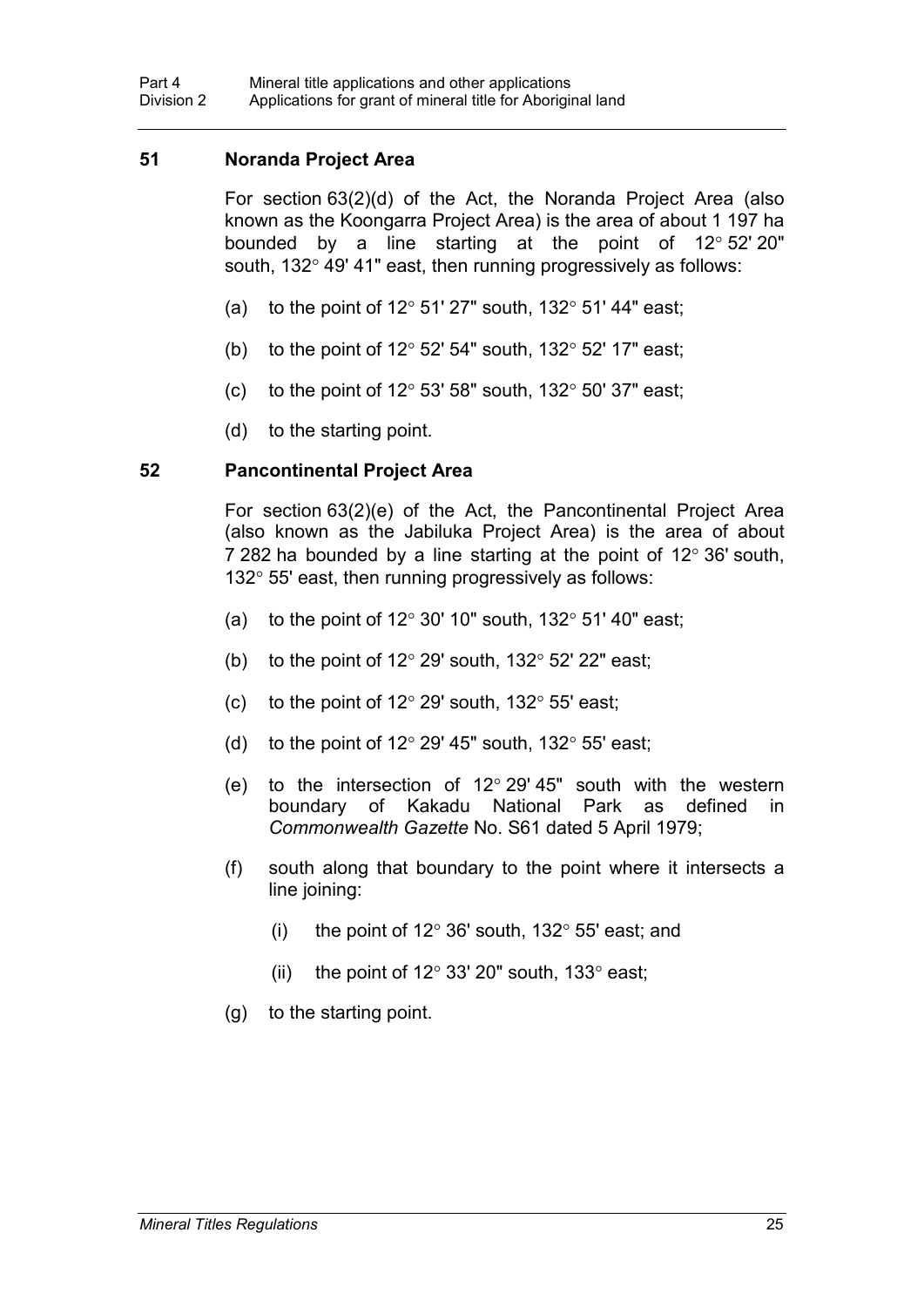### **Division 3 Applications for grant of mineral title for existing title area or existing proposed title area**

### **53 Application of Division**

For section 65(3) of the Act, this Division prescribes a person's entitlement to make an application for:

- (a) the grant of a mineral title for an area of land in or comprising an existing title area or existing proposed title area; or
- (b) the designation of an ELR for an area of land in or comprising an existing title area or existing proposed title area.

#### *Notes for regulation 53*

- *1 Section 78(5) of the Act deals with the Minister's discretion to refuse to grant a mineral title to a person who applies for the grant as prescribed by this Division.*
- *2 Regulations 74 and 75 deal with the occupation right under a mineral title granted on application as prescribed by this Division.*
- *3 This Division does not affect a person's right to conduct preliminary exploration in an existing title area or existing proposed title area in accordance with Part 2 of the Act and Part 2 of these Regulations.*

### **54 Application for grant of EL**

A person is entitled to apply for the grant of an EL for any of the existing title area or existing proposed title area of an ELR, ML, EMEL, EMP or EML.

### **55 Application for designation of ELR**

- (1) The holder of an EL with a title area in or comprising the existing title area or existing proposed title area of an EMEL (*the EMEL area*) is entitled to apply for the designation of an ELR for any of the EMEL area that does not also comprise the title area or proposed title area of a development title (*the development area*).
- (2) Subregulation (1) does not prevent the holder of the EL from applying for the designation of an ELR for any of the EMEL area surrounding the development area.

### **56 Application for grant of ML**

(1) A person is entitled to apply for the grant of an ML for any of the existing title area or existing proposed title area of an EMEL.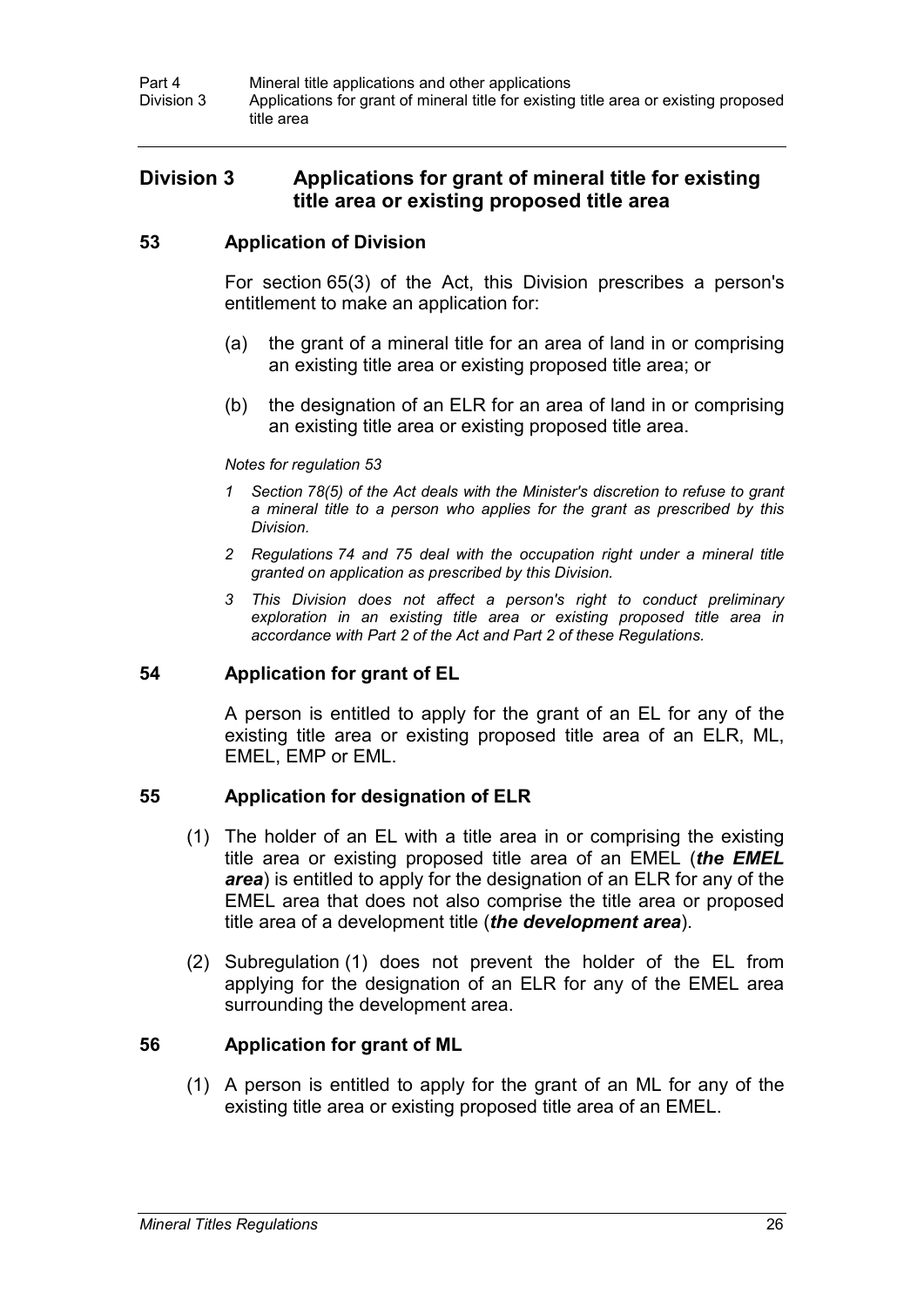- (2) A person is entitled to apply for the grant of an ML for any of the existing title area or existing proposed title area of an EL or ELR only with the written consent of the title holder or earlier applicant.
- (3) For subregulation (2), the holder of an EL or an earlier applicant for the grant of an EL must not unreasonably withhold consent if the ML is required to enable the person requesting consent to conduct activities ancillary to mining conducted under another ML held by the person.

### **57 Application for grant of EMEL**

A person is entitled to apply for the grant of an EMEL for any of the existing title area or existing proposed title area of an EL, ELR or development title.

### **58 Application for grant of EMP**

- (1) A person is entitled to apply for the grant of an EMP for any of the existing title area or existing proposed title area of an EL.
- (2) A person is entitled to apply for the grant of an EMP for any of the existing title area or existing proposed title area of an EMEL only with the written consent of the title holder or earlier applicant.

### **59 Application for grant of EML**

- (1) A person is entitled to apply for the grant of an EML for any of the existing title area or existing proposed title area of an EL.
- (2) A person is entitled to apply for the grant of an EML for any of the existing title area or existing proposed title area of an EMEL only with the written consent of the title holder or earlier applicant.

## **Division 4 Grant of mineral title**

### **60 Procedures relating to payment of rent and giving security**

- (1) The Minister may grant a person a mineral title only if the person has paid the required rent, and given the required security, for the title.
- (2) If the person has paid the required rent and given the required security when the Minister decides to grant the mineral title, the grant takes effect on the day the Minister makes the decision.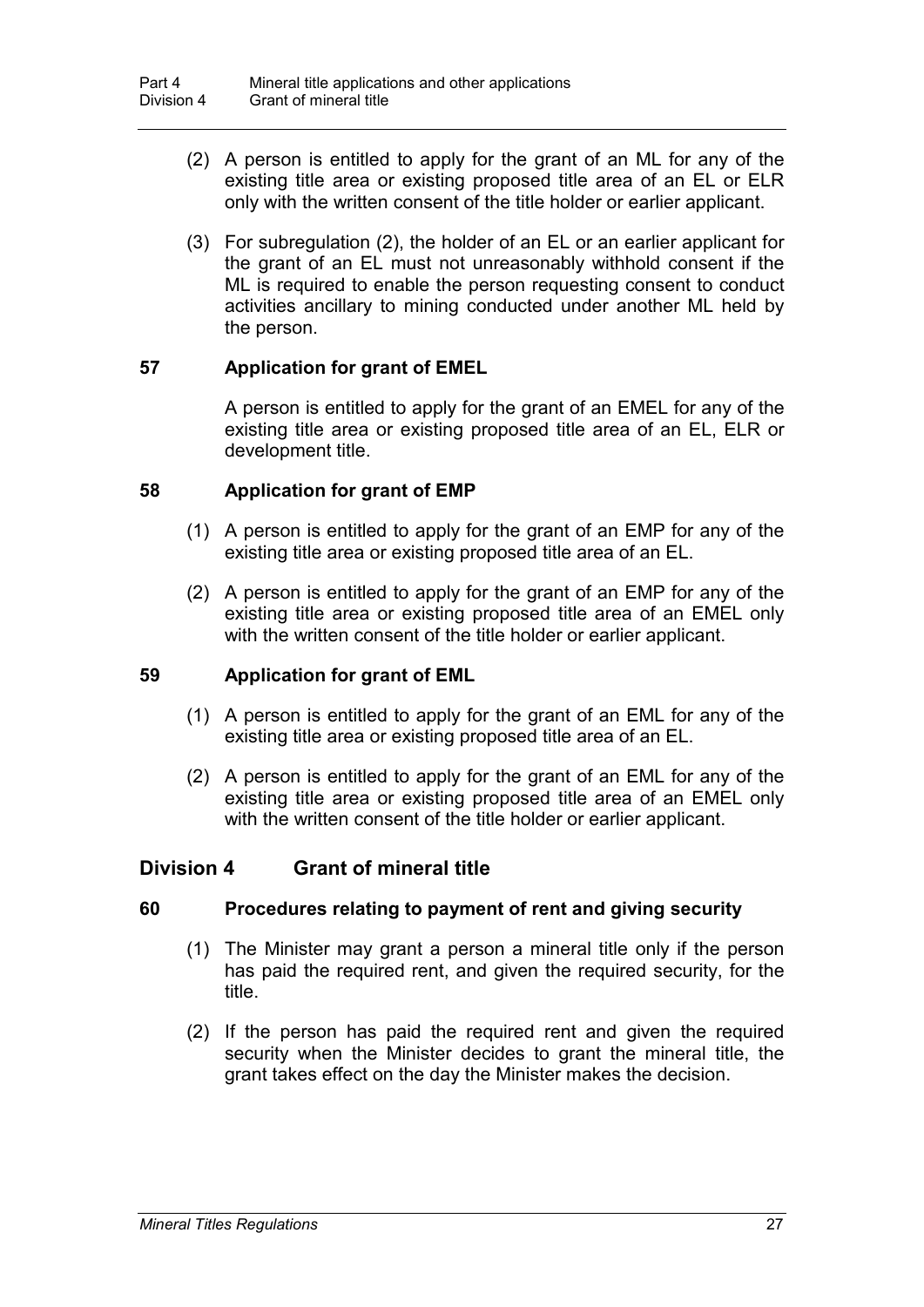- (3) If the person has not paid the required rent or given the required security and the Minister considers it will be appropriate to grant the mineral title if the person does so, the Minister must give the person a notice specifying:
	- (a) the Minister will grant the mineral title for the title area specified in the notice if the person pays the required rent and gives the required security before the date specified in the notice; and
	- (b) the matters mentioned in subregulations (5) and (6).
- (4) The date specified under subregulation (3)(a) must be at least 30 days after the date of the notice.
- (5) If the person pays the required rent and gives the required security before the specified date, the grant of the mineral title takes effect on the date the Agency receives the rent and security.
- (6) If the person does not pay the required rent and give the required security before the specified date:
	- (a) the person's application for the grant of the mineral title is refused; and
	- (b) the application is prescribed for section 166(3) of the Act.

#### *Note for subregulation (6)(b)*

*The Minister is not required to give any further notice relating to the refusal to grant the mineral title that would otherwise be required under section 166(2) of the Act.*

(7) In this regulation:

#### *required rent* means:

- (a) for an EMEL the rent payable for the term of the EMEL; or
- (b) for any other mineral title the rent payable for the first operational year of the title.

*required security*, for a mineral title, means the security (if any) for compensation required under section 106 of the Act before or during the consideration of an application for the grant of the title.

### **61 Granting ML to holder of EL or ELR**

- (1) If the Minister grants an ML to the holder of an EL for part of the title area of the EL:
	- (a) the EL remains in force for the title area of the ML; but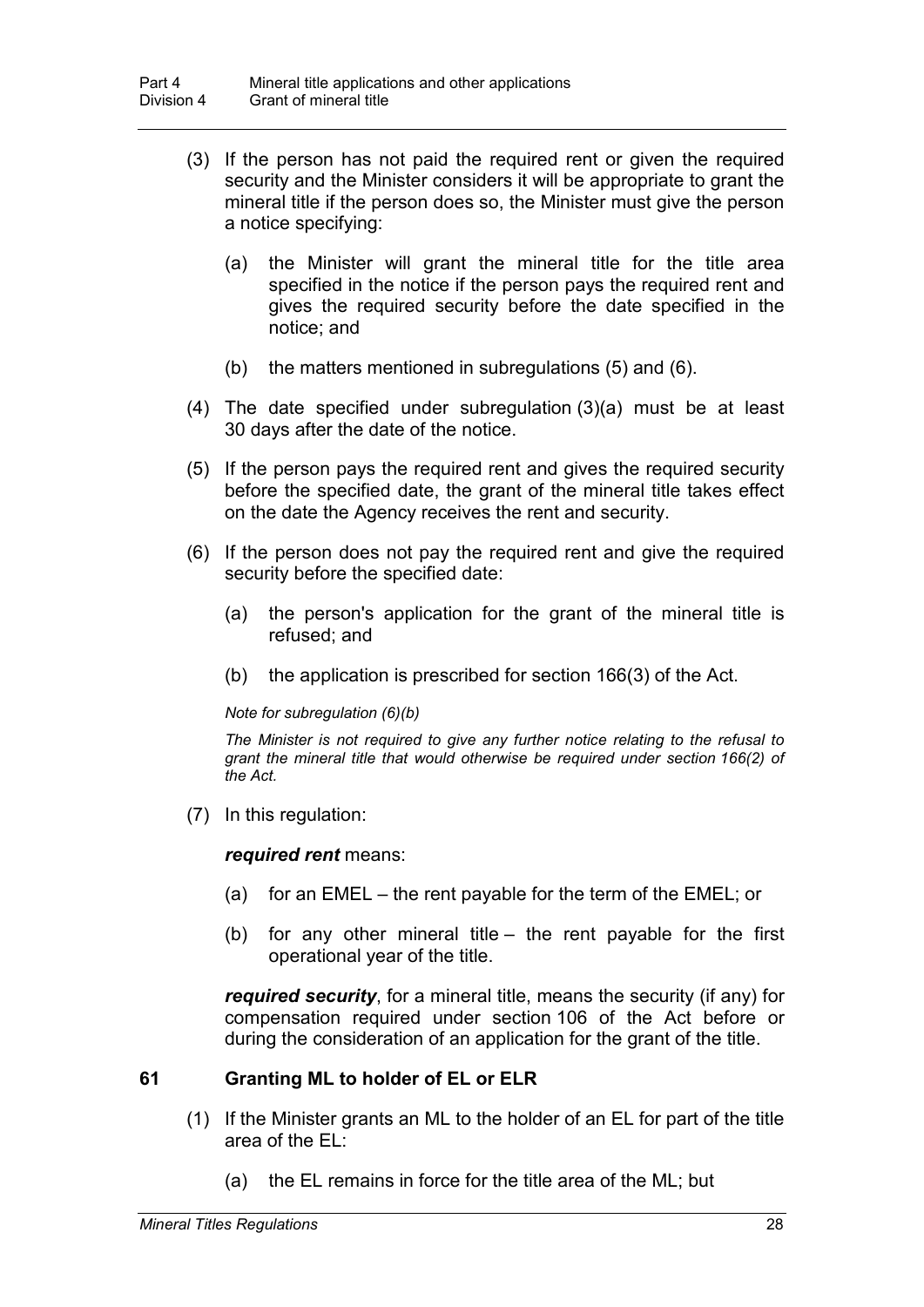- (b) the title holder may exercise the rights given by the ML only in the title area of the ML.
- (2) If the Minister grants an ML to the holder of an ELR for part of the title area of the ELR:
	- (a) the title area of the ML is removed from the title area of the ELR; and
	- (b) the Minister may cancel the ELR if it no longer complies with the Act or these Regulations after the grant of the ML.

*Example for subregulation (2)(b)*

*The remaining title area of an ELR may no longer contain an ore body.*

- (3) If the Minister grants an ML to the holder of an EL or ELR for all of its title area, the ML replaces the EL or ELR.
- (4) The term and title area of the EL or ELR are not affected by:
	- (a) the making of the application for the grant of the ML; or
	- (b) a refusal of the application by the Minister.

#### **62 Granting EMP or EML to holder of EMEL**

- (1) If the Minister grants an EMP or EML to the holder of an EMEL for part of the title area of the EMEL:
	- (a) the EMEL remains in force for the title area of the EMP or EML; but
	- (b) the title holder may exercise the rights given by the EMP or EML only in the title area of the EMP or EML.
- (2) If the Minister grants an EMP or EML to the holder of an EMEL for all of the title area of the EMEL, the EMP or EML replaces the EMEL.
- (3) The term and title area of the EMEL are not affected by:
	- (a) the making of the application for the grant of the EMP or EML; or
	- (b) a refusal of the application by the Minister.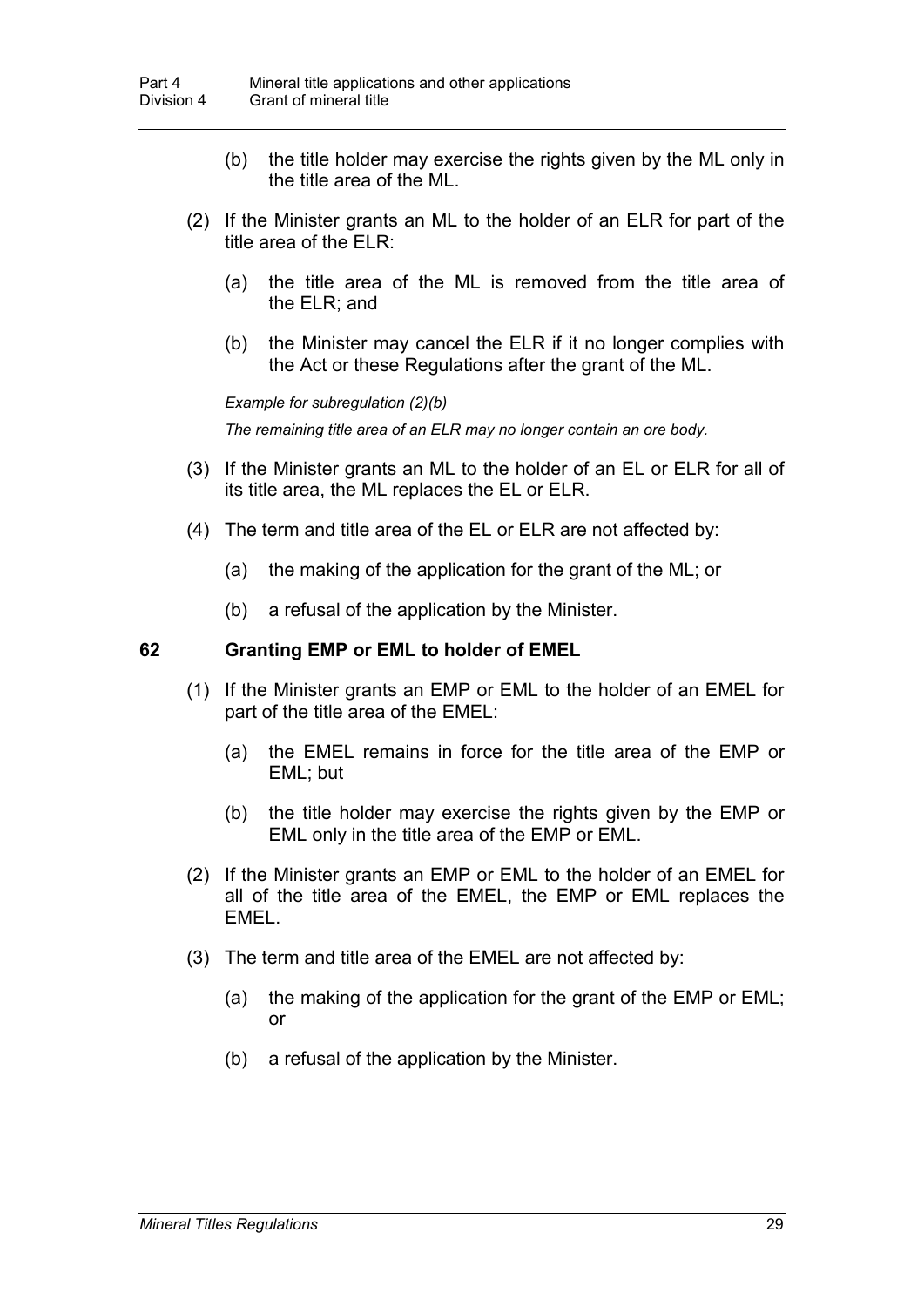## **Part 5 Amalgamations, surrenders and cancellations**

#### **63 Amalgamation of title areas**

- (1) For section 102(1) of the Act, the Minister may amalgamate the original title areas of any original titles except EMELs.
- (2) An application under section 102(2)(b) of the Act must:
	- (a) be in the approved form; and
	- (b) identify the original titles to be amalgamated; and
	- (c) relate only to original titles that are in force; and
	- (d) if the application relates to a replacement title that is an EL:
		- (i) identify the blocks to be amalgamated, which must not exceed 250; and
		- (ii) include a technical work program for the first operational year of the EL; and
	- (e) if the application relates to another replacement title:
		- (i) identify the proposed title area, which must not exceed the maximum size specified for that type of mineral title under Part 3 or 4 of the Act; and
		- (ii) include a summary of the work to be carried out for conducting the authorised activities in the proposed title area.
- (3) The term of a replacement title must not exceed the maximum term for that type of title specified under Part 3 or 4 of the Act.
- (4) Before issuing a replacement title, the Minister may require the title holder to have the proposed title area surveyed:
	- (a) by a licensed surveyor; or
	- (b) in accordance with Part 3, Division 2.
- (5) The method of survey required by the Minister does not need to correspond to the method of survey otherwise prescribed by these Regulations for the grant of the same type of title as the replacement title.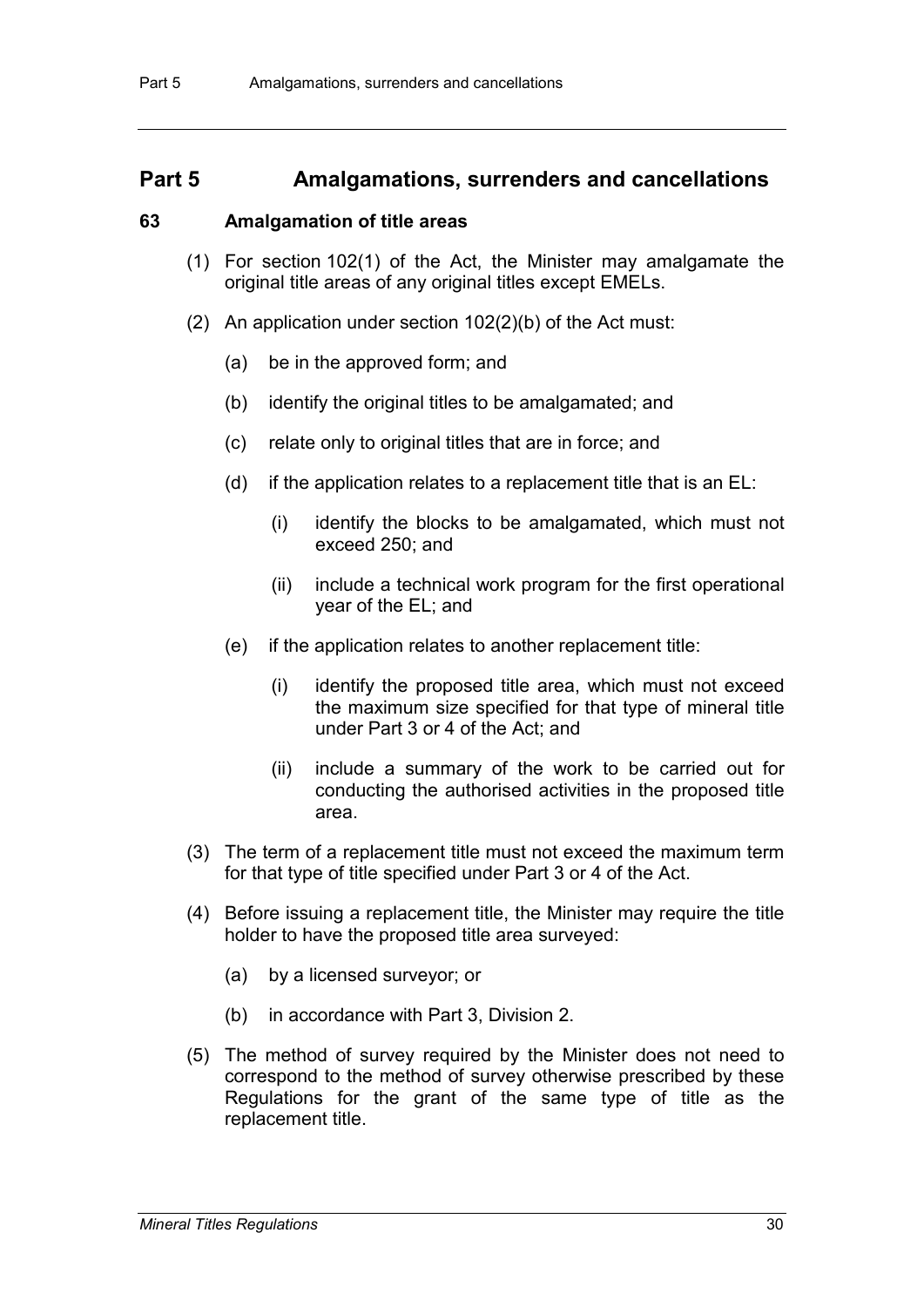- (6) The holder of the replacement title:
	- (a) is not entitled to a refund of rent paid for any of the land that was in the original title areas but is not included in the title area of the replacement title; and
	- (b) if any land in the original title areas of an EL, ELR or ML is not included in the title area of the replacement title – must give the Minister a final report for that land within 60 days after the date on which the Minister cancels the original titles and issues the replacement title.

#### *Notes for subregulation (6)(b)*

- *1 See regulation 86(3) to (5) for provisions about the content of the final report.*
- *2 See regulation 131 for provisions about the fee payable if the report is not given on or before the reporting day.*
- (7) Rent is payable for a replacement title as follows:
	- (a) for an EL as if it had been in force for the period calculated by averaging of the number of operational years of the original titles and adding 1 operational year;
	- (b) for any other title as if it had been granted under Part 3 or 4 of the Act.
- (8) In this regulation:

*replacement title* means the mineral title issued to replace the original titles.

#### **64 Application for acceptance of surrender**

- (1) This regulation applies in relation to an application under section 103(1) of the Act for the acceptance of the surrender of all or part of a title area.
- (2) The Minister need not accept the surrender if any rent or fees are owed in relation to the mineral title.
- (3) If the Minister accepts the surrender of all or part of the title area of an EL, ELR or ML, the applicant must give the Minister a final report relating to the surrendered land within 60 days after the surrender takes effect.

#### *Notes for subregulation (3)*

- *1 See regulation 86(3) to (5) for provisions about the content of the final report.*
- *2 See regulation 131 for provisions about the fee payable if the report is not given on or before the reporting day.*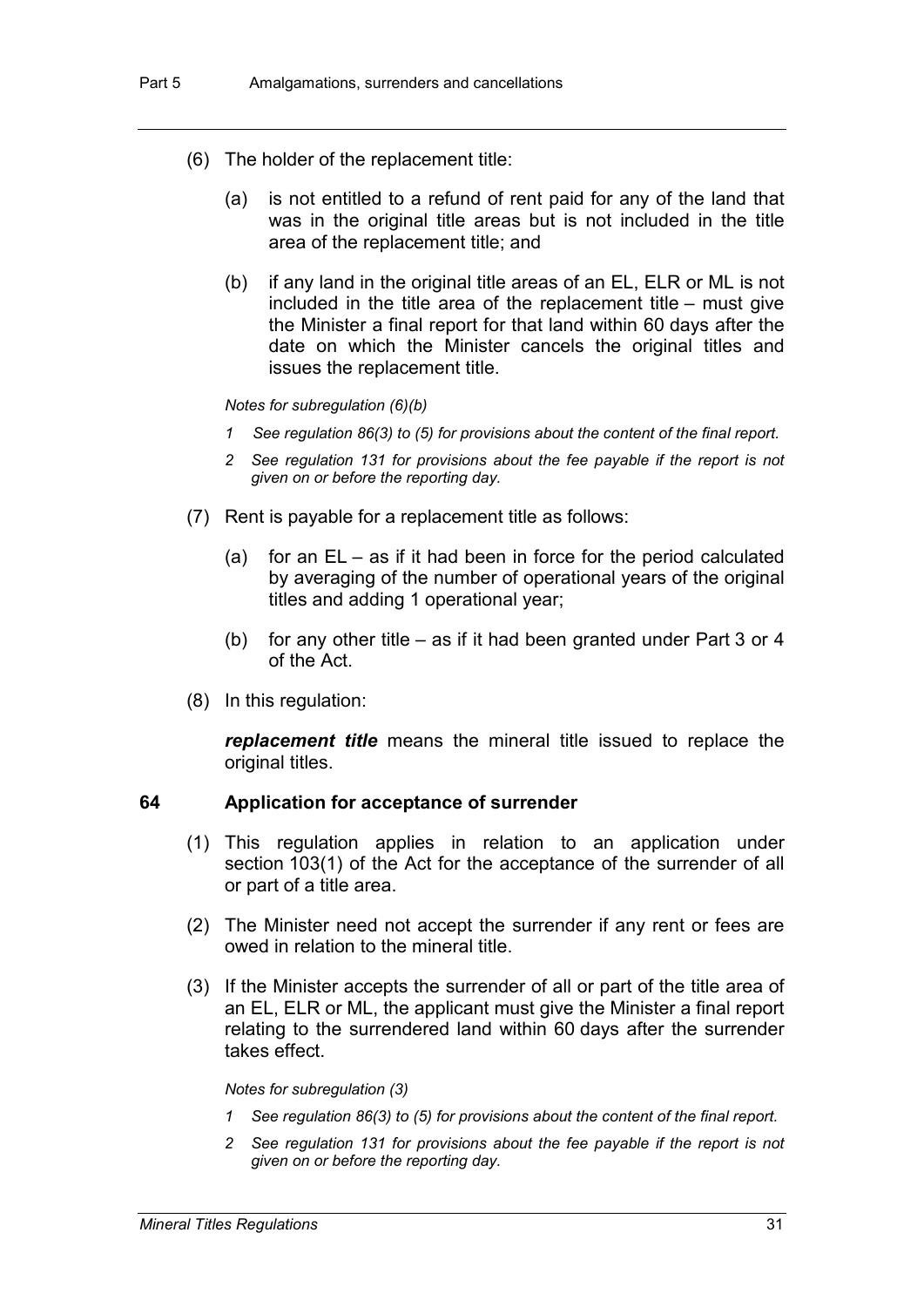### **65 Survey for surrender application**

- (1) This regulation applies in relation to a survey mentioned in section 103(3)(a) of the Act.
- (2) The remaining title area of an ML must be surveyed:
	- (a) by a licensed surveyor if it exceeds 40 ha; or
	- (b) in accordance with Part 3, Division 2 if it does not exceed 40 ha.
- (3) The remaining title area of an EML must be surveyed:
	- (a) by a licensed surveyor if:
		- (i) it exceeds 2 ha and is within a town boundary; or
		- (ii) it exceeds 20 ha and is not within a town boundary; or
	- (b) in accordance with Part 3, Division 2 if paragraph (a) does not apply.
- (4) The remaining title area of an ELR or EMP must be surveyed in accordance with Part 3, Division 2.

#### **66 Request for surrender**

- (1) For section 104(1) of the Act, each of the following is a purpose beneficial to the Territory:
	- (a) public recreation or amusement;
	- (b) the protection of a scenic area;
	- (c) the preservation and protection of a place of cultural or historic interest;
	- (d) a national park, public park or public garden;
	- (e) the protection of flora and fauna;
	- (f) the protection of coastal foreshores;
	- (g) water conservation;
	- (h) the construction or maintenance of public infrastructure;
	- (i) forestry or reafforestation.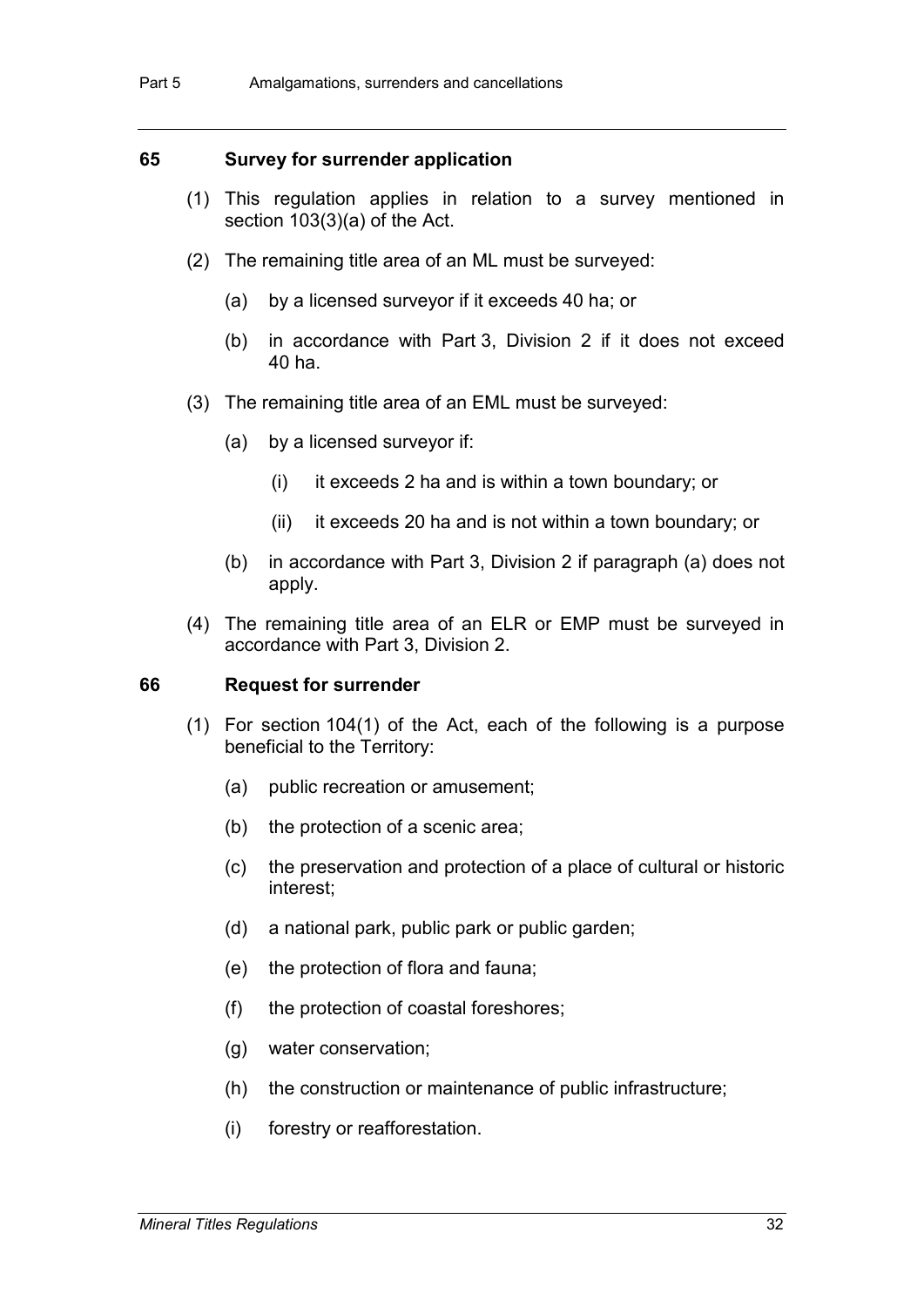- (2) The notice given under section 104(1) of the Act must specify:
	- (a) the purpose for which the land to which the request relates is to be used if it is surrendered; and
	- (b) the holder of the EL has 2 months in which to respond in writing to the Minister's request; and
	- (c) the title holder will be taken to have agreed to the surrender if the title holder does not respond within that period.
- (3) After the surrender of all or part of the title area of the EL, the Minister must refund to the title holder or former title holder, with effect from the date of surrender, any rent paid for the surrendered title area for the remaining period of the current operational year.
- (4) For subregulation (3), the date of surrender is the date on which the title holder:
	- (a) gives the Minister a written notice agreeing to the surrender; or
	- (b) is taken to have agreed to the surrender as mentioned in section 104(2) of the Act.

#### **67 Notice and submission relating to intention to cancel**

- (1) For section 105(3) of the Act, the notice of intention to cancel a mineral title must specify:
	- (a) the reason for the intended cancellation; and
	- (b) the period within which the title holder may:
		- (i) take action, as specified by the Minister, to avoid cancellation; or
		- (ii) make a submission to the Minister in relation to the proposed cancellation.
- (2) The period specified under subregulation (1)(b) must be at least 30 days after the date on which the title holder is given the notice.
- (3) The notice must be given:
	- (a) by registered post; or
	- (b) if the contact details of the title holder include an email address – by email.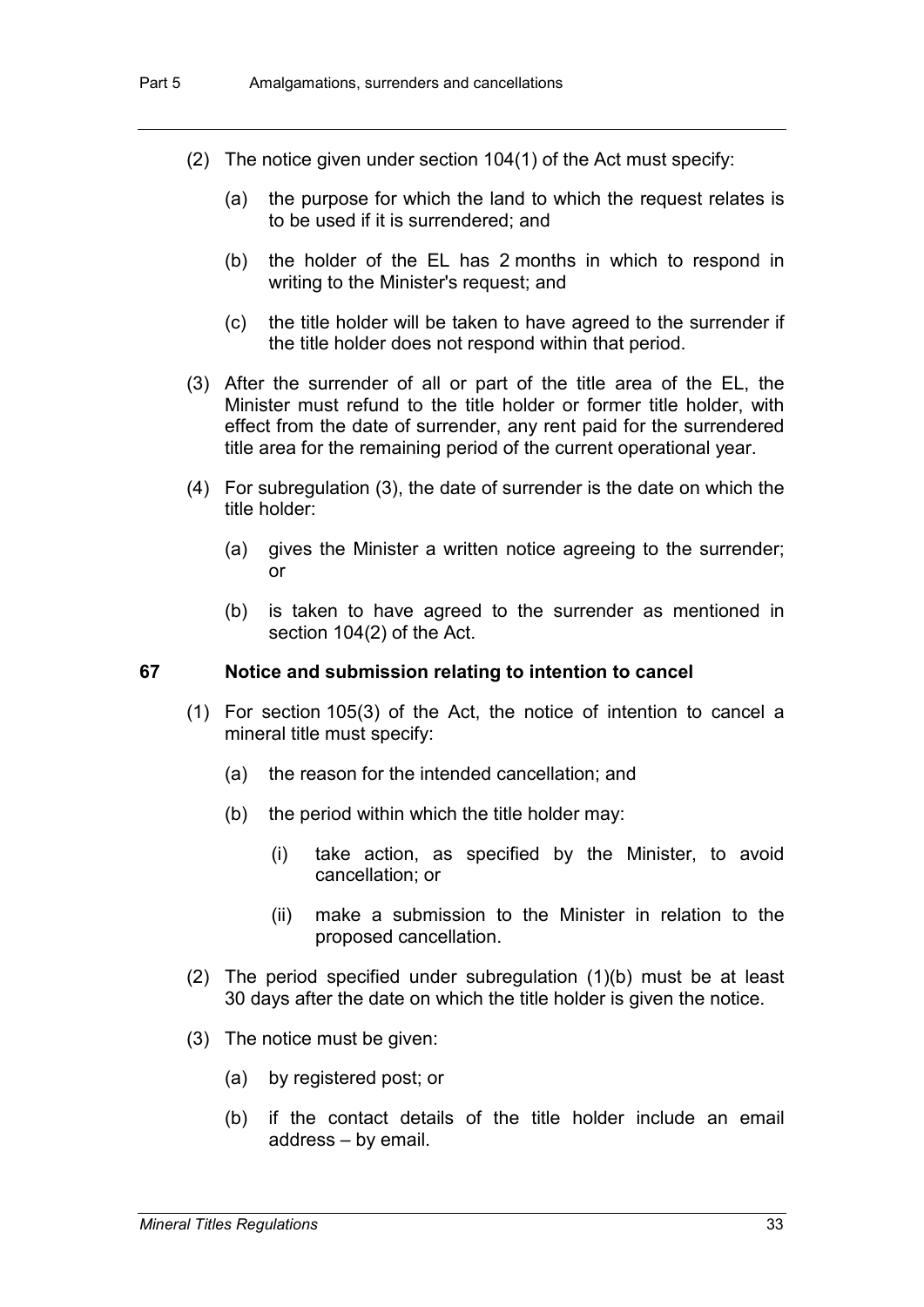(4) A submission by the title holder must include all the information necessary to enable the Minister to make a proper decision about whether or not to cancel the mineral title.

#### **68 Notice following submission about intention to cancel**

- (1) If the Minister receives a submission within the period specified in the notice of intention to cancel a mineral title given under regulation 67, or the longer period as extended under section 167 of the Act, the Minister must consider the submission and may:
	- (a) give the title holder a notice requiring the title holder to take an action specified, within the period specified, to avoid cancellation; or
	- (b) cancel the mineral title.
- (2) The period specified under subregulation (1)(a) must be at least 30 days after the notice is given.
- (3) If the title holder is given a notice under subregulation (1)(a) and does not take the specified action within the specified period, or a longer period if extended under section 167 of the Act, the Minister may cancel the mineral title.
- (4) The Minister must give the former title holder a notice confirming cancellation under this regulation.

#### **69 Cancellation of EL for part of title area**

The cancellation of an EL for part of the title area during the term for which the EL is first granted does not affect the requirement to reduce the remaining title area under section 29 of the Act.

#### **70 Notice of land ceasing to be title area**

- (1) This regulation applies if:
	- (a) under section 29 of the Act, the title area of an EL is reduced; or
	- (b) under section 103 or 104 of the Act, all or part of a title area is surrendered; or
	- (c) under section 105 of the Act, the Minister cancels an EL, ELR, ML, EMP or EML for all or part of its title area; or
	- (d) land ceases for another reason to be all or part of the title area of an EL, ELR, ML, EMP or EML.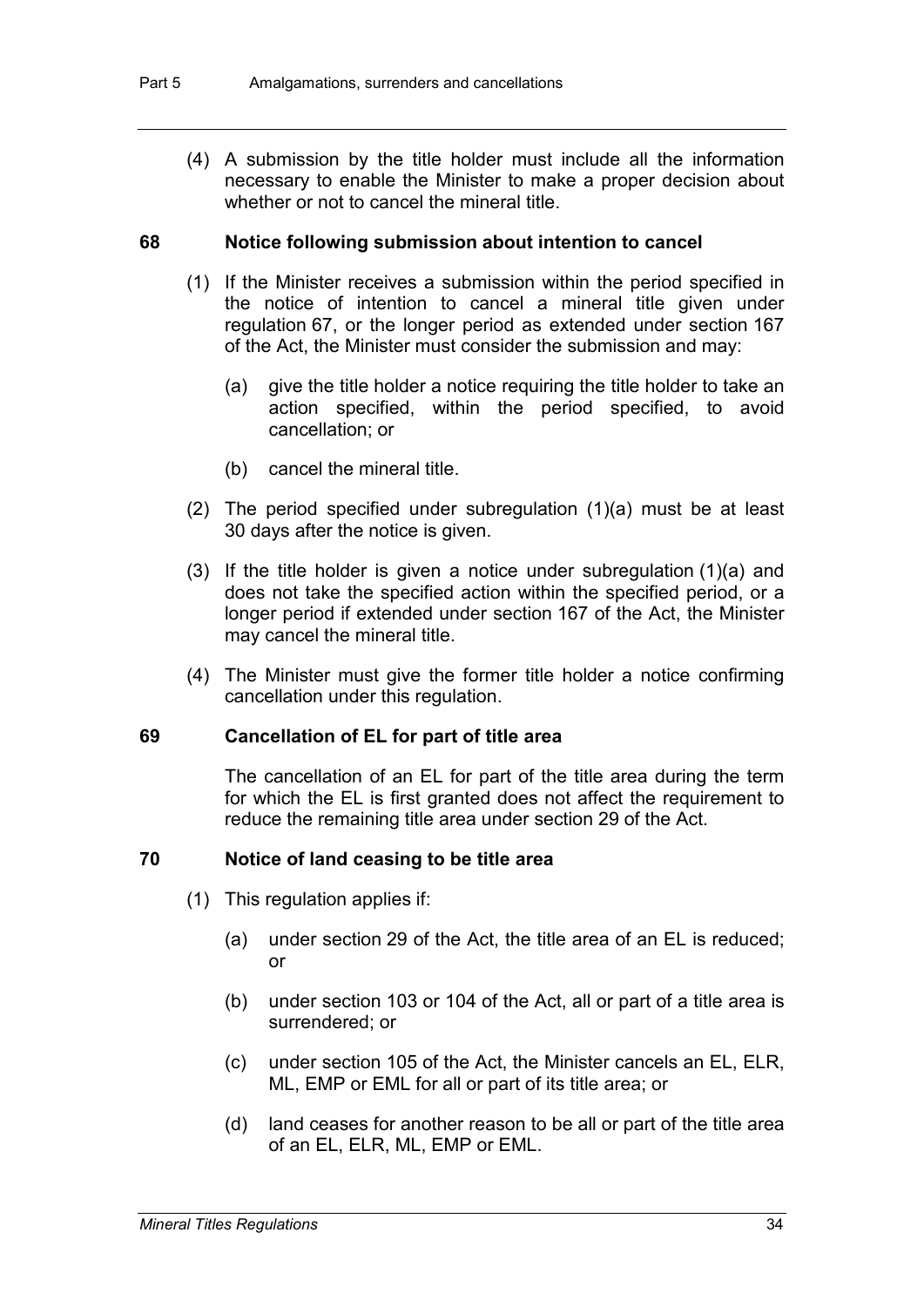- (2) As soon as practicable after the reduction, surrender, cancellation or cessation (the *relevant occurrence*), the Minister must publish a notice on the Agency's website that includes the following information:
	- (a) the number of the mineral title affected by the relevant occurrence;
	- (b) a map, clearly indicating the location and boundaries, of:
		- (i) the land that has ceased to be all or part of the title area of the mineral title or former mineral title; and
		- (ii) if applicable the land that remains in the title area of the mineral title;
	- (c) the date on which the relevant occurrence took effect.

# **Part 6 Rights and conditions under mineral titles**

# **Division 1 Entry onto and use of land**

## **71 Notice before starting authorised activities for exploration**

- (1) This regulation prescribes the procedures for section 32(1) or 49 of the Act to be followed by the title holder of an EL or EMEL in relation to conducting authorised activities on the land in the title area of the EL or EMEL.
- (2) At least 14 days before the title holder intends to start conducting authorised activities on the land, the title holder must give written notice of the intention to the landowners or occupiers of the land.
- (3) The notice must include the following information:
	- (a) the name and contact details of the title holder;
	- (b) the name and contact details of the person who will be in charge of conducting the authorised activities;
	- (c) the nature of the exploration to be conducted on the land;
	- (d) the intended start date, and an estimate of the duration, of the exploration;
	- (e) a map of the land on which the exploration is to be conducted, clearly indicating its location and boundaries;
	- (f) details of the proposed place of entry onto the land.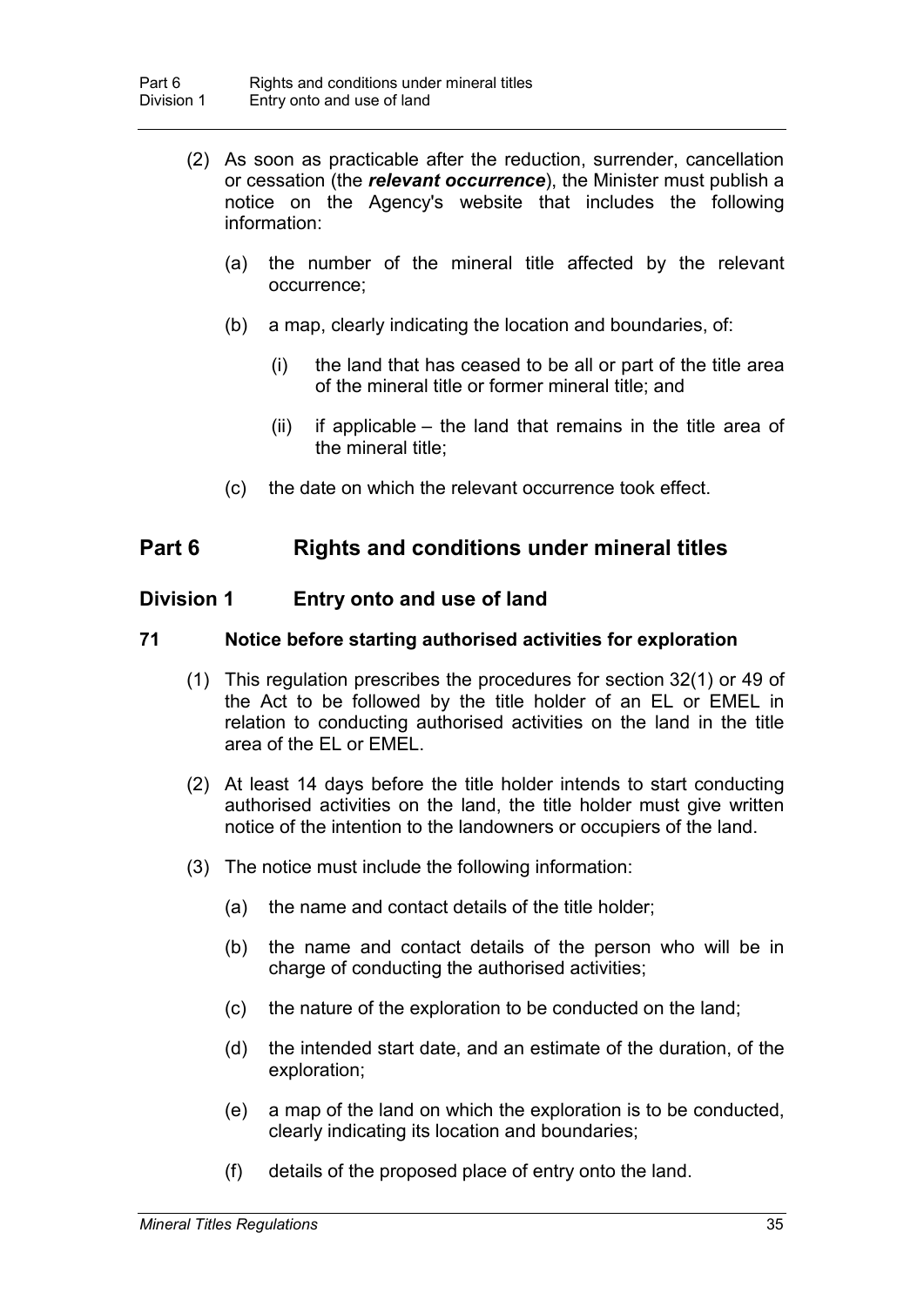- (4) As soon as practicable after entering the land, the title holder must take all reasonable steps to advise the occupiers of the land of the entry before starting to conduct the authorised activities.
- (5) However, subregulation (4) does not prevent the title holder from starting to conduct the authorised activities if, after taking all reasonable steps to find an occupier, the occupier cannot be found.

## **72 Exploration under EMEL**

In conducting exploration under an EMEL, the title holder may remove, only from the natural surface of the land in the title area, small amounts of extractive minerals for evaluation.

## **73 Conducting authorised activities on pastoral land**

- (1) The holder of a mineral title must not conduct authorised activities on pastoral land:
	- (a) within 200 m of a building that is not enclosed by a fence; or
	- (b) within 50 m of a fence that encloses a building.
- (2) For subregulation (1), a fence is taken to enclose a building only if it is within 150 m of the building.

# **74 Right to exercise occupation right on overlapping land**

- (1) The holder of a development title may exercise the occupation right under the title on overlapping land to the exclusion of the holder of an ELR or exploration title.
- (2) The holder of an ELR may exercise the occupation right under the ELR on overlapping land to the exclusion of the holder of an exploration title.
- (3) The holder of an exploration title may exercise the occupation right under the exploration title on overlapping land concurrently with the holder of another exploration title.

## **75 Conditions of exercising occupation right on overlapping land**

- (1) The holder of an ELR must not exercise the occupation right under the ELR on overlapping land for which another person holds a development title.
- (2) The holder of an exploration title must not exercise the occupation right on overlapping land for which another person:
	- (a) holds an ELR or development title; or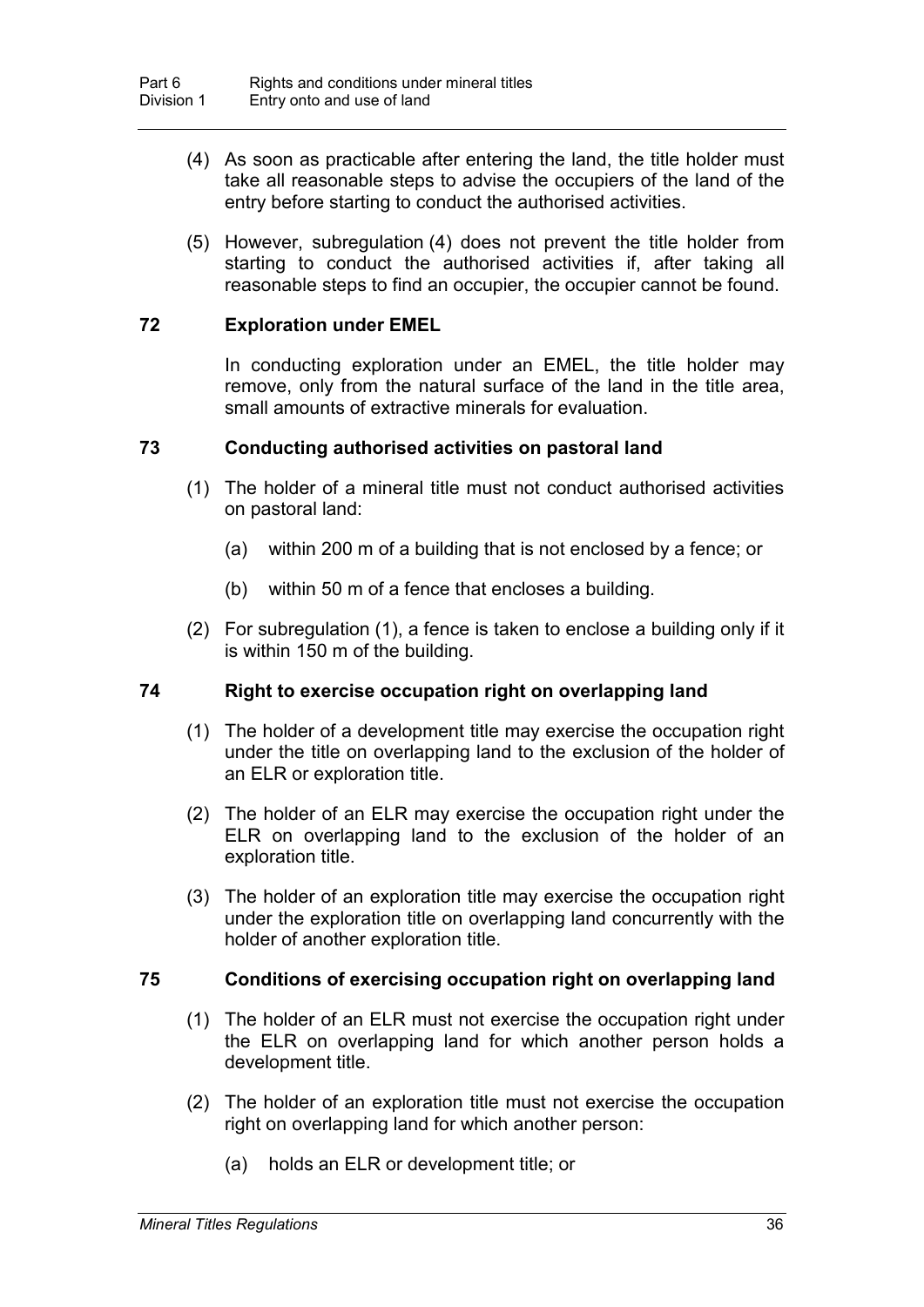- (b) has made an application for the designation of an ELR, or the grant of a development title, that has not been decided by the **Minister**
- (3) The holder of an exploration title must not exercise the occupation right under the title on overlapping land that also comprises all or part of:
	- (a) the title area of an ELR or development title; or
	- (b) the proposed title area of an ELR or development title.

## **76 Access authority – consent of landowner**

- (1) This regulation applies to the holder of a mineral title who has the right mentioned in section 84(1) of the Act to enter land outside the title area to construct, maintain and use infrastructure associated with conducting authorised activities under the mineral title.
- (2) For section 84(3)(c) of the Act, the title holder is required to obtain consent to the entry from the owners of the following classes of land:
	- (a) private land;
	- (b) Aboriginal land;
	- (c) an Aboriginal community living area.
- (3) The landowner of land prescribed under subregulation (2) must not unreasonably refuse to consent to the title holder's entry onto the land.
- (4) A dispute about a refusal may be decided by the Tribunal on application by the title holder.
- (5) The title holder must give the Minister a copy of a landowner's consent to the title holder's entry to prescribed land with the application under section 84(2) of the Act.

## **Division 2 Rent, fees, expenditure and reports**

#### **77 Rent and administration fee**

- (1) The annual rent payable for the title area of a mineral title is the amount specified for the title in Schedule 1, Part 2.
- (2) No GST is payable in relation to the rent.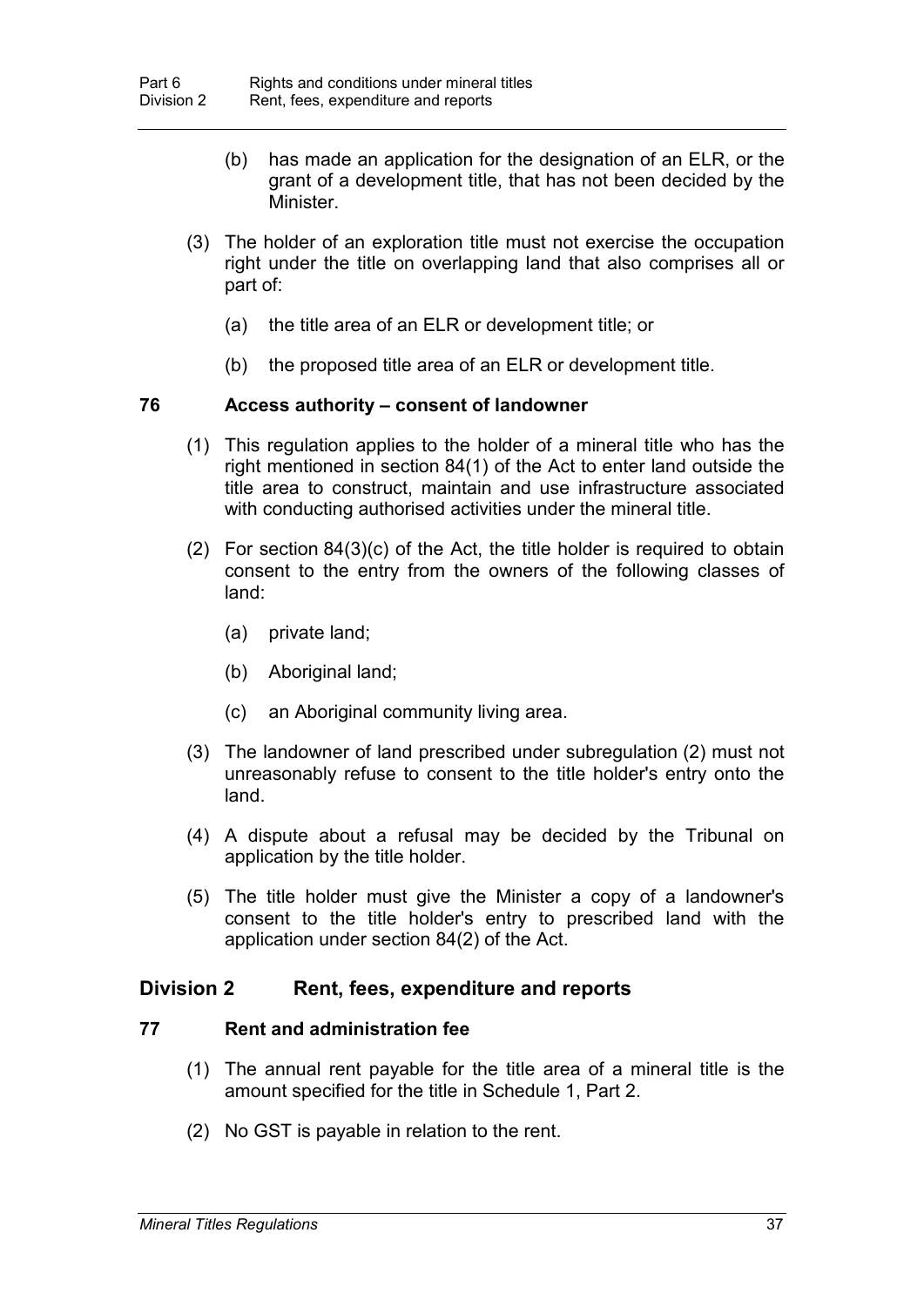- (3) If rent is payable for each hectare of a title area, and the title area does not divide equally into hectares, rent is payable for the remaining area as if it were a whole hectare.
- (4) The annual administration fee payable for a mineral title (except an EMEL) is the amount specified for the title in Schedule 1, Part 3.
- (5) Before the start of the second and each subsequent operational year, the holder of a mineral title (except an EMEL) must pay the rent and administration fee for the title.

#### *Notes for subregulation (5)*

- *1 See regulation 60 for payment of rent before the grant of a mineral title.*
- *2 See section 67 of the Act for payment of rent before the renewal of a mineral title.*
- (6) If a title holder does not pay the rent or administration fee as required by subregulation (5), the Minister must give the title holder a notice requiring payment within 30 days from the date of the notice.
- (7) If the title holder does not pay the rent or administration fee as required under subregulation (5), the Minister may take action under section 105(3) of the Act for a contravention of section 95(1) of the Act.

#### *Note for subregulation (7)*

*Regulations 67 and 68 set out the procedures for the cancellation mentioned in section 105(3) of the Act.*

- (8) Despite subregulation (5), the Minister may waive all or part of the amount payable by the title holder, but only if satisfied there are circumstances that justify the waiver.
- (9) To avoid doubt, a person who is required to pay annual rent or an annual administrative fee must pay the rent or fee for the full operational year of the mineral title even if the title ceases to be in force, or is renewed, before the end of the year.

*Note for regulation 77*

*See section 16(4) of the Act for the application of Schedule 1 to part of a block.*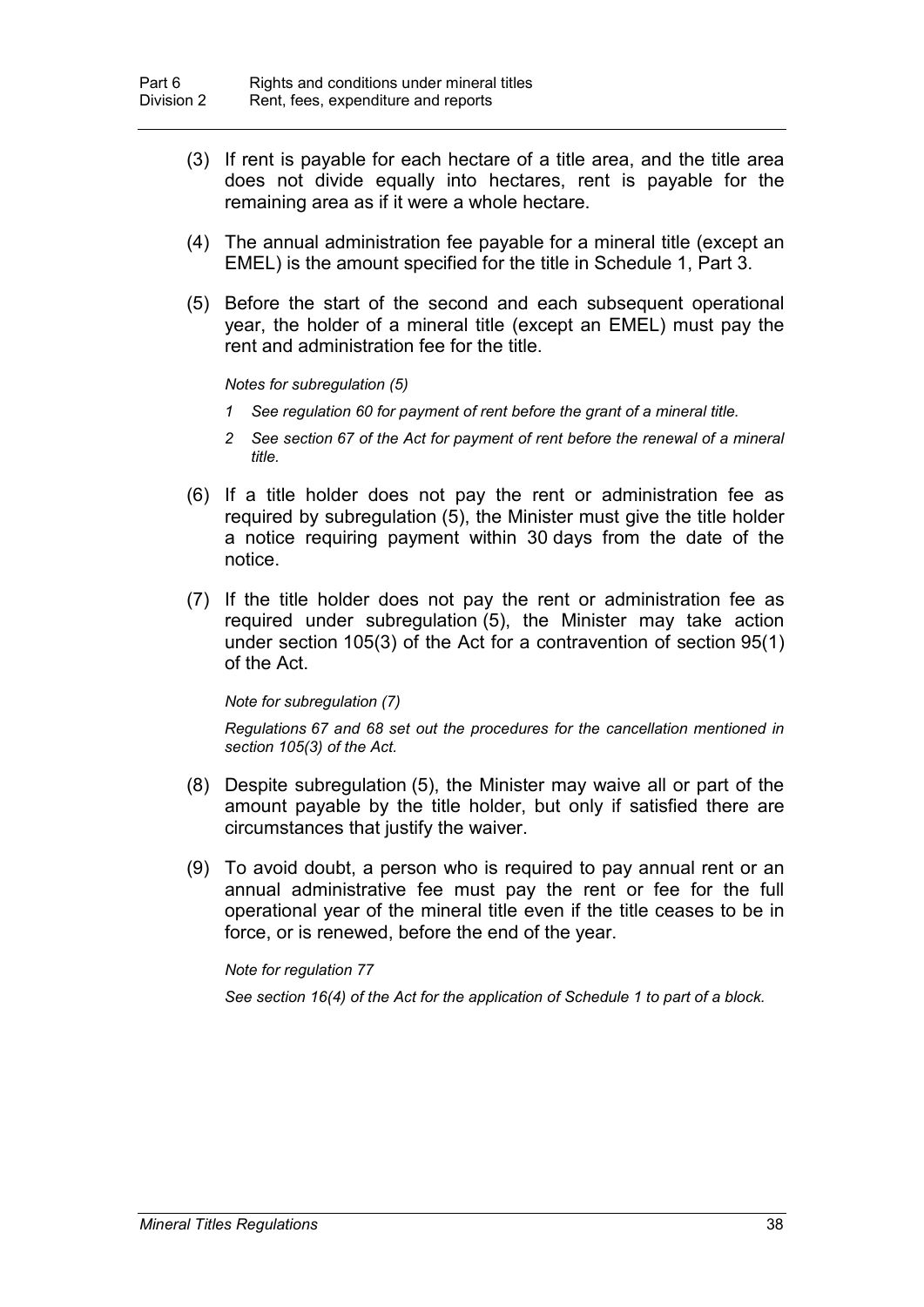## **78 Annual report for EL, ELR or ML**

(1) The holder of an EL, ELR or ML must give the Minister an annual report within 60 days after the end of each operational year of the mineral title.

#### *Note for subregulation (1)*

*See regulation 131 for provisions about the late fee payable if the report is not given on or before the reporting day.*

- (2) The annual report must contain the details and history of the mineral title and information about the following activities conducted under the title during the operational year:
	- (a) programs involving geological sciences (such as geological, geophysical and geochemical surveys), which may include desktop reviews, data assessment and interpretation and target generation;
	- (b) the collection and analysis of rock, soil, sediment, mineral, groundwater or vegetation samples;
	- (c) drilling programs;
	- (d) technical investigations related to exploration (such as pre-feasibility studies, feasibility studies, metallurgical or mineral processing studies, groundwater and geotechnical studies).
- (3) The annual report must also contain information about all exploration conducted in the operational year in sufficient detail to substantiate the expenditure specified in the expenditure report for the exploration.
- (4) The information about exploration must include the following:
	- (a) a summary of exploration rationale and activities;
	- (b) maps showing the location, in relation to the boundaries of the title area, of the exploration, survey boundaries, drilling and recovery of geological samples;
	- (c) details of each geological sample recovered from the title area during the operational year;
	- (d) survey and analytical results, raw and processed data and imagery and other spatial data, as appropriate;
	- (e) descriptions of survey, drilling and sampling methodology, logistics, data processing and modelling;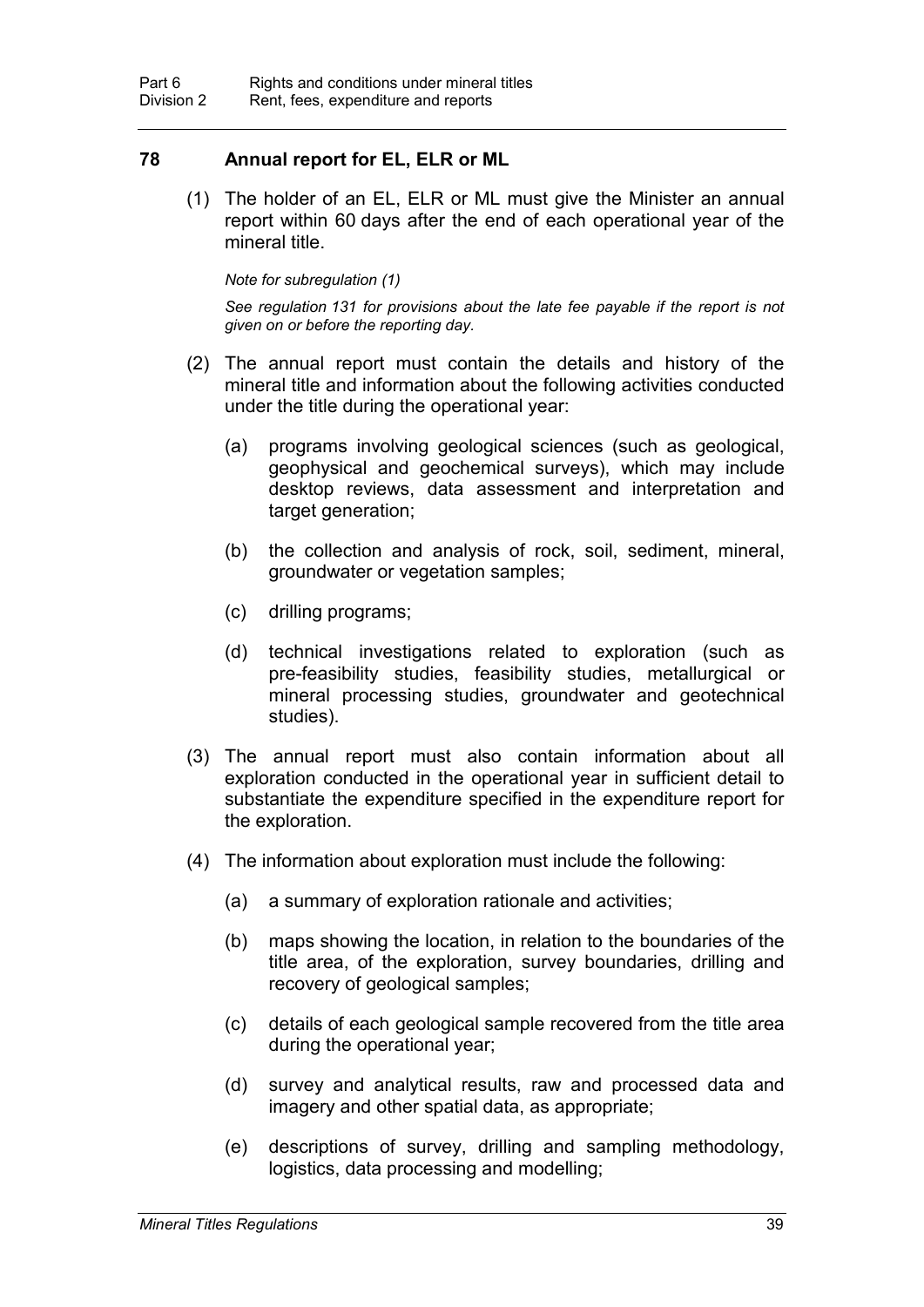- (f) any consultant or laboratory reports;
- (g) interpretation of all exploration results, including maps, sections, logs and models;
- (h) details of office studies and data reviews.
- (5) If a person owns the copyright in all or any part of the annual report, the title holder giving the report must comply with regulation 126.

## **79 Annual report for ML and mining management report**

- (1) The holder of an ML may apply to the Minister for approval to give the annual report on the same day as one or more reports the title holder is required to give under the *Mining Management Act*  (a *mining management report*).
- (2) The title holder must nominate in the application the preferred reporting day for giving the reports.
- (3) After considering the application, the Minister may:
	- (a) if satisfied it is appropriate:
		- (i) approve the application for the annual report to be given on the same day as all or some of the mining management reports specified in the application; and
		- (ii) approve a reporting day for giving the reports; or
	- (b) otherwise refuse the application.
- (4) If the Minister approves the application, the title holder must give the Minister the annual report and each mining management report, as approved, on or before the reporting day.

#### *Note for subregulation (4)*

*See regulation 131 for provisions about the late fee payable if the annual report is not given on or before the reporting day.*

## **80 Expenditure project area for ELs**

(1) The holder of multiple ELs may apply to the Minister for approval of an expenditure project area for the title areas of 2 or more of the ELs (the *project area*) if the title holder intends to expend a substantial amount on carrying out technical work in the project area.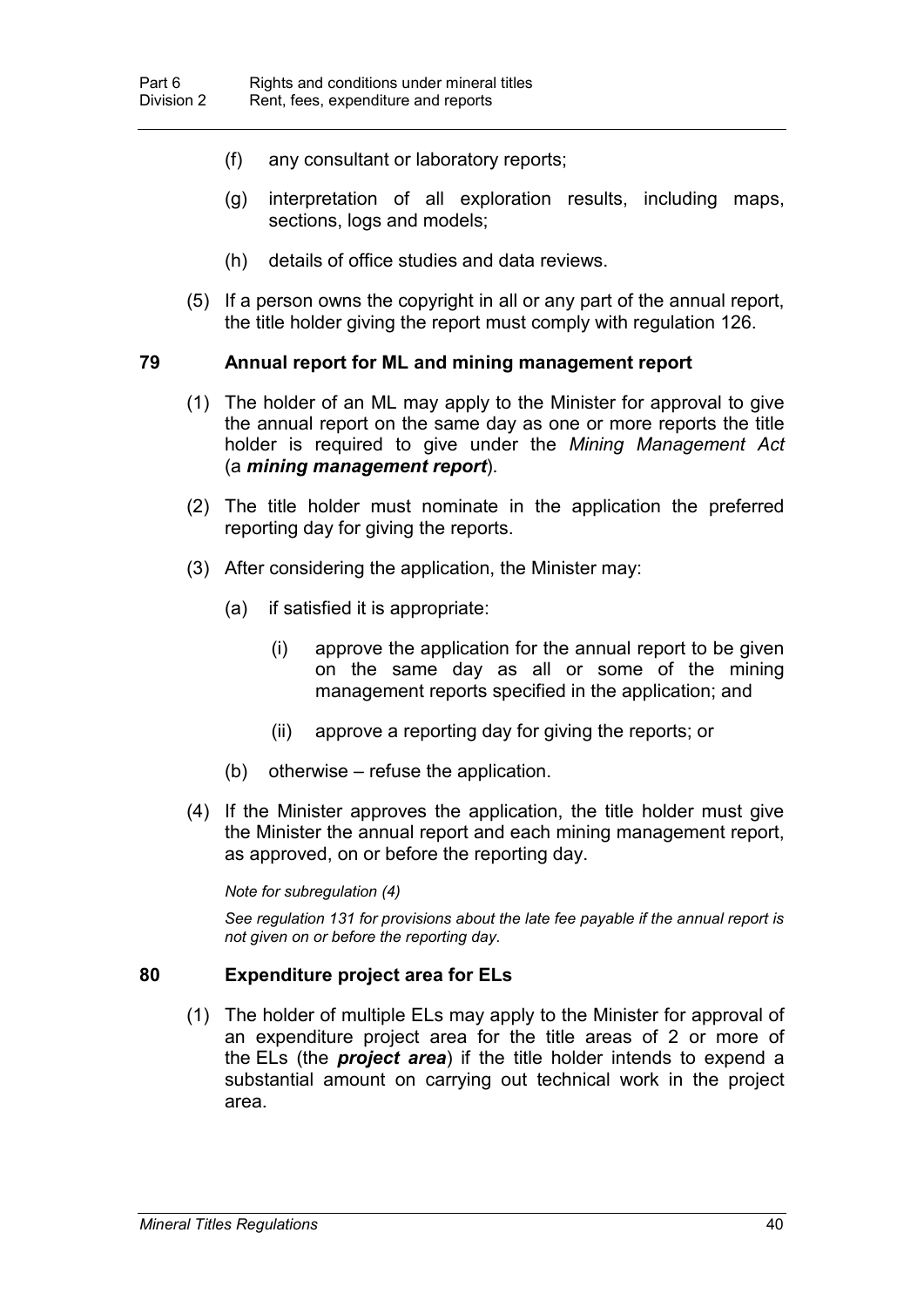- (2) The title holder must nominate in the application a reporting day for giving the Minister a notice (a *project expenditure notice*) of:
	- (a) the amount the title holder proposes to expend on carrying out technical work in the project area during the next 12 months; and
	- (b) the amount actually expended for that purpose during the previous 12 months.
- (3) The Minister may:
	- (a) if satisfied it is appropriate:
		- (i) approve the application for all or some of the ELs specified in the application; and
		- (ii) approve a reporting day for giving the project expenditure notice; or
	- (b) otherwise refuse the application.
- (4) If the Minister approves the application:
	- (a) it is a condition of each EL in the project area that the title holder must give a project expenditure notice on or before the reporting day specified in the notice of approval; and
	- (b) the project expenditure notice and expenditure condition for the project area apply in relation to all of the ELs specified in the notice of approval; and
	- (c) the amounts for proposed and actual expenditure, as specified in the project expenditure notice, apply to all of those ELs but may be expended in any part of the project area.
- (5) Despite subregulation (4)(a), the title holder must also comply with requirements in this Division to give an expenditure report, and any other report, for each EL in the project area (including an amalgamated report for any of those ELs if approved under regulation 87).

## **81 Expenditure report for EL, ELR or ML**

- (1) The holder of an EL, ELR or ML must give the Minister an expenditure report, in the approved form, for an operational year:
	- (a) for an EL or ELR within 30 days after the end of the year; or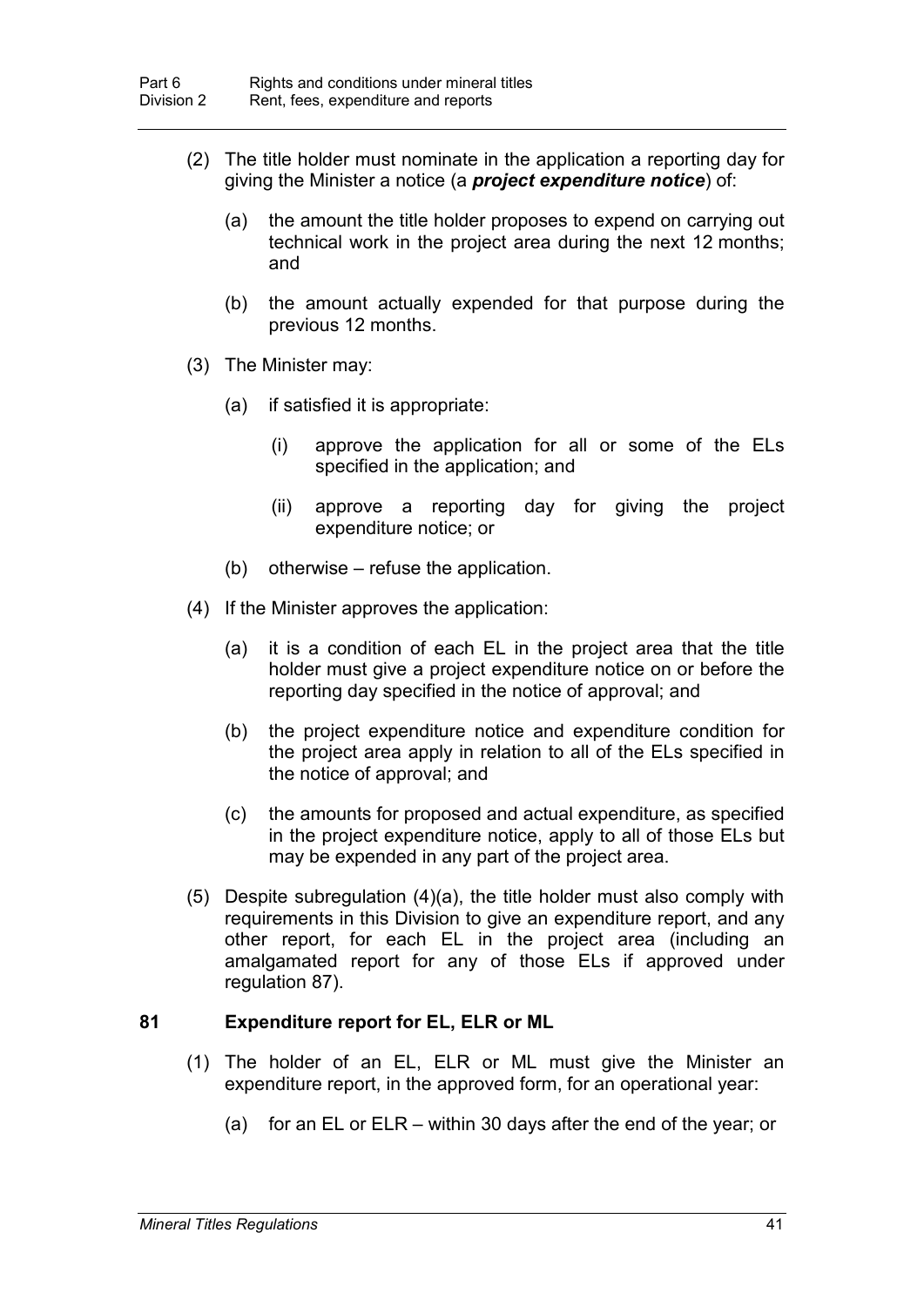(b) for an ML – within 60 days after the end of the year.

*Note for subregulation (1)*

*See regulation 131 for provisions about the late fee payable if the report is not given on or before the reporting day.*

- (2) The expenditure report for an EL, ELR or ML must include the following information:
	- (a) the amount the title holder proposes to expend on carrying out technical work for the next operational year;
	- (b) the amount expended on technical work carried out during the operational year for which the report is given.
- (3) For the first operational year of an EL, the title holder may also include in the expenditure report details of any amount, as specified in an airborne survey report, expended by the title holder on an approved airborne survey of land now in the title area of the EL.

## **82 Compliance with expenditure condition**

(1) In considering an expenditure report for an EL or ELR, the Minister must be satisfied the title holder has complied with the expenditure condition.

#### *Note for subregulation (1)*

*The Minister may exercise the discretion under section 105 of the Act to cancel the EL or ELR, or cancel the title for part of the title area, for a contravention of a condition.*

- (2) If the title holder of an EL has contravened the expenditure condition during an operational year when the title area of the EL must be reduced under section 29 of the Act, the Minister need not consider any application made by the title holder under section 29(4) of the Act.
- (3) Subregulation (2) does not prevent the Minister from also taking action under section 105 of the Act to cancel the EL for all or part of the title area.
- (4) If the title holder of the ELs in a project area contravenes the expenditure condition for the project area:
	- (a) this regulation applies in relation to all of the ELs for the area; and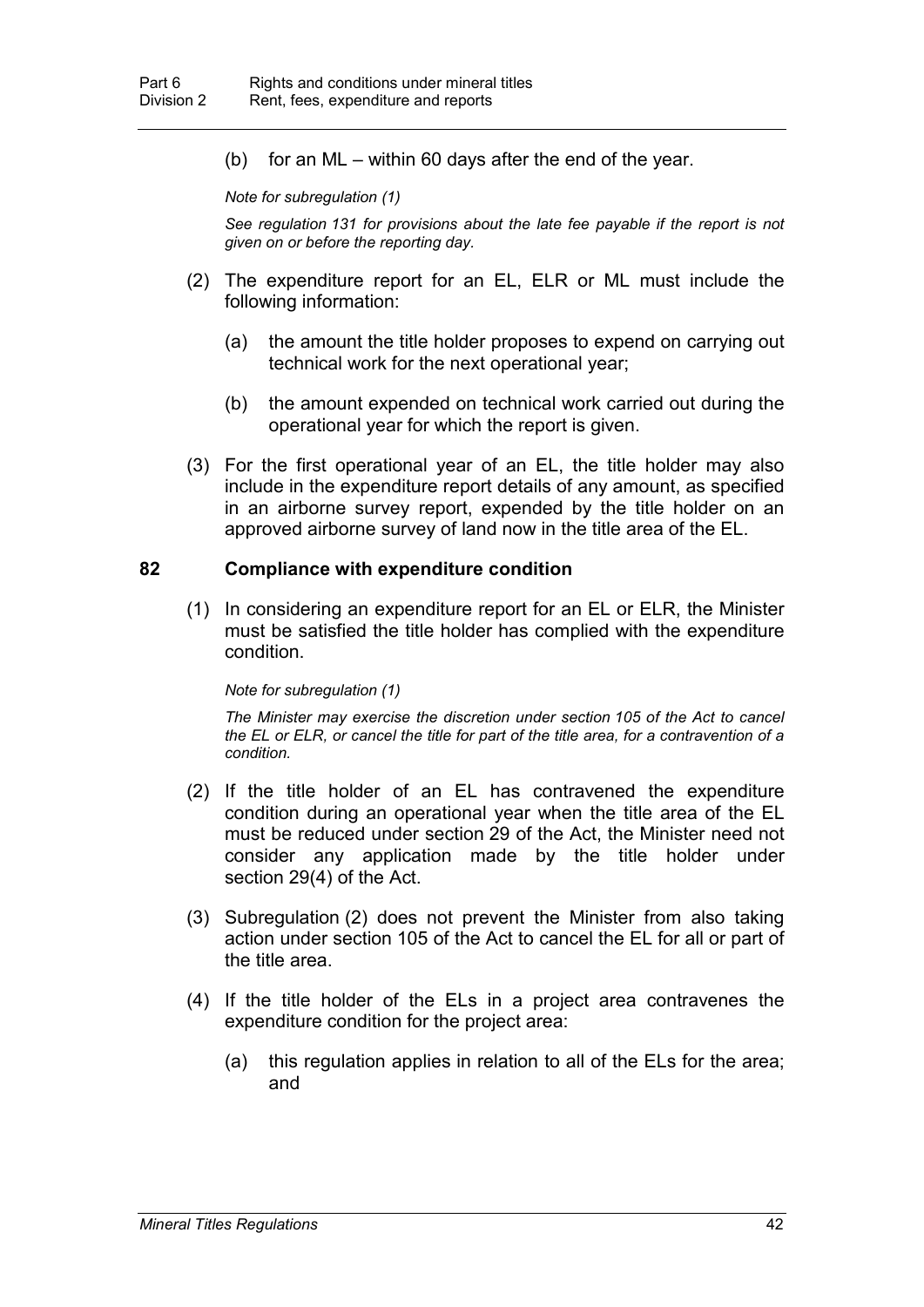(b) the Minister may take the action the Minister considers appropriate in relation to all or any of the ELs.

*Examples for subregulation (4)(b)*

- *1 The Minister need not consider an application under section 29(4) of the Act relating to any one or more of the ELs.*
- *2 The Minister may cancel some of the ELs and take no action in relation to the others.*
- *3 The Minister may cancel all of the ELs in relation to some of the blocks in each title area of the ELs.*
- *4 The Minister may cancel all of the ELs.*

### **83 Reserves report for ELR**

The holder of an ELR must give the Minister a reserves report, in the approved form, within 14 days after the end of each financial year.

### **84 Production report and reserves report for ML**

- (1) The holder of an ML must give the Minister a production report and reserves report, each in the approved form, within 14 days after the end of each financial year.
- (2) The reports may be combined or in one document.
- (3) Subregulation (1) does not apply in relation to an ML that gives the title holder the right to conduct activities in the title area that are ancillary to mining conducted under another ML granted to the title holder.

## **85 Production report for EML or EMP**

The holder of an EML or EMP must give the Minister a production report, in the approved form, within 14 days after the end of each financial year.

## **86 Final report for EL, ELR or ML**

(1) For section 94(2)(e)(i) of the Act, the holder of an EL, ELR or ML must give the Minister the final report within 60 days after the mineral title has ceased to be in force for all or part of the title area.

*Note for subregulation (1)*

*See regulation 131 for provisions about the late fee payable if the report is not given on or before the reporting day.*

(2) For section 94(2)(e)(ii) of the Act, the holder of an EL, ELR or ML must give the Minister the final report as specified under Part 5 in relation to the particular application.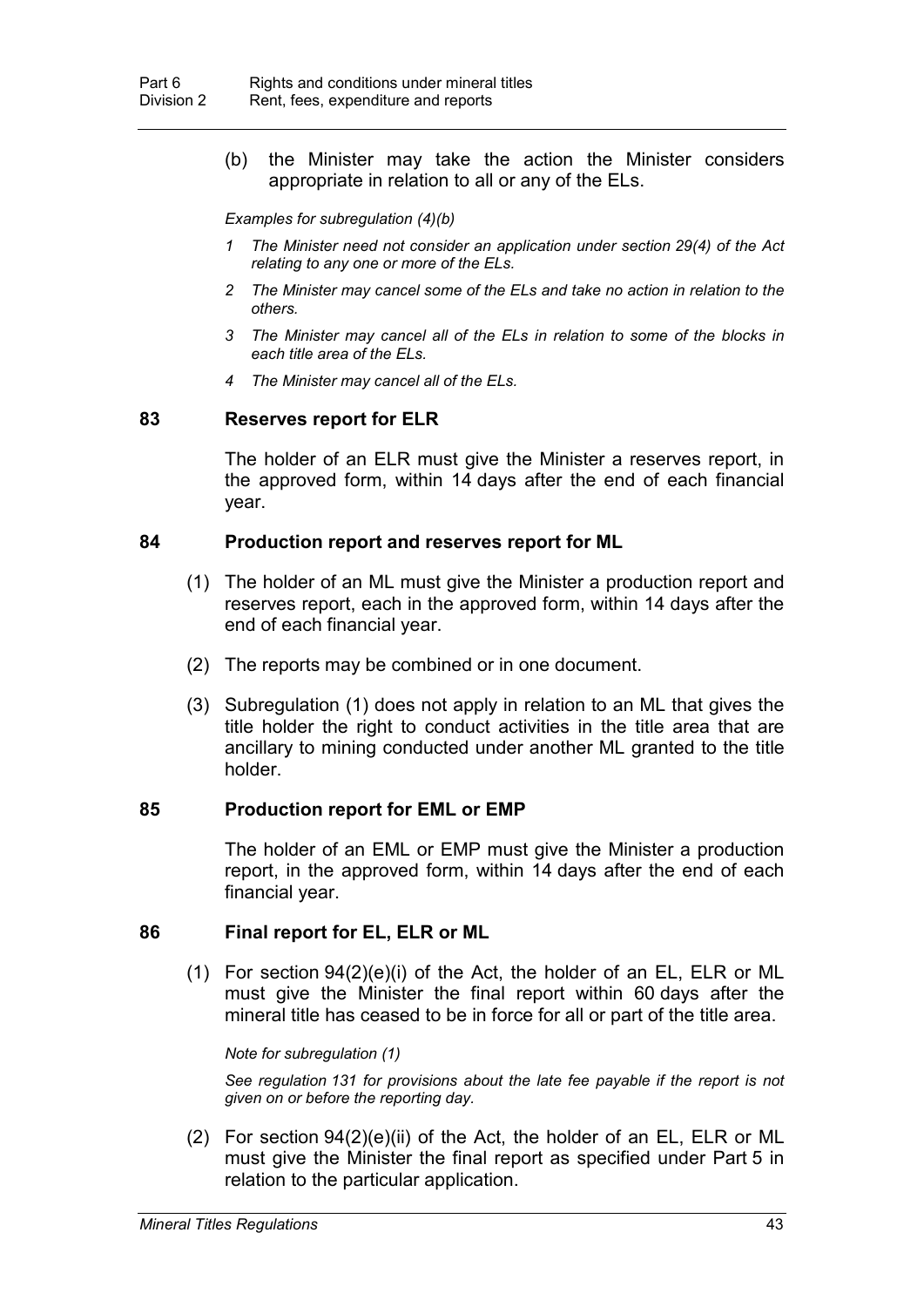- (3) A final report relating to all of the title area of the EL, ELR or ML must include:
	- (a) a summary of all of the information given in all of the annual reports for the mineral title; and
	- (b) information about the authorised activities conducted in the title area since the end of the operational year for which the latest annual report was given; and
	- (c) the amount expended on authorised activities conducted in the title area since the last expenditure report for the title was given.
- (4) A final report relating to part of the title area of the EL, ELR or ML must include information about all of the authorised activities conducted in that part since the title was granted.
- (5) For subregulation (3)(b) and (4), the information about the authorised activities must include the information that would otherwise be required to be included in an annual report for the EL, ELR or ML under regulation 78.
- (6) If a person owns the copyright in all or any part of a final report, the title holder giving the report must comply with regulation 126.

## **87 Amalgamated report for ELs, ELRs or MLs**

- (1) This regulation applies in relation to ELs, ELRs and MLs.
- (2) A person may apply to the Minister for approval to give an amalgamated report for the annual reports or expenditure reports for 2 or more of the mineral titles if all of the following circumstances apply:
	- (a) the reports relate to titles held by the person or, if the person is a body corporate, a related body corporate;
	- (b) the titles are of the same type and same geological province;
	- (c) the title areas are adjoining or substantially contiguous.
- (3) For subregulation (2)(c), title areas are substantially contiguous if they:
	- (a) are not separated by more than 5 blocks; or
	- (b) are separated only by a proposed title area in an application made by the person or, if the person is a body corporate, a related body corporate.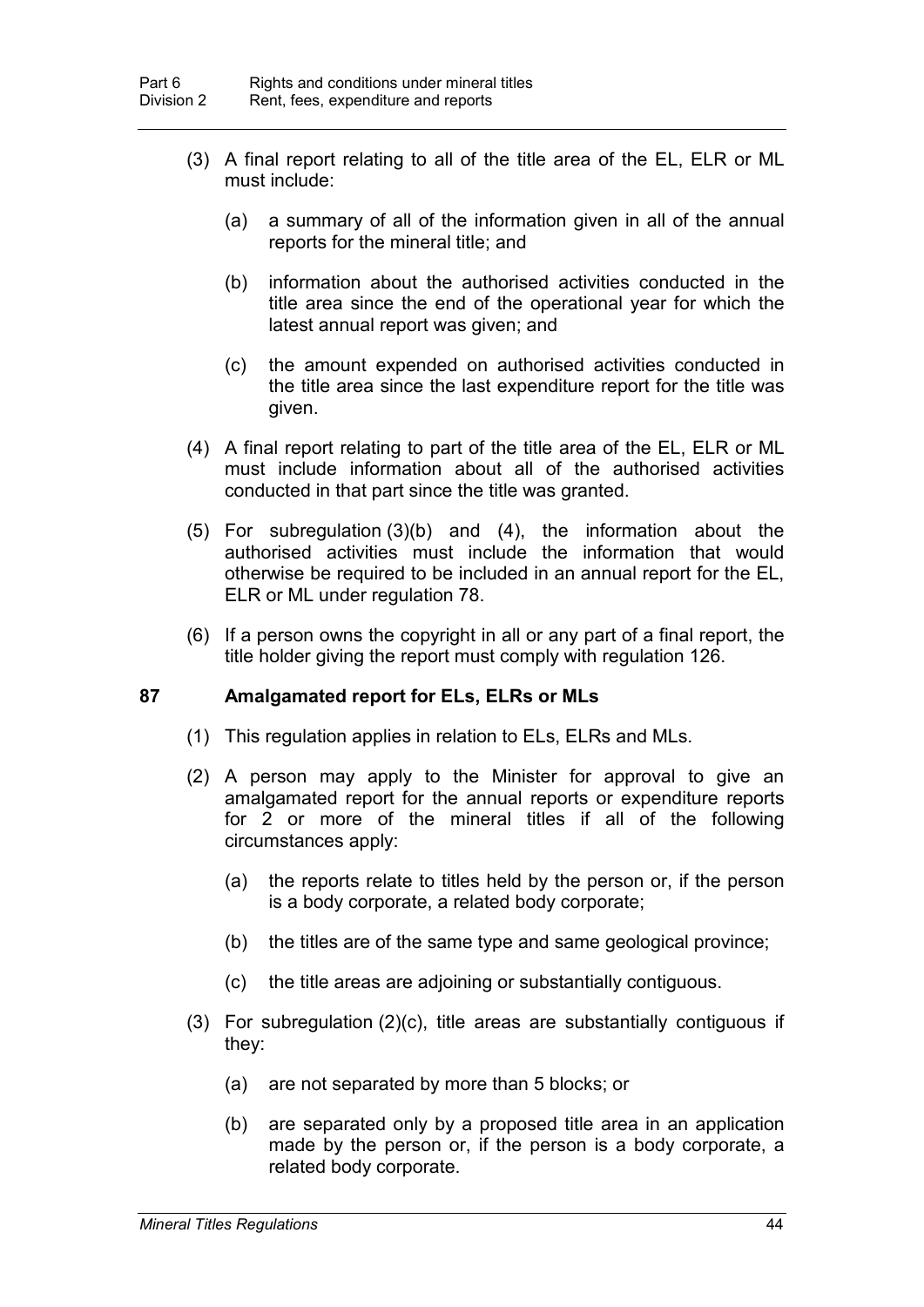- (4) The person must nominate in the application a preferred reporting day for giving the amalgamated report.
- (5) The Minister may:
	- (a) if satisfied it is appropriate:
		- (i) approve the application for all or some of the mineral titles specified in the application; and
		- (ii) approve a reporting day for giving the amalgamated report; or
	- (b) otherwise refuse the application.
- (6) If the Minister approves the application, the person must give the Minister the amalgamated report on or before the reporting day.

#### *Note for subregulation (6)*

*See regulation 131 for provisions about the late fee payable if the report is not given on or before the reporting day.*

(7) In this regulation:

*related body corporate*, see section 9 of the Corporations Act 2001.

## **88 Information contained in report**

- (1) It is a condition of a mineral title that the title holder must, in giving a report under this Division, include in the report all of the information to be given under the Act.
- (2) It is also a condition that the title holder must:
	- (a) if there is an approved form for a document that is part of the report – give the information as required by the form; and
	- (b) otherwise format particular information (for example, geophysical data) in a way that is acceptable to the Minister.
- (3) The Minister may refuse to consider the report if the title holder has contravened a condition mentioned in this regulation.
- (4) However, before taking any other action in relation to a contravention, the Minister must require the title holder under section 165(2) of the Act to:
	- (a) give the Minister particular information; or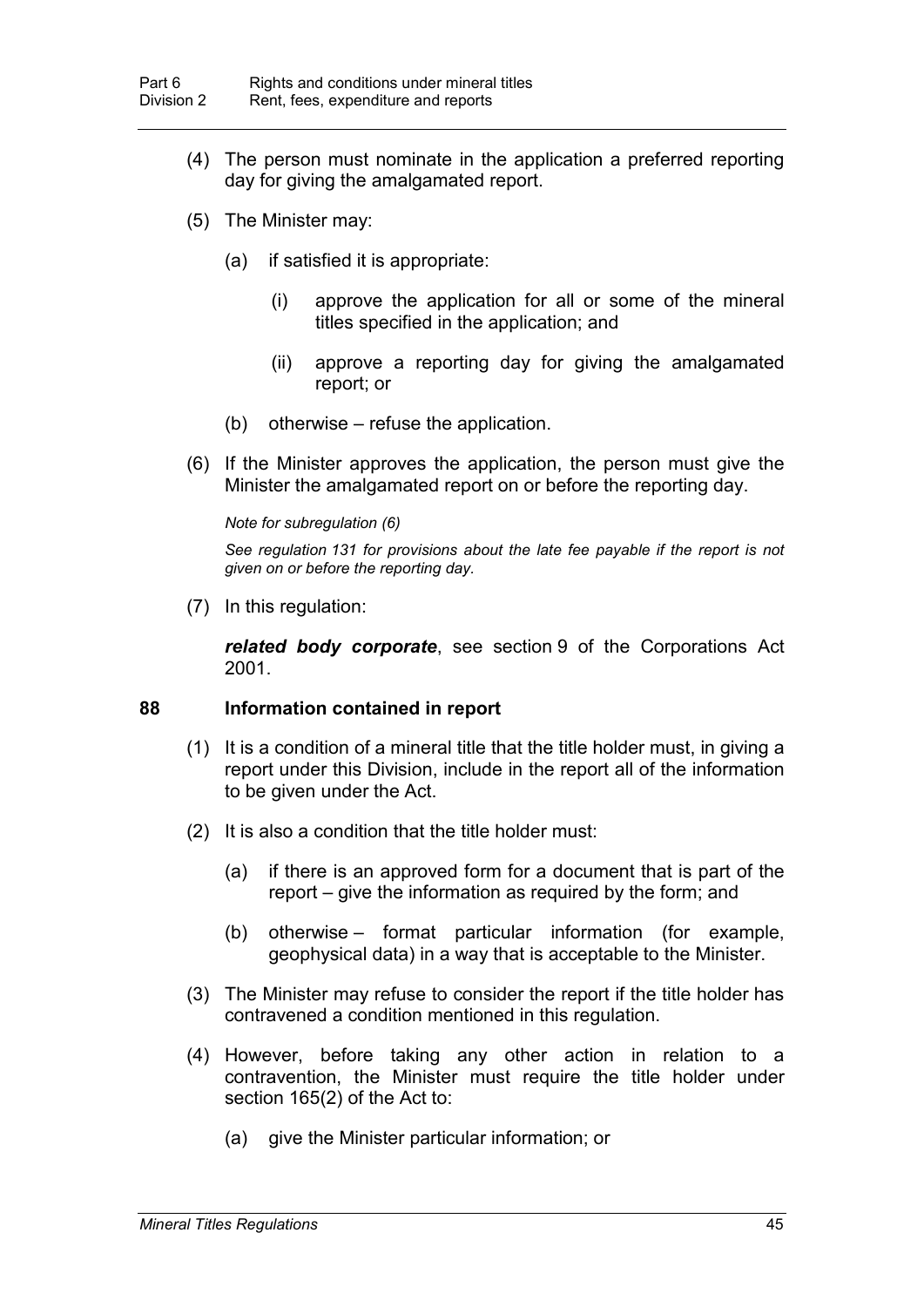(b) take any other action in relation to the report, as specified in the requirement.

# **Division 3 Miscellaneous conditions**

## **89 Geological samples**

- (1) For section 93 of the Act, the holder of an EL, ELR or EMEL must store geological samples in a way that protects them from damage or deterioration until the title holder:
	- (a) disposes of the samples with the Minister's consent; or
	- (b) gives the samples to the Minister.
- (2) After considering a notice of the recovery of a geological sample given under section 93(1) of the Act, the Minister may consent to the disposal of the sample.
- (3) For section 93(3) of the Act, a title holder must give the Minister a remaining sample as soon as practicable after:
	- (a) if the title is surrendered or ceases to be in force for all of the title area – the date on which the surrender or cessation takes effect; or
	- (b) if the title area is surrendered or ceases to be in force for a part of the area that includes the place where the remaining sample was recovered – the date on which the surrender or cessation takes effect; or
	- (c) for an EL or ELR under which work described in an annual report ceases to be carried out – the date on which the work ceases.
- (4) The remaining sample must be given with the approved form.
- (5) In this regulation:

*remaining sample* means a sample that has not been disposed of with the Minister's consent.

## **90 Notice of change**

- (1) For section  $98(1)(c)$  of the Act, the holder of a mineral title who is an individual must give the Minister a notice of change if the title holder:
	- (a) becomes bankrupt; or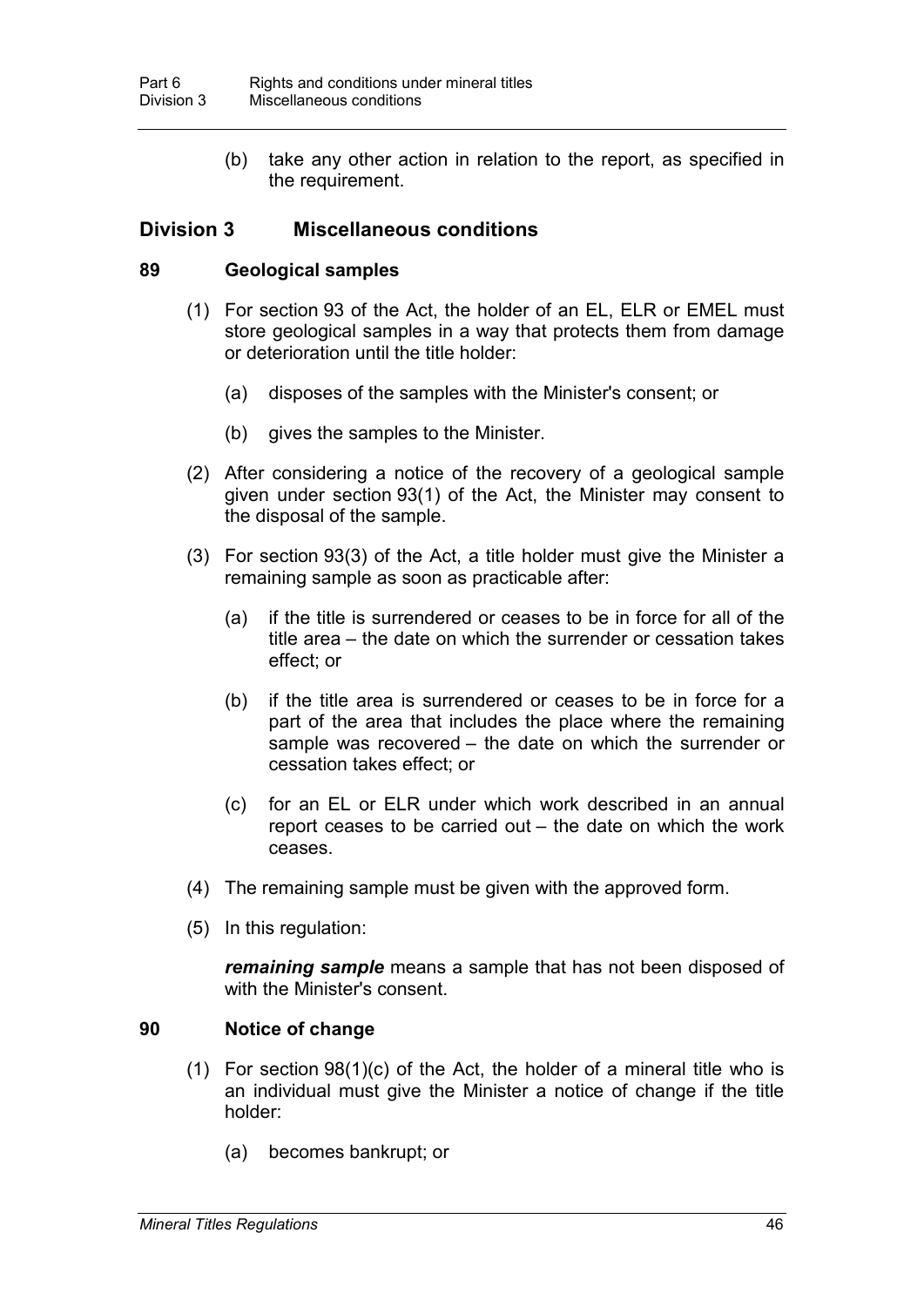- (b) has applied to take the benefit of any law for the relief of bankrupt or insolvent debtors; or
- (c) has compounded with the title holder's creditors or has assigned the title holder's remuneration for their benefit.

*Note for subregulation (1)*

*Section 98(3) of the Act applies to a corporation.*

- (2) Also, if the holder of a mineral title has nominated an agent whose name or contact details have changed, the title holder must give the Minister a notice of change under section 98 of the Act.
- (3) A notice of change must specify the new details or circumstances relevant to the title holder.

# **Part 7 General reserved land**

## **91 Variation or revocation if notice of intention to be given**

- (1) This regulation applies if:
	- (a) the Minister intends to vary or revoke the reservation of general reserved land under section 113(4) of the Act; and
	- (b) the notice of reservation of the land includes a statement mentioned in section 113(3)(g) of the Act.
- (2) For section 113(4)(c) of the Act, the Minister must give notice in a newspaper circulating in the locality of the general reserved land of the Minister's intention to vary or revoke the reservation under section 113(4) of the Act.
- (3) The notice must include the following:
	- (a) a description of the land to which the intended variation or revocation relates;
	- (b) the reason for the intended variation or revocation;
	- (c) the period (which must be at least 30 days after publication of the notice) within which persons may make written submissions to the Minister about the intended variation or revocation;
	- (d) the address where submissions may be given to the Minister.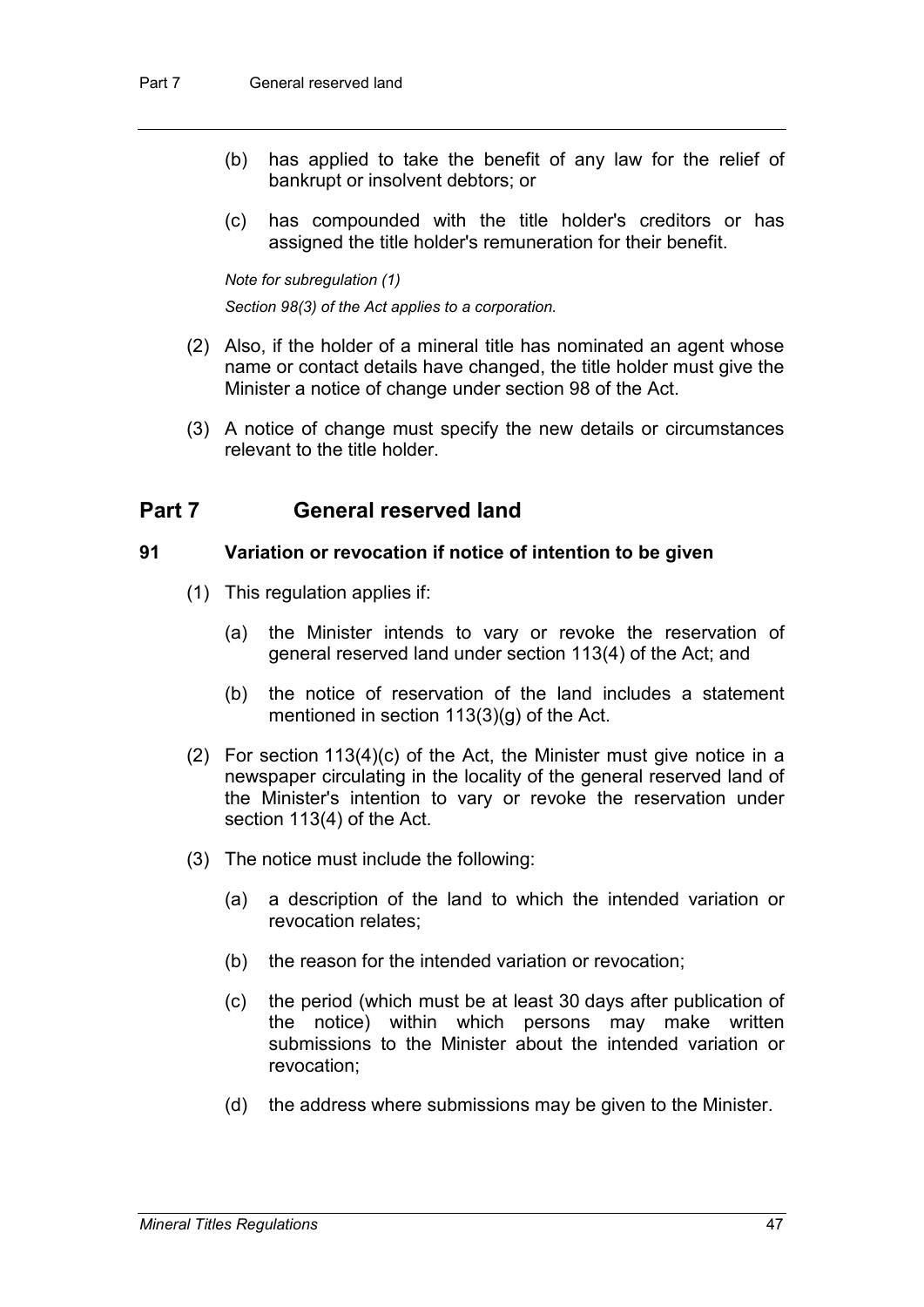- (4) If the Minister made the decision to reserve the general reserved land after considering a written request for the reservation, the Minister must give the person who made the request a copy of the notice.
- (5) Before deciding whether or not to vary or revoke the reservation, the Minister must take into account each submission received within the period mentioned in subregulation (3)(c).
- (6) If the Minister decides to vary or revoke the reservation, the Minister must do so by *Gazette* notice that includes the following:
	- (a) a description of the land to which the variation or revocation relates;
	- (b) if the reservation is varied details of the variation;
	- (c) the date on which the variation or revocation will take effect;
	- (d) the reason for the variation or revocation.
- (7) If the Minister decides not to revoke or vary the reservation, the Minister must, by *Gazette* notice, give the following information:
	- (a) brief details of the intention as notified under subregulations (2) and (3);
	- (b) the Minister's decision and the reason for the decision.
- (8) The Minister must give a copy of the notice under subregulation (6) or (7) to each person who made a submission within the period mentioned in subregulation (3)(c).

#### **92 Variation or revocation if no notice of intention to be given**

- (1) This regulation applies if:
	- (a) the Minister varies or revokes the reservation of general reserved land under section 113(4) of the Act; and
	- (b) the notice of reservation of the land does not include a statement mentioned in section 113(3)(g) of the Act.
- (2) The variation or revocation must be by *Gazette* notice that includes the following information:
	- (a) a description of the land to which the variation or revocation relates;
	- (b) if the reservation is varied details of the variation;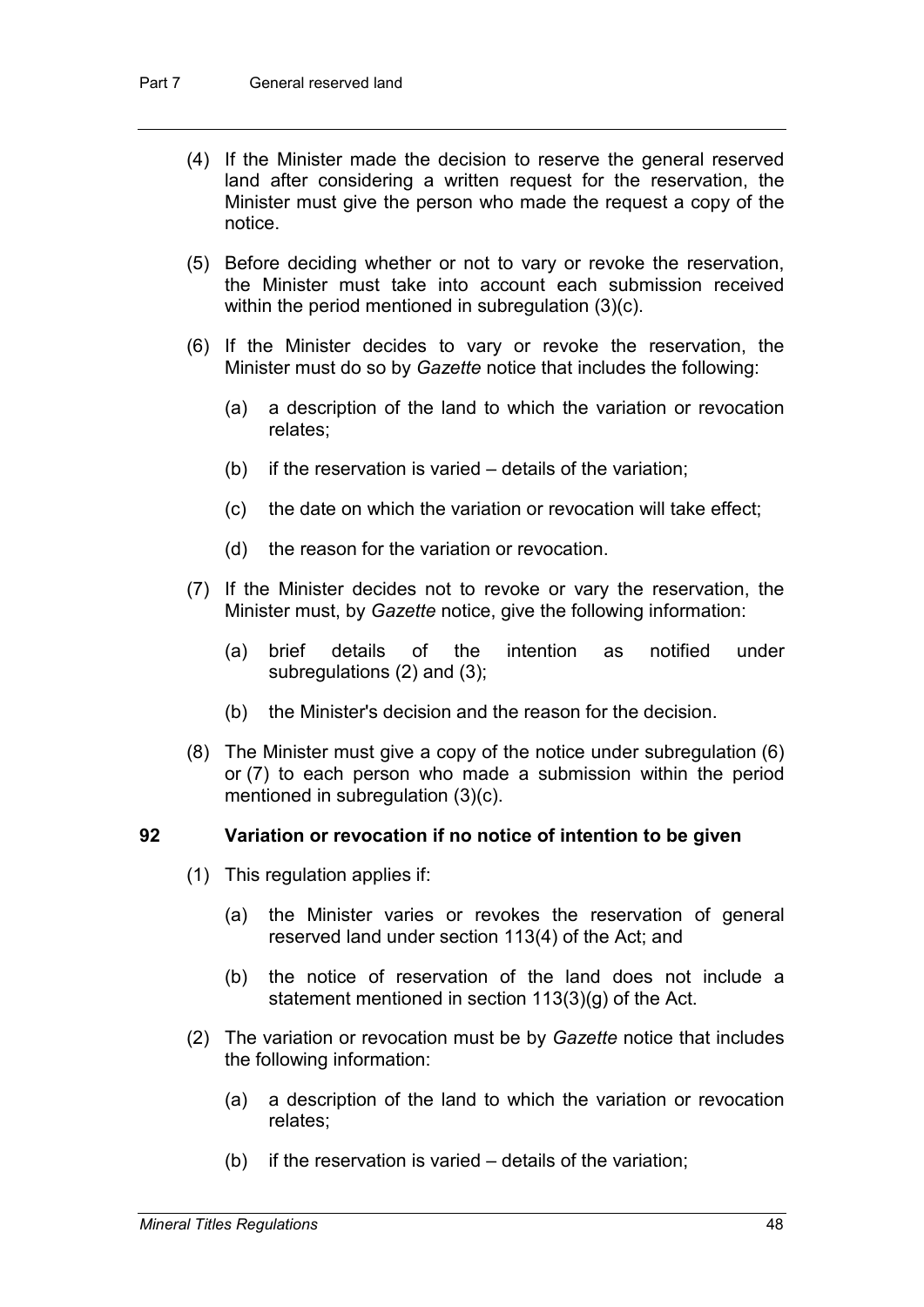- (c) the date on which the variation or revocation will take effect;
- (d) the reason for the variation or revocation.

# **Part 8 Mineral Titles Register**

### **93 Applications for grant of title – entry of information**

The Minister must enter the following information in the register in relation to an application for the grant of a mineral title:

- (a) the type of mineral title the subject of the application;
- (b) the name and contact details of the applicant;
- (c) the date and time of lodgment with the Agency;
- (d) the number allocated to the mineral title the subject of the application;
- (e) a description of the proposed title area;
- (f) if the application is made by more than one person the interest in the mineral title proposed to be held by each applicant;
- (g) details (including the date and time of lodgment with the Agency) of any of the following:
	- (i) an application for approval and registration of the transfer of a mineral rights interest in the application;
	- (ii) an application for registration of the devolution of a mineral rights interest in the application;
	- (iii) an application for registration of a general dealing relating to a mineral rights interest in the application:
	- (iv) the lodgment of a caveat claiming a legal or equitable interest in the application;
- (h) a decision or subsequent action relating to:
	- (i) the application; or
	- (ii) an application or lodgment mentioned in paragraph (g).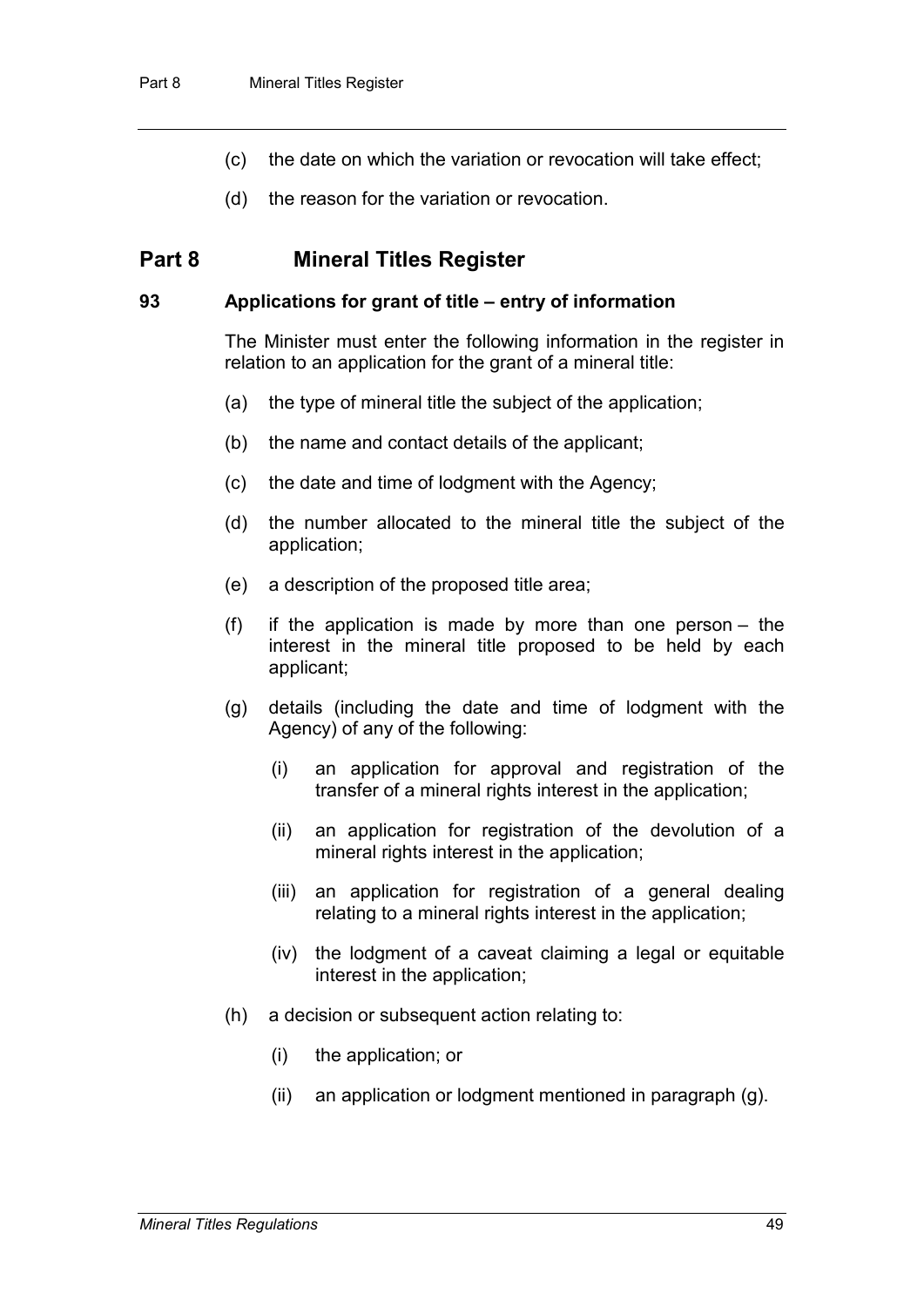## **94 Mineral titles – entry of information**

The Minister must enter in the register the following information in relation to a mineral title:

- (a) the type of mineral title granted;
- (b) the date on which the title was granted;
- (c) the number allocated to the title;
- (d) the name and contact details of the title holder;
- (e) the term of the title;
- (f) a description of the title area;
- (g) details of any application made under Part 5, Division 5 of the Act;
- (h) details (including the date and time of lodgment with the Agency) of any of the following:
	- (i) an application for approval and registration of the transfer of a mineral rights interest in the title;
	- (ii) an application for registration of the devolution of a mineral rights interest in the title;
	- (iii) an application for registration of a general dealing relating to a mineral rights interest in the title;
	- (iv) the lodgment of a caveat claiming a legal or equitable interest in the title;
- (i) a decision or subsequent action relating to an application or lodgment mentioned in paragraph (g) or (h).

#### **95 Transfer of mineral rights interest – entry of details**

- (1) For regulation 93(g)(i) or 94(h)(i), the following details must be included in the register:
	- (a) the names and contact details of each person transferring a mineral rights interest and each person to whom a mineral rights interest is to be transferred;
	- (b) the mineral rights interest being transferred.
- (2) The Minister need not enter in the register the details of an agreement relating to the transfer of a mineral rights interest.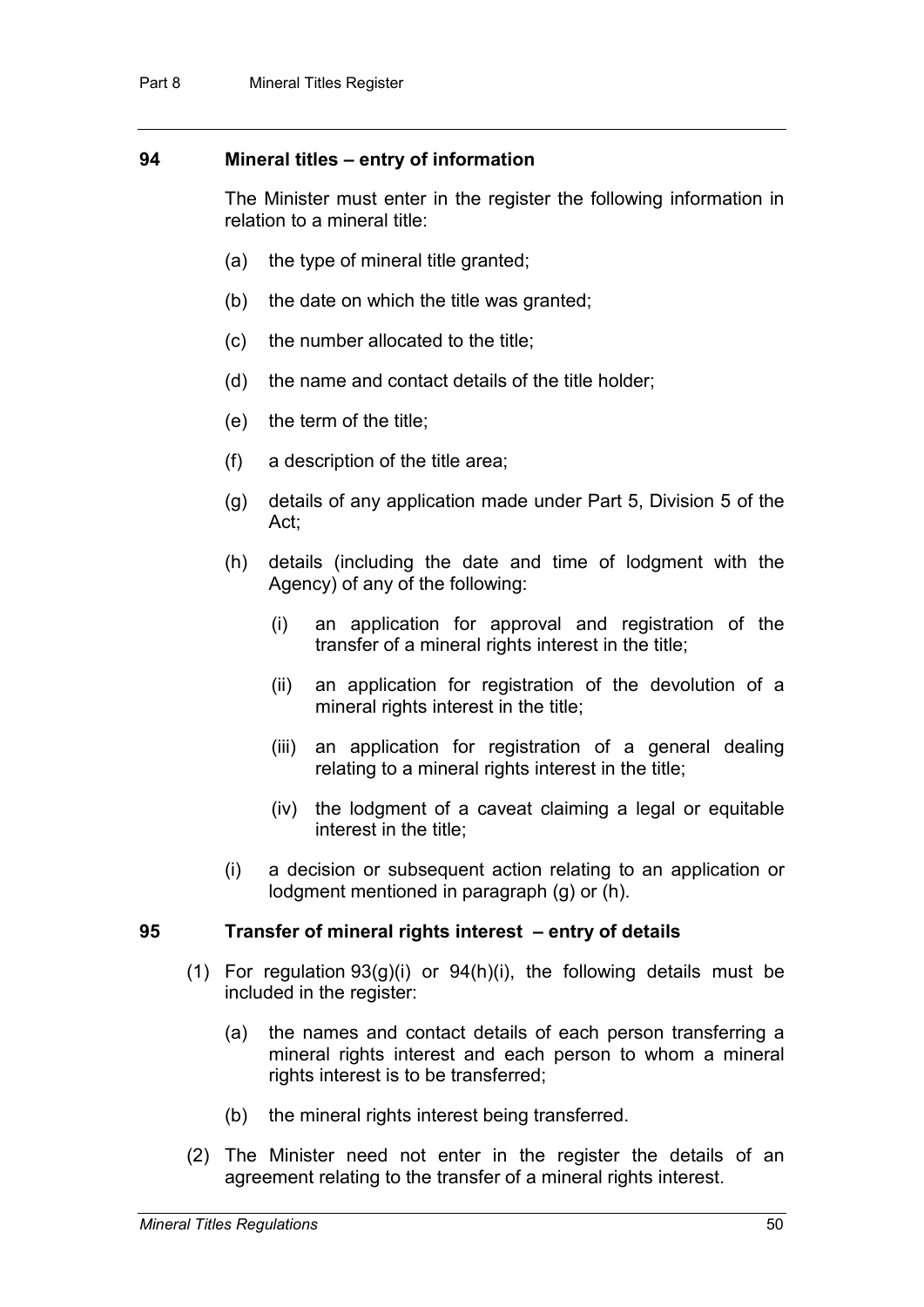## **96 Entry of additional information**

The Minister may enter in the register any information not mentioned in this Part that the Minister considers should be entered.

## **97 Fees payable in relation to register**

The fee payable for a matter mentioned in section 121(6)(b) of the Act is specified in Schedule 1, Part 4.

# **Part 9 Fossicking**

# **Division 1 Preliminary matters**

## **98 Meaning of** *relevant land*

- (1) *Relevant land*, for a fossicking notice, is:
	- (a) pastoral land, unless consent to fossick is required by regulation 101; or
	- (b) the title area of an EL, unless consent to fossick for gold is required by regulation 102.
- (2) *Relevant land*, for a fossicking request, is:
	- (a) relevant land mentioned in section 138(1) of the Act; or
	- (b) private land mentioned in section 139(1) of the Act; or
	- (c) pastoral land for which consent to fossick is required by regulation 101; or
	- (d) the title area of an EL for which consent to fossick for gold is required by regulation 102; or
	- (e) the title area or proposed title area of an ML, EMP or EML, as mentioned in section 141 of the Act.

#### **99 Meaning of** *specified person*

- (1) The *specified person*, for a fossicking notice for relevant land, is:
	- (a) for pastoral land:
		- (i) the occupier; or
		- (ii) if the occupier cannot be located or there is no occupier – the landowner; or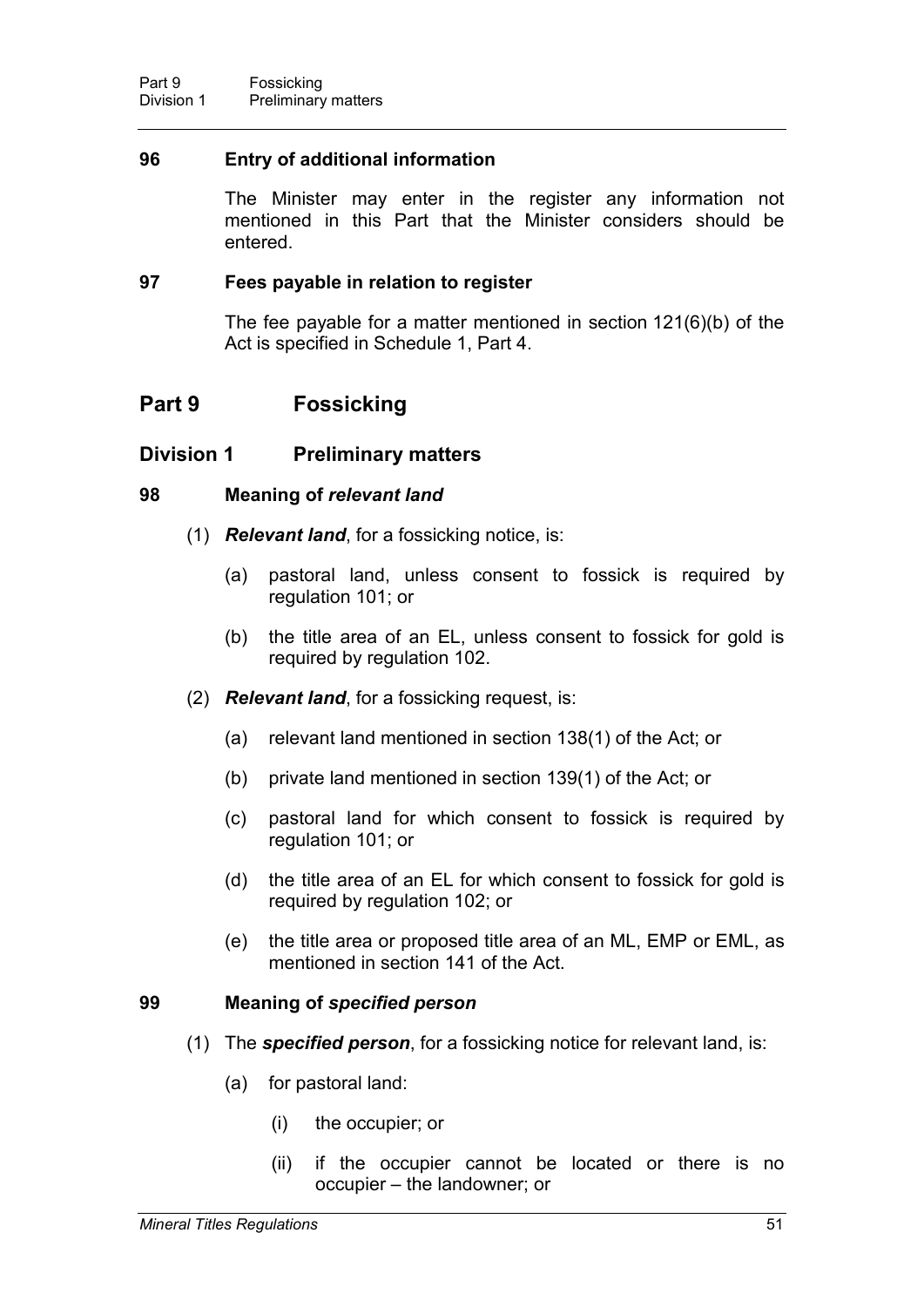- (b) for the title area of an  $EL -$  the title holder.
- (2) The *specified person*, for a fossicking request for relevant land, is:
	- (a) for land mentioned in section 138(1) of the Act:
		- (i) for reserved land not in a fossicking area the Minister; or
		- (ii) otherwise the landowner; or
	- (b) for private land mentioned in section 139(1) of the Act or pastoral land for which consent to fossick is required under regulation 101:
		- (i) the occupier; or
		- (ii) if the occupier cannot be located or there is no occupier – the landowner; or
	- (c) for land in the title area of an EL for which consent to fossick is required under regulation 102 or in the title area of an ML, EMP or EML, as mentioned in section 141 of the Act – the title holder; or
	- (d) for land in the proposed title area of an ML, EMP or EML the applicant for the grant of the mineral title.

# **Division 2 Requirements for notices, consent and entry onto relevant land**

#### **100 Requirement to give notice of intention to fossick**

(1) This regulation applies to a person who intends to fossick on relevant land and is required by the Act or these Regulations to give notice of the intention to the specified person for the land.

#### *Note for subregulation (1)*

*Regulation 103 applies if consent to the fossicking is required.*

- (2) The person must give the specified person a notice (a *fossicking notice*) at least 7 days before entering the land to start fossicking.
- (3) The fossicking notice must include the following:
	- (a) a statement that the fossicker intends to fossick on the relevant land;
	- (b) the name and full contact details of the fossicker;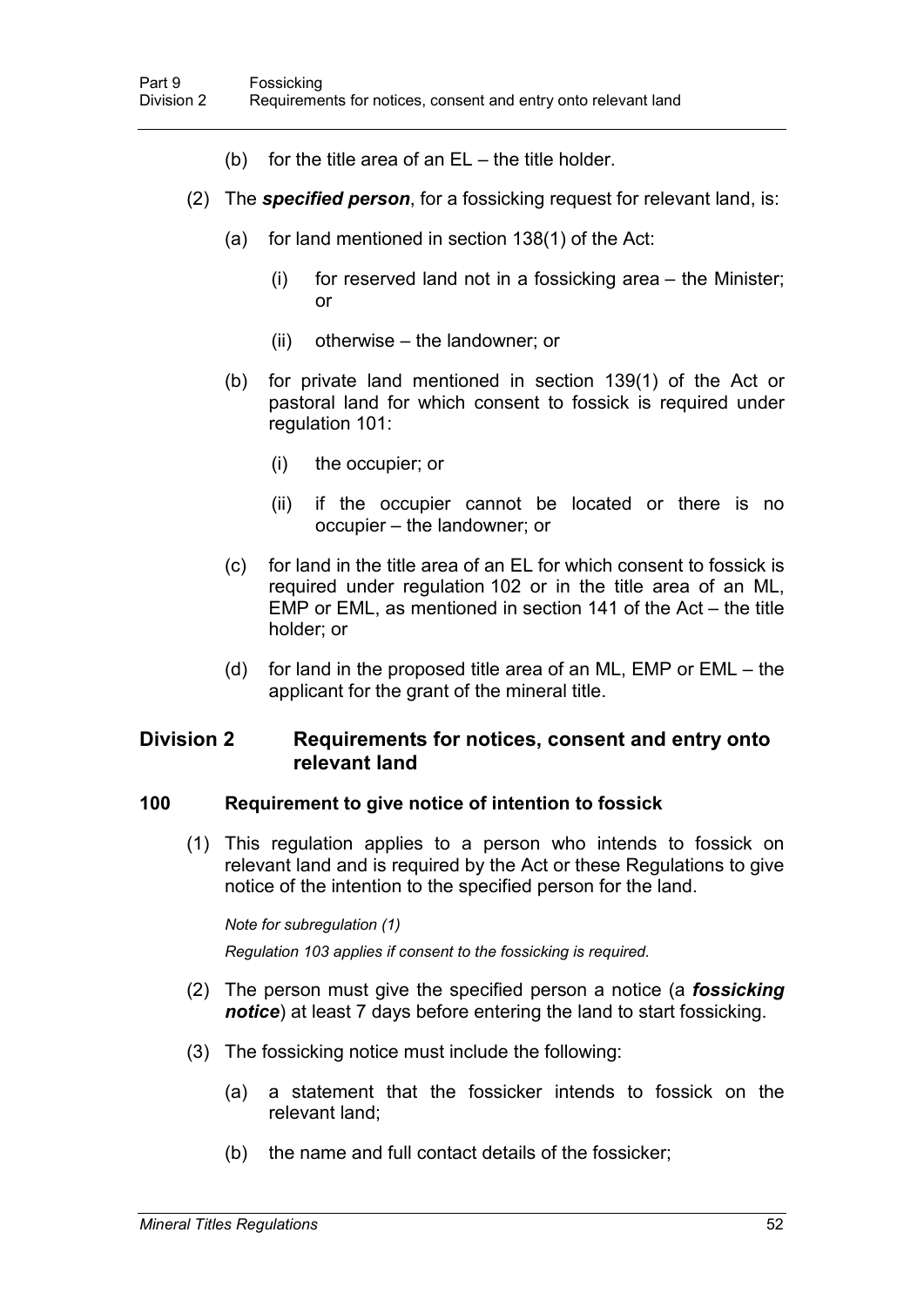- (c) a description or map of the area where the fossicker intends to fossick on the relevant land, clearly indicating the location;
- (d) details of any proposed camping site on the relevant land;
- (e) a brief description of the nature of the fossicking;
- (f) the equipment to be used for the fossicking;
- (g) the date of intended entry onto the relevant land to start fossicking (which must be at least 7 days after the date on which the notice is given);
- (h) an estimate of the duration of the fossicking.
- (4) Regardless of the date of entry specified in the fossicking notice, the specified person may agree to an earlier entry date.

## **101 When consent required to fossick on pastoral land**

For section 139(3) of the Act, a person who intends to fossick on pastoral land requires the written consent of the occupier of the land if the area on which the fossicking is to be conducted:

- (a) is, at that time, clearly and actively being used for a particular pastoral activity; or
- (b) is within 2 km of a homestead; or
- (c) is within 1 km of a stockyard or an artificial watering point.

## **102 When consent required to fossick for gold in title area of EL**

For section 140(3) of the Act, a person who intends to fossick for gold on land in the title area of an EL requires the written consent of the title holder if the title holder is actively conducting authorised activities on that land.

## **103 Requirement to obtain consent to fossick**

- (1) This regulation applies to a person who intends to fossick on relevant land and is required by the Act or these Regulations to obtain the written consent of the specified person for the land.
- (2) The person must give the specified person a notice (a *fossicking request*) at least 14 days before the date of intended entry onto the land.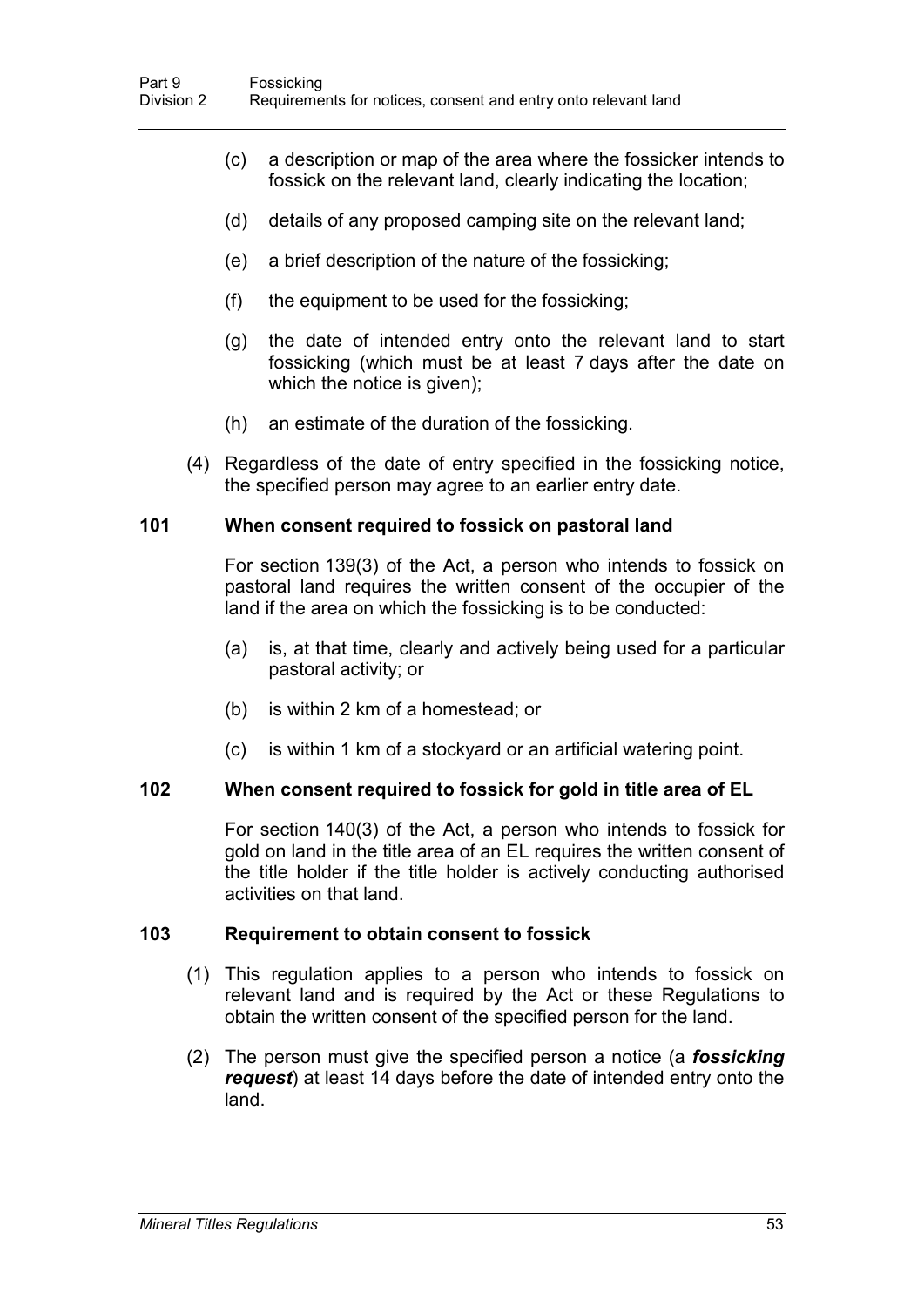- (3) The fossicking request must include the following:
	- (a) a request that the specified person give written consent to the entry onto the relevant land to fossick;
	- (b) the information mentioned in regulation  $100(3)(b)$  to  $(h)$ ;
	- (c) if the specified person is the landowner of relevant land that is a park or reserve – a statement about the effect of section 168 of the Act if the landowner does not respond to the request.

#### *Note for subregulation (3)(c)*

*Because of section 4(1) of the Act, the right under section 168 of the Act in relation to Aboriginal land or an Aboriginal Community living area is restricted under other Acts in force in the Territory.*

(4) Regardless of the date of intended entry onto the land specified in the fossicking request, the specified person may consent to an earlier or later entry date.

#### **104 Refusal of consent**

- (1) The specified person for relevant land may refuse a person's fossicking request by written notice to the person, giving reasons for the refusal.
- (2) However:
	- (a) the specified person must not unreasonably refuse the fossicking request; and
	- (b) a dispute about a refusal may be decided by the Tribunal on application by the person who made the request.
- (3) The specified person may be taken to have unreasonably refused the fossicking request if the fossicking described in the request would not interfere substantially with the specified person's use of the relevant land.
- (4) Subregulations (2) and (3) do not apply if the Minister is the specified person.
- (5) If a person has entered relevant land to fossick as authorised by section 168 of the Act, and the landowner subsequently gives the fossicker a notice refusing the person's fossicking request, the person must leave the land without delay.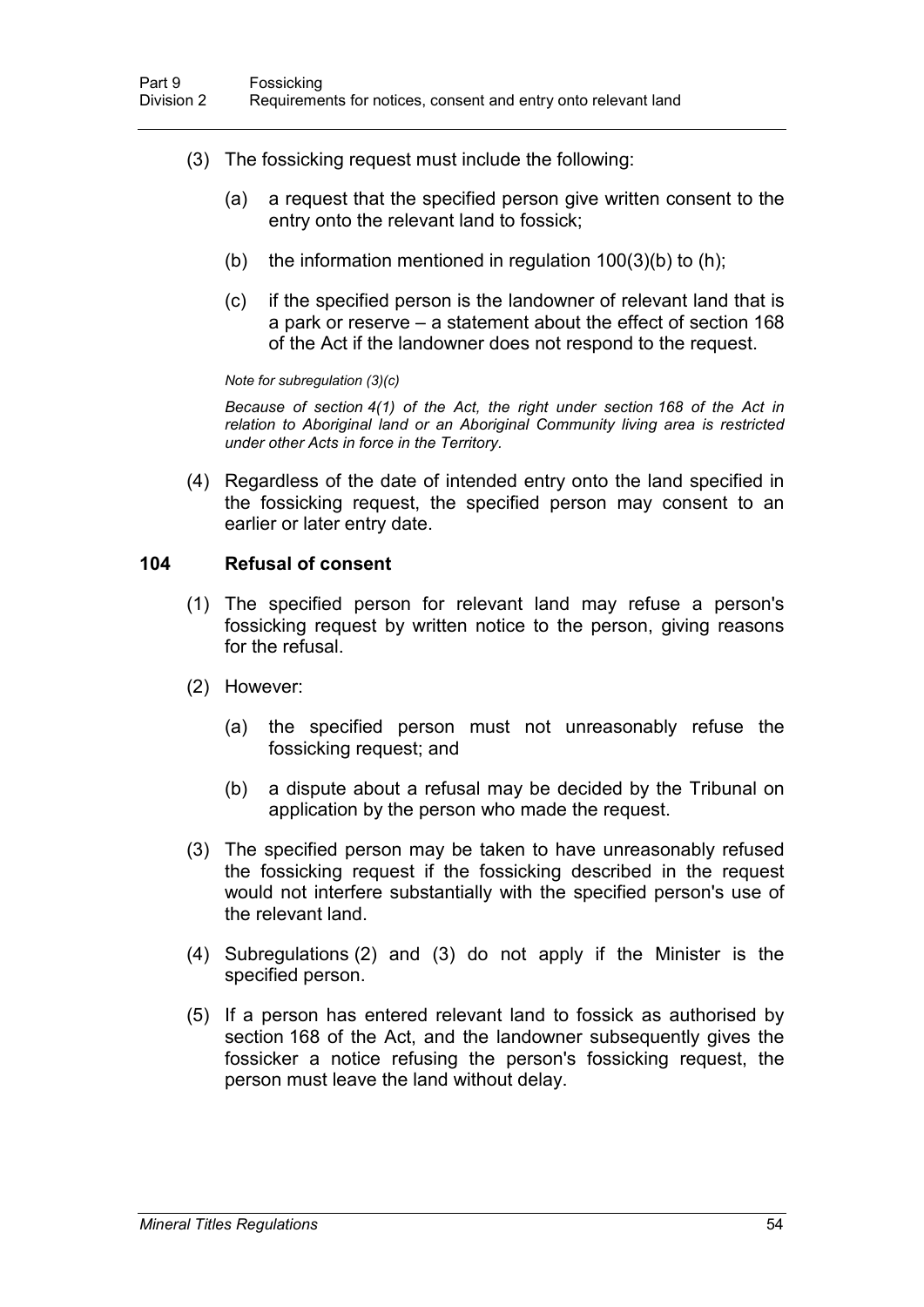### **105 Withdrawal of consent**

- (1) The specified person for relevant land who has consented to a person's fossicking request may, by written notice to the person, withdraw the consent if the specified person reasonably believes:
	- (a) the person has contravened requirements or conditions under the Act relating to fossicking; or
	- (b) the person's fossicking is interfering substantially with the specified person's use of the land.
- (2) The specified person must give reasons for the refusal in the notice.
- (3) On receipt of the notice, the person must leave the relevant land without delay.

#### **106 Offences relating to entry onto relevant land requiring notice**

- (1) A person commits an offence if the person:
	- (a) has entered relevant land mentioned in regulation 98(1) to fossick on the land; and
	- (b) has not given a fossicking notice to the specified person for the land.

Maximum penalty: 40 penalty units.

- (2) A person commits an offence if the person:
	- (a) has given a fossicking notice to the specified person for relevant land; and
	- (b) enters the relevant land earlier than the date specified in the fossicking notice or as agreed with the specified person.

Maximum penalty: 40 penalty units.

(3) Strict liability applies to subregulation (2)(a).

## **107 Offences relating to entry onto or remaining on relevant land requiring consent**

- (1) A person commits an offence if:
	- (a) the person has entered relevant land mentioned in regulation 98(2) to fossick on the land; and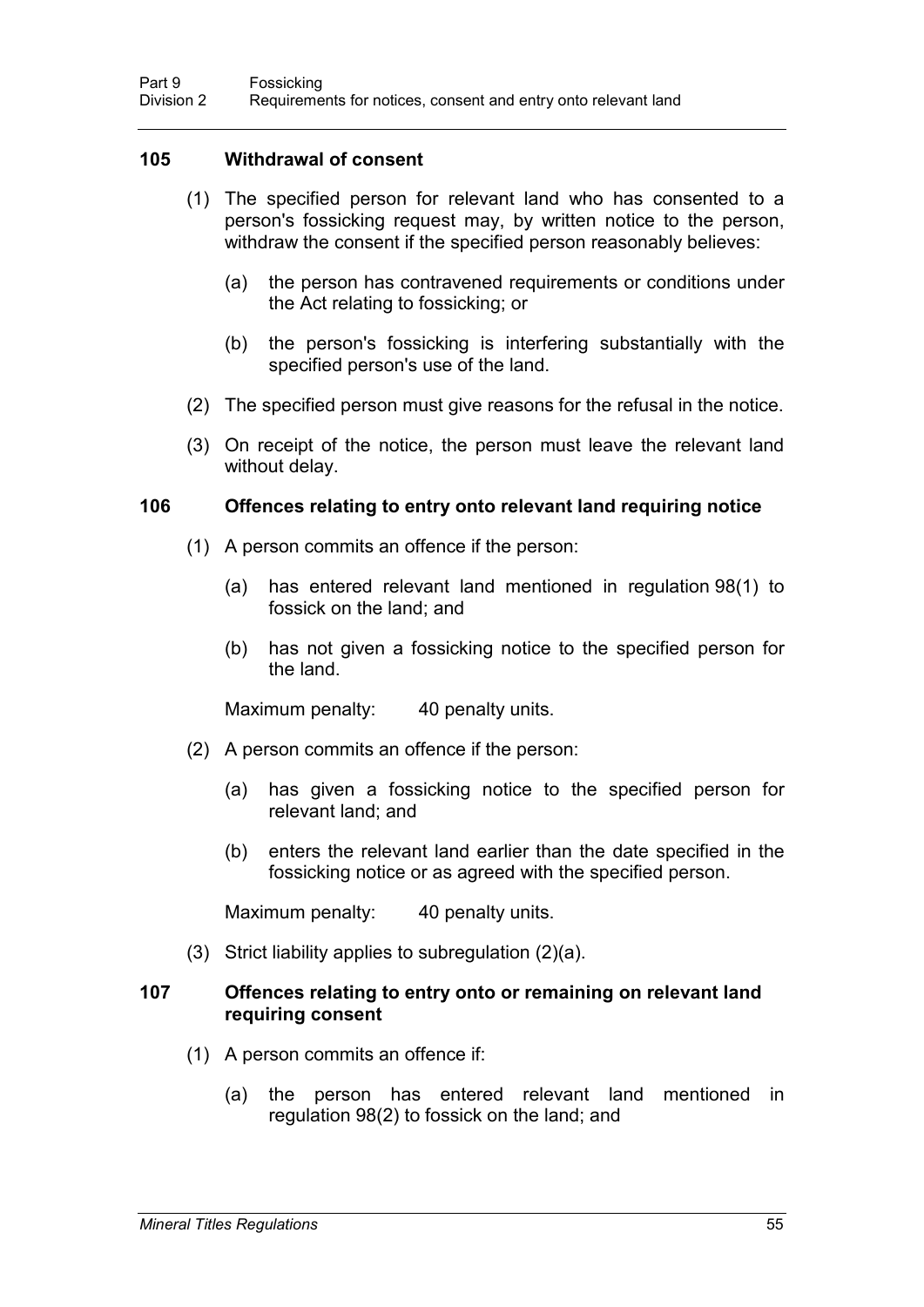- (b) the specified person for the land:
	- (i) has given the person a notice of refusal under regulation 104(1); or
	- (ii) has not responded to the person's fossicking request.

Maximum penalty: 80 penalty units.

- (2) However, a person does not commit an offence against subregulation (1) if:
	- (a) the relevant land is:
		- (i) a park or reserve; or
		- (ii) private land or pastoral land and the fossicking request was given to the landowner as mentioned in regulation 99(2)(b)(ii); and
	- (b) the landowner has not responded to the request; and
	- (c) the person has entered the land as authorised by section 168 of the Act.
- (3) A person commits an offence if:
	- (a) the person has entered relevant land mentioned in regulation 98(2) to fossick on the land; and
	- (b) the specified person for the land has given the person:
		- (i) a notice of refusal under regulation 104(1) after the person's entry is authorised by section 168 of the Act; or
		- (ii) a notice under regulation 105(1) withdrawing consent to the person's fossicking request; and
	- (c) the person does not leave the relevant land without delay.

Maximum penalty: 80 penalty units.

- (4) A person commits an offence if the person:
	- (a) has been given a notice by the specified person for relevant land consenting to the person's fossicking request; and
	- (b) enters the relevant land earlier than the date specified in the request or as agreed with the specified person.

Maximum penalty: 40 penalty units.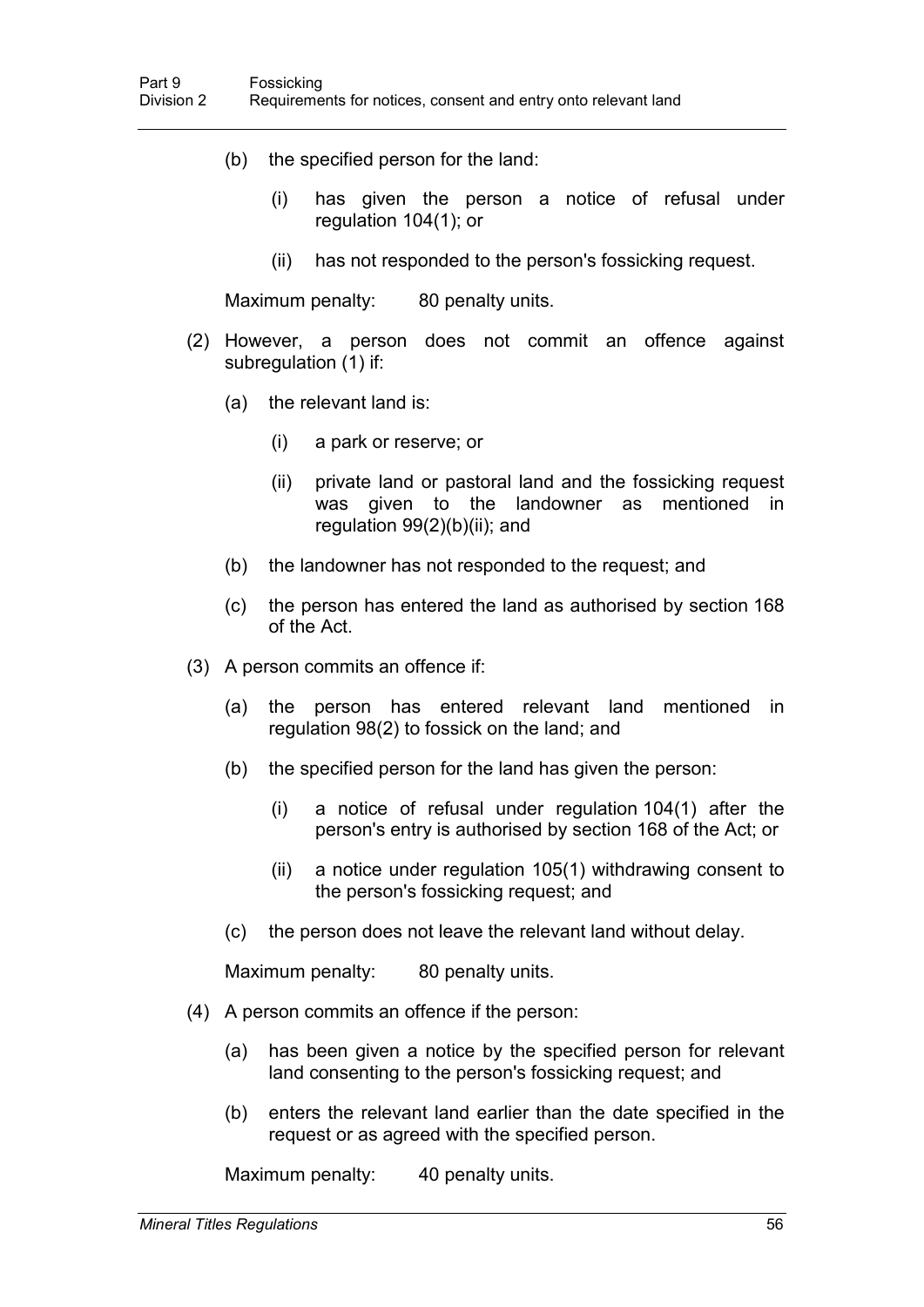(5) Strict liability applies to subregulations  $(1)(b)(i)$  and  $(4)(a)$ .

### **108 Documents required to be in person's possession**

- (1) At all times when a person is on relevant land to fossick, the person must have in his or her possession the following documents:
	- (a) photographic identification of the person;
	- (b) in relation to relevant land mentioned in regulation 98(1) proof that the person gave a fossicking notice to the specified person for the land;
	- (c) in relation to relevant land mentioned in regulation 98(2):
		- (i) if the specified person for the land consented to the fossicking request – the document giving consent; or
		- (ii) if the fossicker has entered the land as authorised by section 168 of the Act – proof that the person gave a fossicking request to the landowner.
- (2) The person must show the documents to any of the following persons who ask to see them:
	- (a) the occupier or landowner of the relevant land;
	- (b) if the relevant land is in the title area of a mineral title  $-$  the title holder;
	- (c) an authorised officer or police officer.

Maximum penalty: 20 penalty units.

(3) An offence against subregulation (2) is an offence of strict liability.

## **Division 3 General offences**

#### **109 No extraction of more than prescribed amount**

- (1) For the definition *fossick* in section 135(2)(b) of the Act, the prescribed amount of a mineral is:
	- (a) 100 gm of gold, including nuggets; or
	- (b) 1 kg of gemstones; or
	- (c) 20 kg of a mineral other than gold or gemstones; or
	- (d) 100 kg of mineral bearing material; or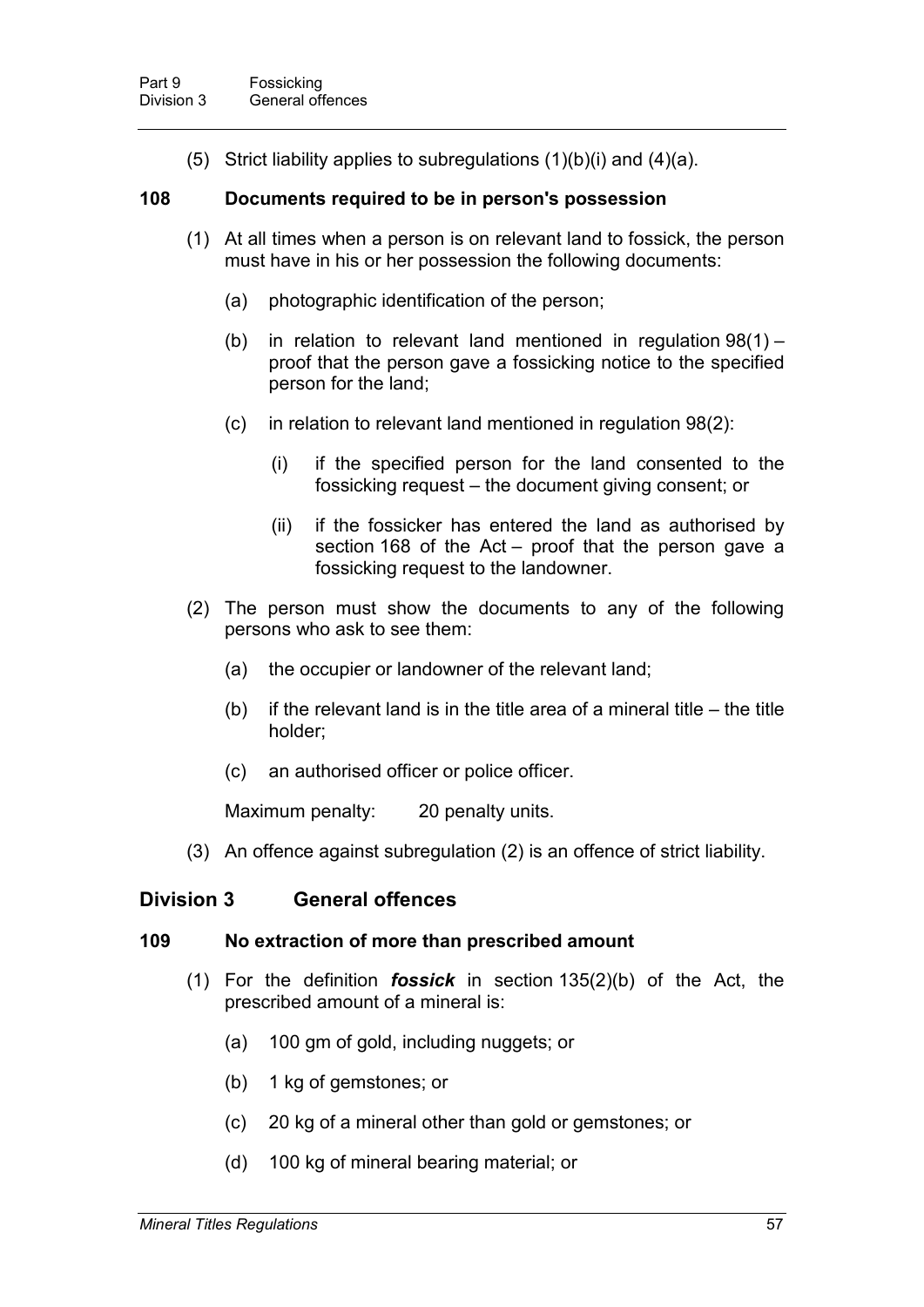- (e) 100 kg of ornamental stones.
- (2) A fossicker commits an offence if the fossicker extracts more than the prescribed amount of a mineral from relevant land.

Maximum penalty: 200 penalty units.

(3) A fossicker who discovers more than the prescribed amount of gold must, within 28 days after the discovery, give the Minister a notice about the discovery that describes the location of the gold.

### **110 Obligations to occupier or landowner**

- (1) A fossicker must comply with the reasonable conditions or requests of the occupier or landowner of the land on which he or she is fossicking.
- (2) The fossicker may use water conserved artificially by or for the occupier or landowner only with that person's consent.
- (3) A fossicker commits an office if:
	- (a) the fossicker engages in conduct; and
	- (b) the conduct results in a contravention of subregulation (1) or (2).

Maximum penalty: 80 penalty units.

(4) This regulation does not affect the fossicker's obligation to comply with other laws in force in relation to the land on which the fossicker is fossicking.

#### **111 Activities must relate to fossicking**

A fossicker must not engage in any activity on relevant land that is unrelated to fossicking.

Maximum penalty: 40 penalty units.

#### **112 No interference with infrastructure**

A fossicker must not interfere with:

- (a) infrastructure on relevant land; or
- (b) animals owned or under the control of the relevant landowner or occupier of the land or adjoining land.

Maximum penalty: 80 penalty units.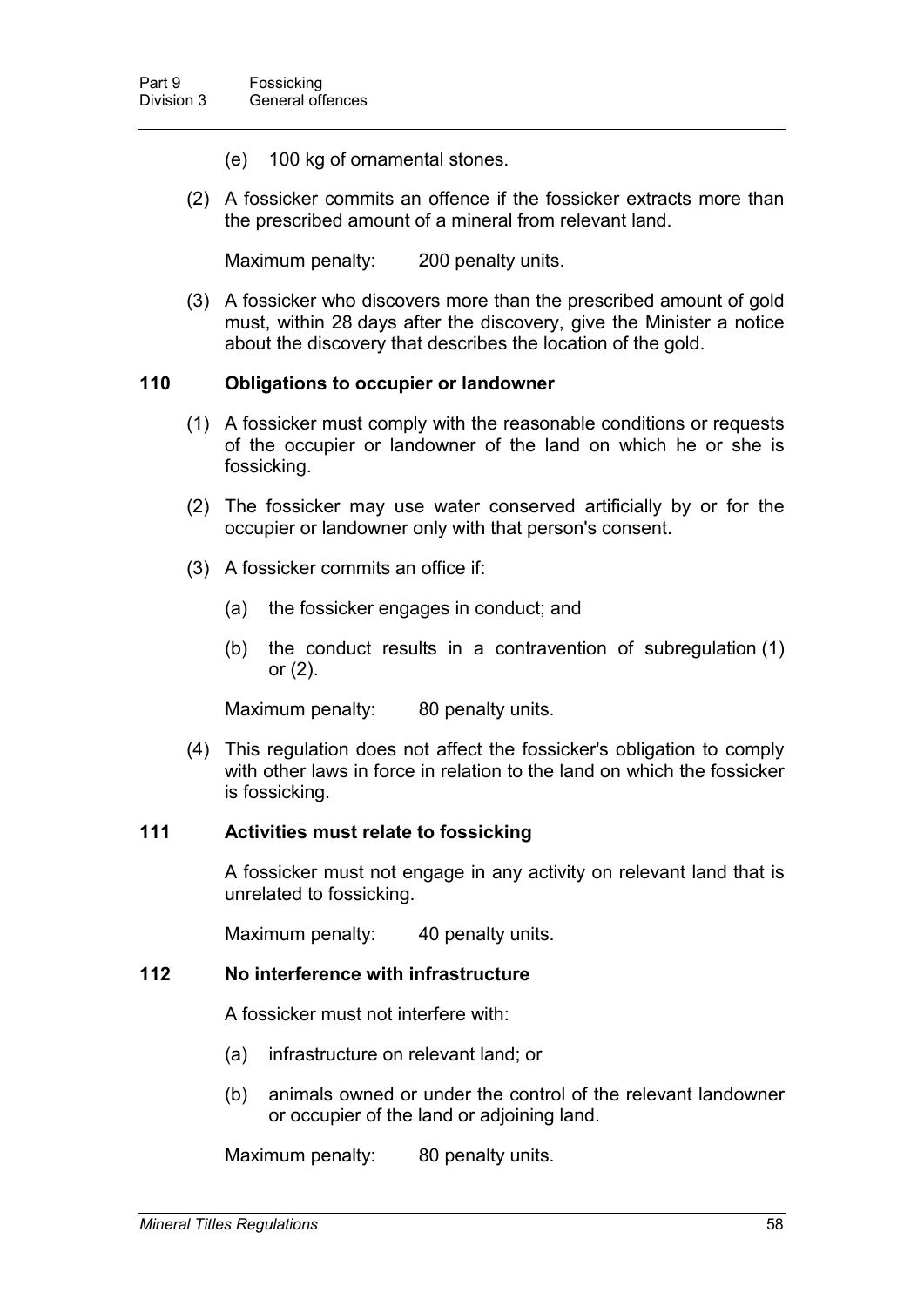## **113 No interference with lawful fossicking**

A person commits an offence if:

- (a) another person is authorised by or under the Act to enter land and fossick on the land (the *authorised fossicker*); and
- (b) the person engages in conduct to prevent the authorised fossicker from:
	- (i) entering relevant land to fossick; or
	- (ii) fossicking on relevant land.

Maximum penalty: 40 penalty units.

# **Part 10 Proceedings in Tribunal**

## **Division 1 Preliminary matters**

## **114 Application of Part**

This Part does not apply in relation to the following matters:

- (a) a proceeding in the Tribunal relating to an application for the grant of a mineral title mentioned in section 78(2)(d) of the Act;
- (b) applications made under section 110 or 111 of the Act;
- (c) the matter mentioned in section 161(2) of the Act.

#### *Note for regulation 114*

*The Lands, Planning and Mining Tribunal Act already deals with these matters.*

## **115 Functions of Tribunal**

- (1) The Tribunal may deal with, and conduct a hearing in relation to, an application:
	- (a) mentioned in section 161(1) of the Act or made under regulation 123; or
	- (b) for a review of a reviewable decision.
- (2) In the performance of a function under this Part, the Tribunal is subject to the *Lands, Planning and Mining Tribunal Act* with the changes that are necessary to give effect to this Part.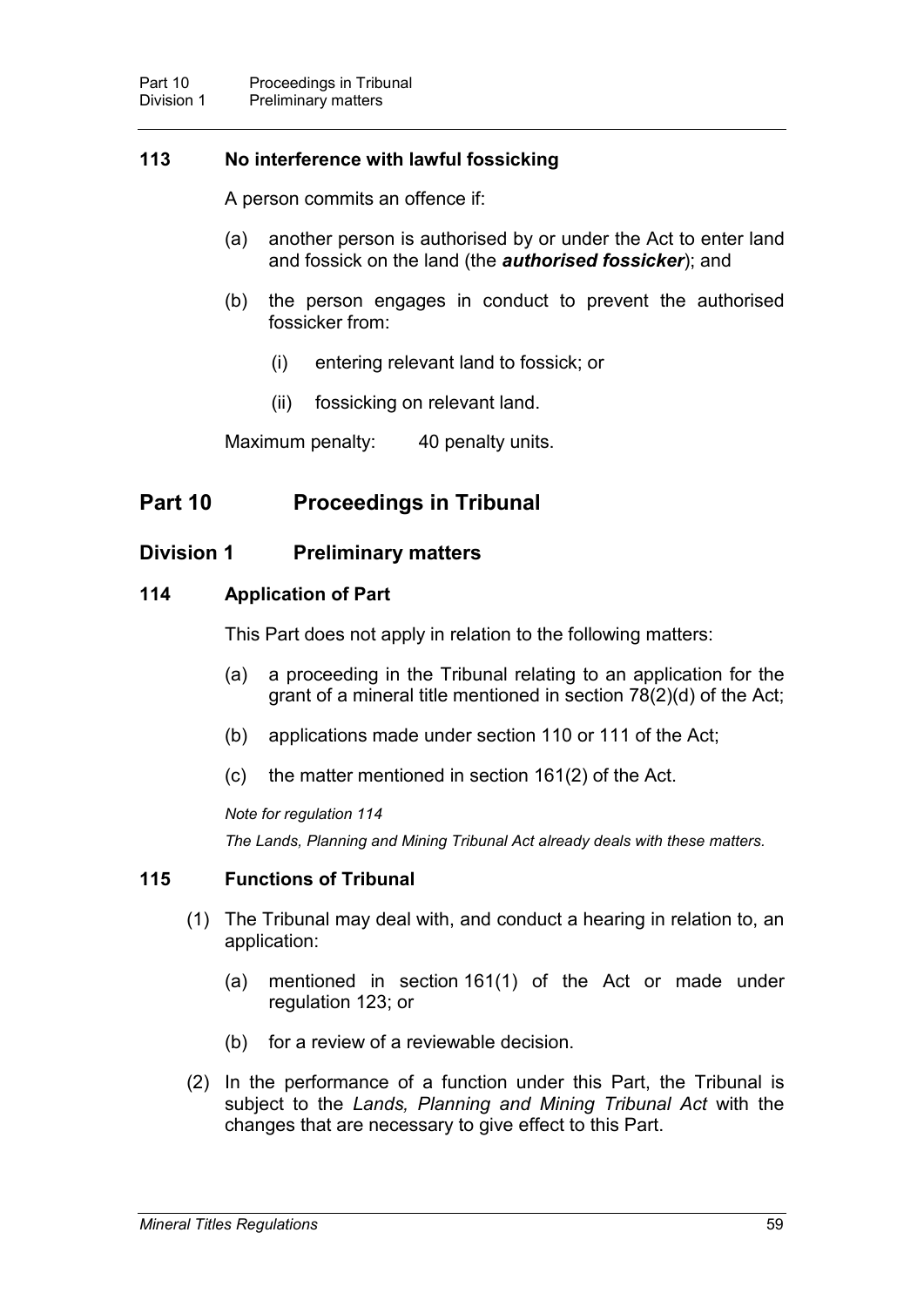## **116 Conducting hearing**

The Tribunal may conduct a hearing for this Part in the way it considers appropriate.

## **Division 2 Reviews of reviewable decisions**

#### **117 Meaning of** *reviewable decision*

A *reviewable decision* is a decision made by the Minister mentioned in Schedule 2.

### **118 Meaning of** *review notice*

A *review notice* for a reviewable decision is a written notice specifying the following:

- (a) the decision and the reasons for it;
- (b) that the person to whom the notice is given may apply to the Tribunal for a review of the merits of, and recommendation about, the decision;
- (c) the period allowed for applying for the review;
- (d) how to apply for the review.

## **119 Application for review**

- (1) The person given (or required to be given) a review notice may apply to the Tribunal for a review of the merits of, and recommendation about, the decision specified in the notice.
- (2) The application must be made within 28 days after:
	- (a) the person receives a review notice; or
	- (b) otherwise the day the person becomes aware of the decision.
- (3) However, on application by the person, the Tribunal may at any time extend the period for applying for a review of the reviewable decision.

## **120 Operation and implementation of decision**

(1) The application does not affect the operation or implementation of the reviewable decision.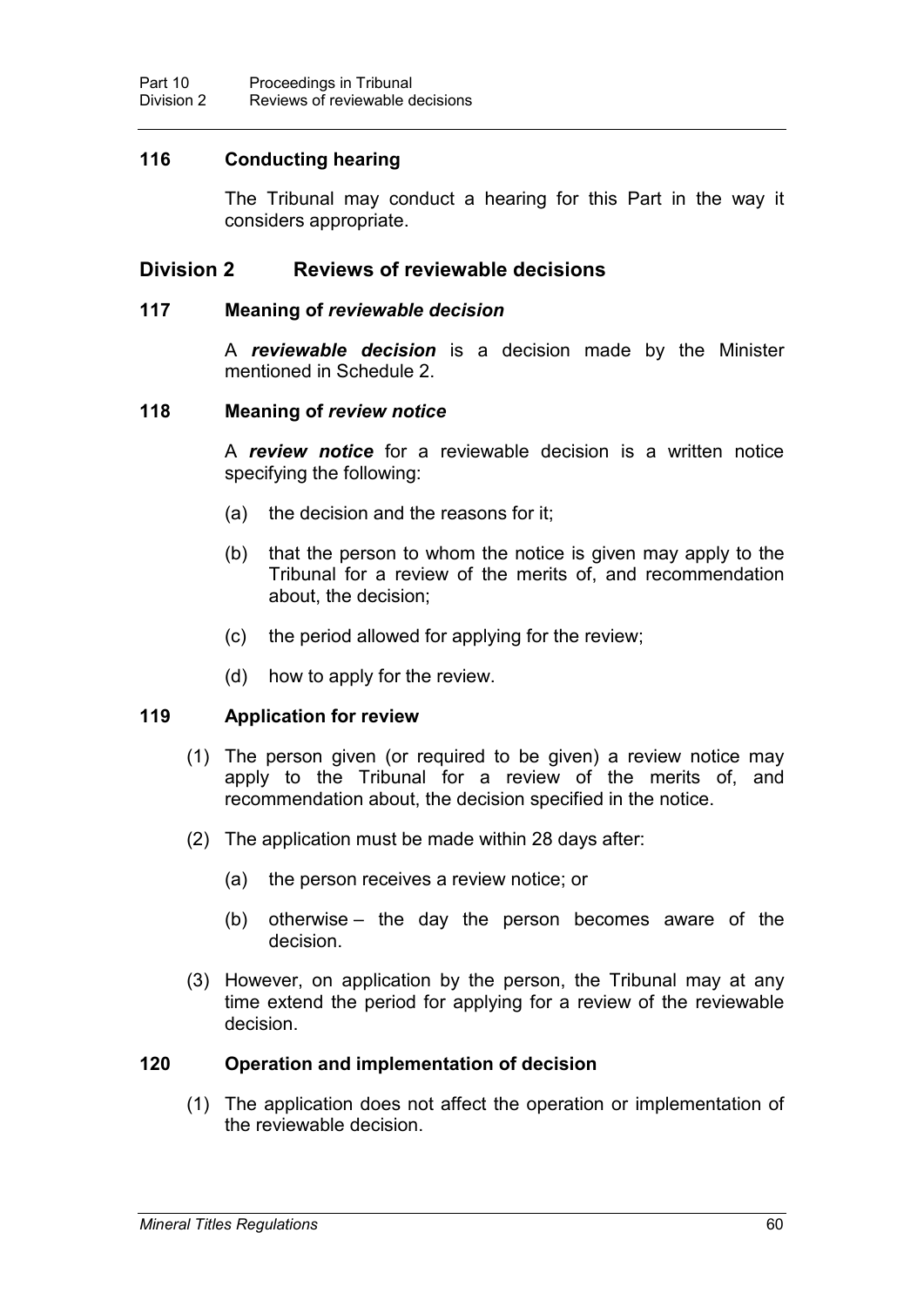(2) The validity of a reviewable decision is not affected by a failure to give a review notice to the person affected by decision.

## **121 Parties to proceedings**

The parties to a proceeding of the Tribunal relating to a reviewable decision are the applicant for the review and the Minister.

## **122 Recommendation of Tribunal and subsequent decision**

- (1) Within 2 months after conducting a hearing relating to a review of a reviewable decision, the presiding member of the Tribunal must:
	- (a) make a recommendation about the decision; and
	- (b) give the parties to the proceeding a written notice of the Tribunal's recommendation and the reasons for making it.
- (2) After considering the recommendation and reasons for making it, the Minister must decide to:
	- (a) reverse or vary the reviewable decision; or
	- (b) confirm the reviewable decision.
- (3) In making the decision under subregulation (2), the Minister is not required to follow the recommendation.
- (4) Within 28 days after receiving the recommendation, the Minister must give the applicant for the review a notice of the decision under subregulation (2) and the reasons for the decision.

# **Division 3 Deciding other applications**

## **123 General applications**

- (1) A person may apply to the Tribunal for a decision about a dispute relating to preliminary exploration, a mineral title, a title area, a proposed title area or fossicking.
- (2) Without limiting subregulation (1), the dispute may relate to any of the following:
	- (a) the area, dimensions and boundaries of land being surveyed for a proposed title area or title area;
	- (b) the entry onto land to conduct preliminary exploration or fossicking, to conduct authorised activities under a mineral title or to construct, maintain and use infrastructure under an access authority;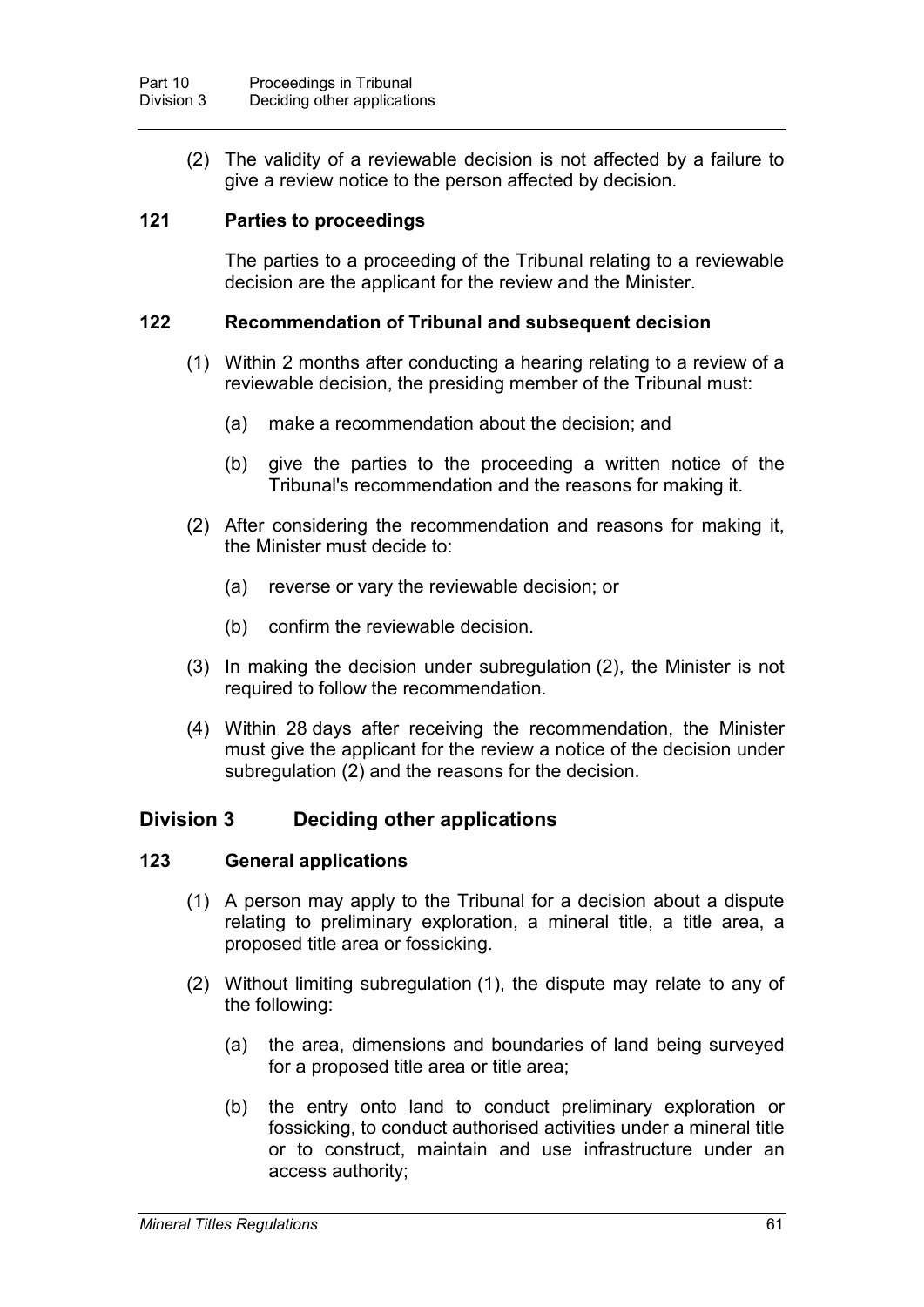- (c) the use of a landowner's water by a person who is conducting preliminary exploration or fossicking or by the holder of a mineral title;
- (d) the entry onto a title area by a person other than the holder of the title;
- (e) contractual obligations relating to mineral titles;
- (f) mineral rights interests.

### **124 Appeal to Supreme Court**

- (1) A person may appeal to the Supreme Court against a decision of the Tribunal about a dispute mentioned in regulation 123(1).
- (2) However, the appeal is limited to a question of law.

# **Part 11 Administration**

### **125 Release or publication of information**

- (1) For section 171 of the Act, this regulation provides for matters relevant to the release or publication of information contained in a report given under section 94 of the Act.
- (2) The Minister must not release or publish any information contained in an expenditure report, production report or reserves report unless the information is:
	- (a) a general summary of information contained in the report for a particular period; or
	- (b) statistics in relation to the report for a particular period.
- (3) The Minister may release or publish information contained in an annual report or final report in a way the Minister considers appropriate, as follows:
	- (a) for an annual report:
		- (i) if the mineral title to which the report relates ceases to be in force – at any time after the cessation; or
		- (ii) otherwise  $-$  at any time after the end of 5 years following the date on which the report was given;
	- (b) for a final report at any time after the report is given.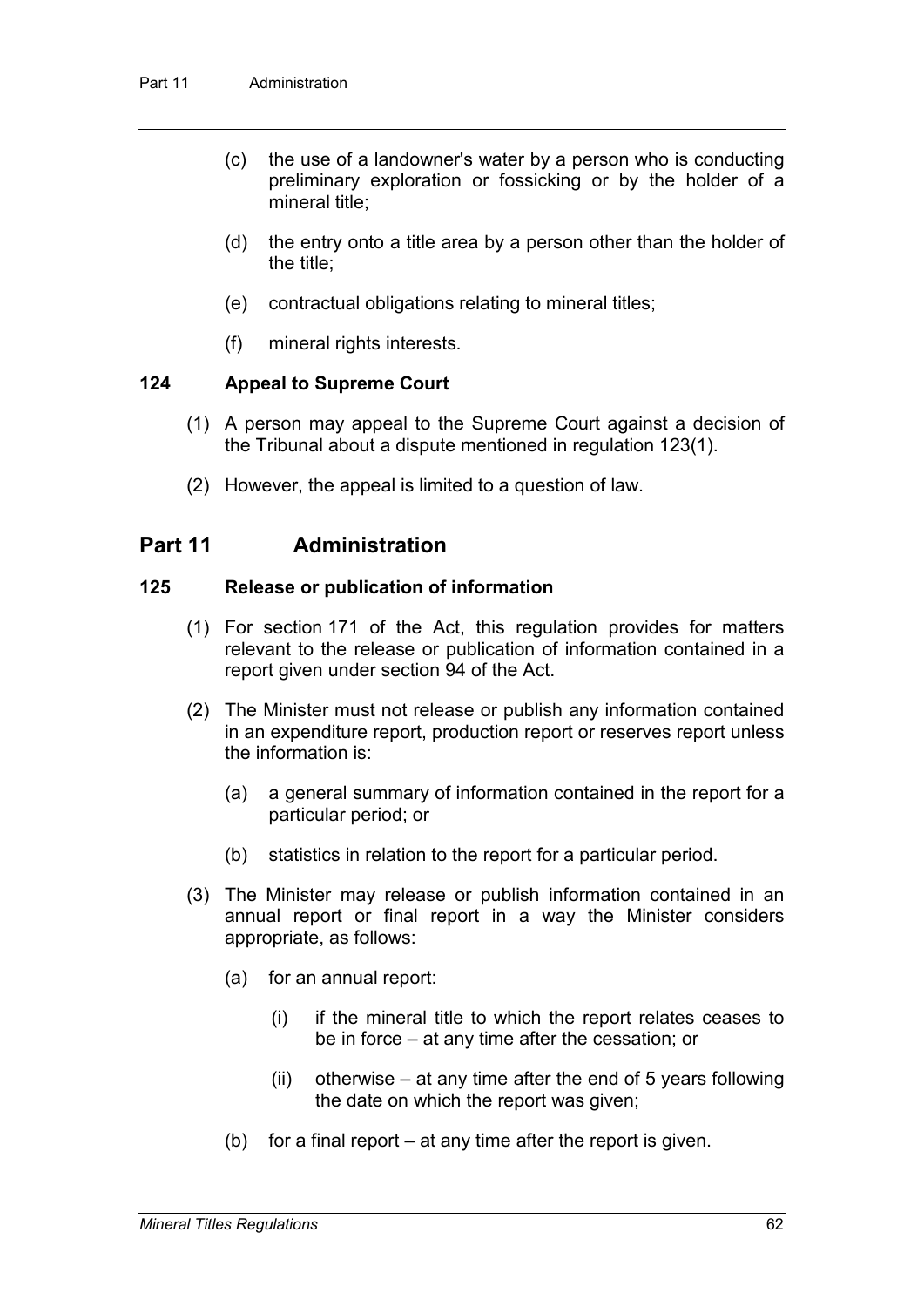- (4) However, the Minister may release or publish information contained in an annual report earlier than is specified in subregulation (3)(a) if the holder of the mineral title gives written consent to the earlier release or publication.
- (5) Also, the Minister may release or publish information contained in an annual report earlier than is specified in subregulation (3)(a)(ii) if:
	- (a) the information is included in an amalgamated report for annual reports; and
	- (b) one of the mineral titles to which the amalgamated report relates has ceased to be in force for all or part of the title area of that title; and
	- (c) the title holder has not given a final report relating to the title area on or before the reporting day for the title.

## **126 Copyright – authorisation of publication**

- (1) This regulation applies to a person (the *relevant person*) who is required to give the Minister an airborne survey report, an annual report or a final report.
- (2) If the copyright in part of the report is owned by another person, the relevant person must take all reasonable steps to obtain the other person's written authority for the publication of the information contained in that part.
- (3) In the report, the relevant person must:
	- (a) if the relevant person owns the copyright in all or part of the report:
		- (i) include a statement about that person's ownership of copyright; and
		- (ii) if the statement relates to part of the report clearly identify that part; and
		- (iii) authorise the Minister to publish information in which the copyright subsists; and
	- (b) if another person owns the copyright in part of the report:
		- (i) include in the report a statement about the other person's ownership of copyright; and
		- (ii) clearly identify the part of the report in which the copyright subsists; and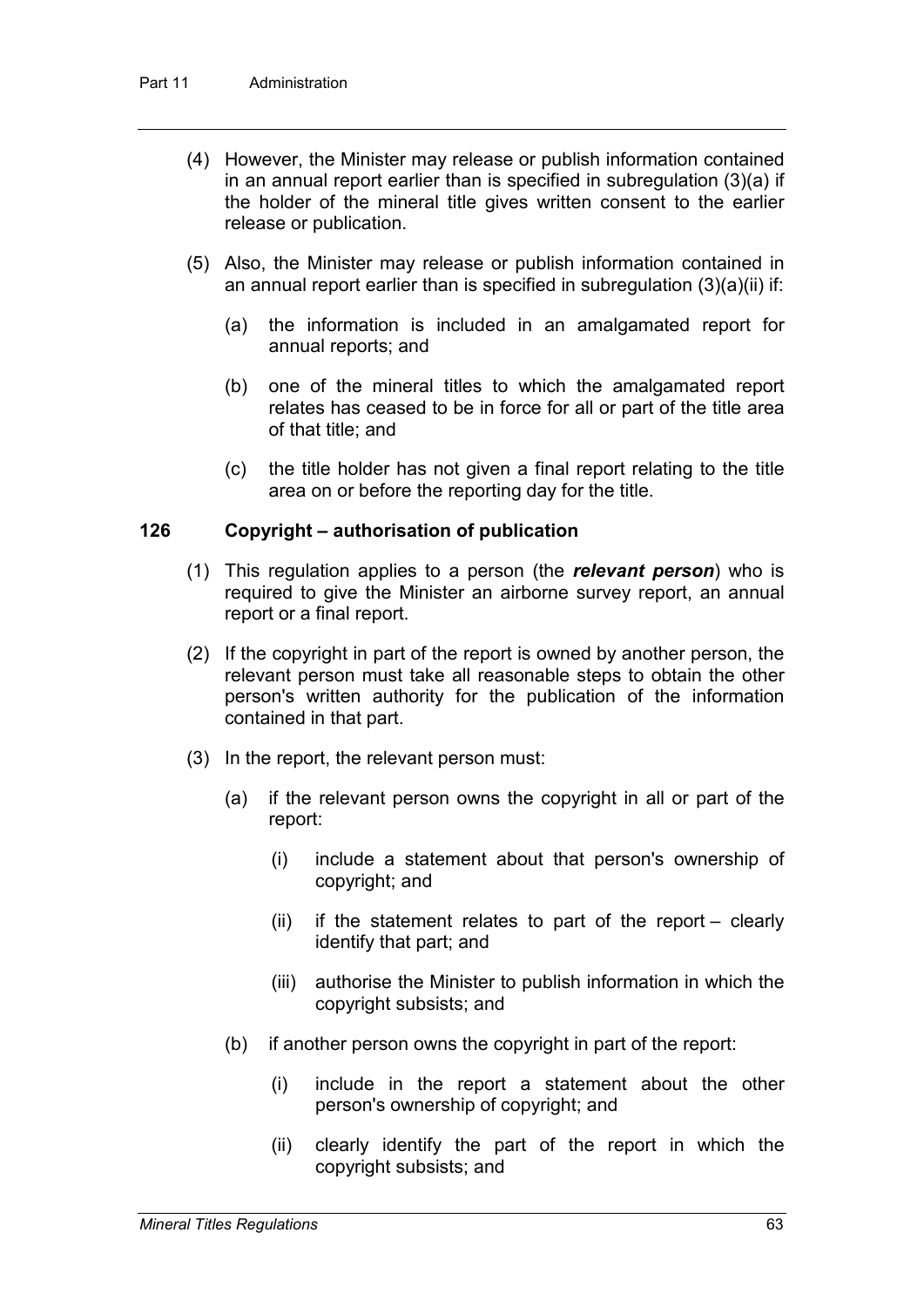- (iii) state whether or not the other person has authorised the publication of the information contained in that part; and
- $(iv)$  if the other person has not authorised the publication  $$ briefly describe the steps taken to obtain the authorisation.
- (4) In this regulation:

*publication* means publication, within the meaning of the *Copyright Act 1968* (Cth), under regulation 10 or 125.

## **127 Requirement for geological samples**

- (1) The Minister may require the holder of a mineral title to give the Minister a geological sample at any time during the term of the title.
- (2) Subregulation (1) applies in relation to the holder of an EL, ELR or EMEL in addition to the condition under section 93(3) of the Act, as mentioned in regulation 89(3).

*Example for subregulation (2)*

*The Minister may require the holder of an EL to give the Minister a drill core recovered from the title area before the work mentioned in regulation 89(3)(c) has ceased, but the title holder must give all other geological samples in compliance with the condition under section 93(3) of the Act.*

### **128 Examination and analysis of geological samples**

- (1) Subject to subregulation (3), a geological sample given to the Minister under section 93(3) of the Act or regulation 127 is available for examination by any person.
- (2) The Minister may release a geological sample for examination as follows:
	- (a) for a geological sample recovered from the title area of an EL or ELR – only if regulation 125 authorises the Minister to release or publish information contained in the relevant annual report;
	- (b) for any other geological sample at any time.
- (3) For subregulation (2)(a), the relevant annual report is the annual report for the operational year in which the holder of the EL or ELR:
	- (a) recovered the geological sample; and
	- (b) was required to notify the recovery under section 93(1) of the Act.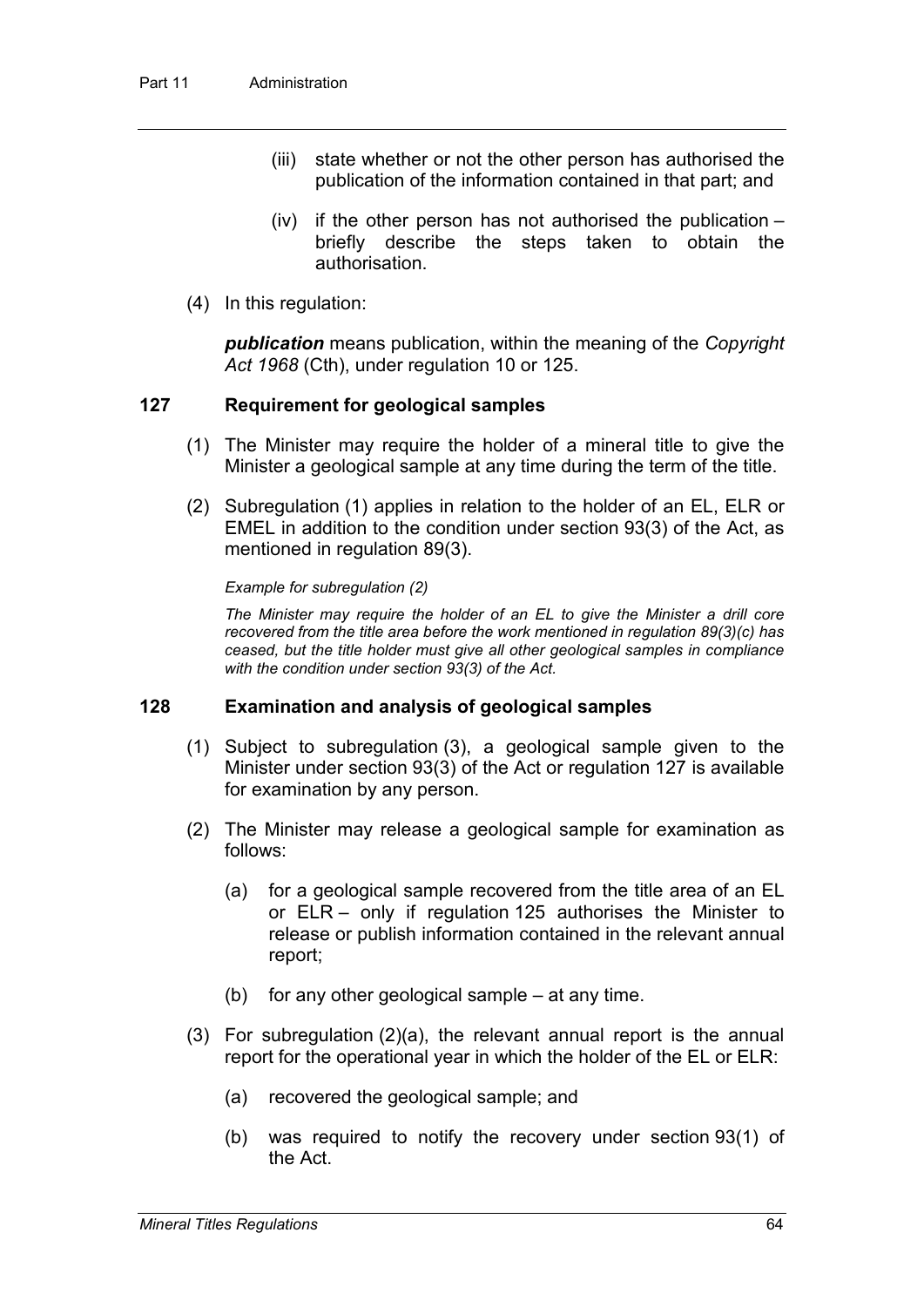- (4) Despite subregulation (2)(a), the Minister may release a geological sample for examination earlier than specified if the holder of the EL or ELR gives written consent to the earlier release.
- (5) A person may apply, in the approved form, to the Minister for consent to remove part of a geological sample for analysis.
- (6) The Minister must not refuse the application unless there are circumstances to justify the refusal.

### **129 No refund of fees on cancellation**

A title holder is not entitled to a refund of any part of a fee paid for a mineral title during an operational year if the mineral title is cancelled for all or part of the mineral title.

## **130 Circumstances when rent to be refunded**

Unless a regulation states otherwise, the Minister must refund to a title holder any excess rent paid for a mineral title if:

- (a) before a reduction or decision under section 29 of the Act took effect – the title holder had paid rent for a larger title area than exists after the reduction or decision; or
- (b) for another reason, including an error in calculation the title holder has paid more than the amount required.

## **131 Fee payable if report not given on or before reporting day**

- (1) This regulation applies if a person is required by a regulation to give the Minister one of the following reports:
	- (a) an airborne survey report;
	- (b) an annual report, expenditure report or final report;
	- (c) an amalgamated report.
- (2) If the person does not give the report on or before the reporting day for the report, the person must pay a late lodgment fee for each week or part of a week of the late lodgment period, as specified in Schedule 1, Part 5.
- (3) The Minister must give the person a late lodgment notice stating:
	- (a) the requirement mentioned in subregulation (2); and
	- (b) if the title holder does not pay the late lodgment fee, the unpaid amount is a debt owing to the Territory.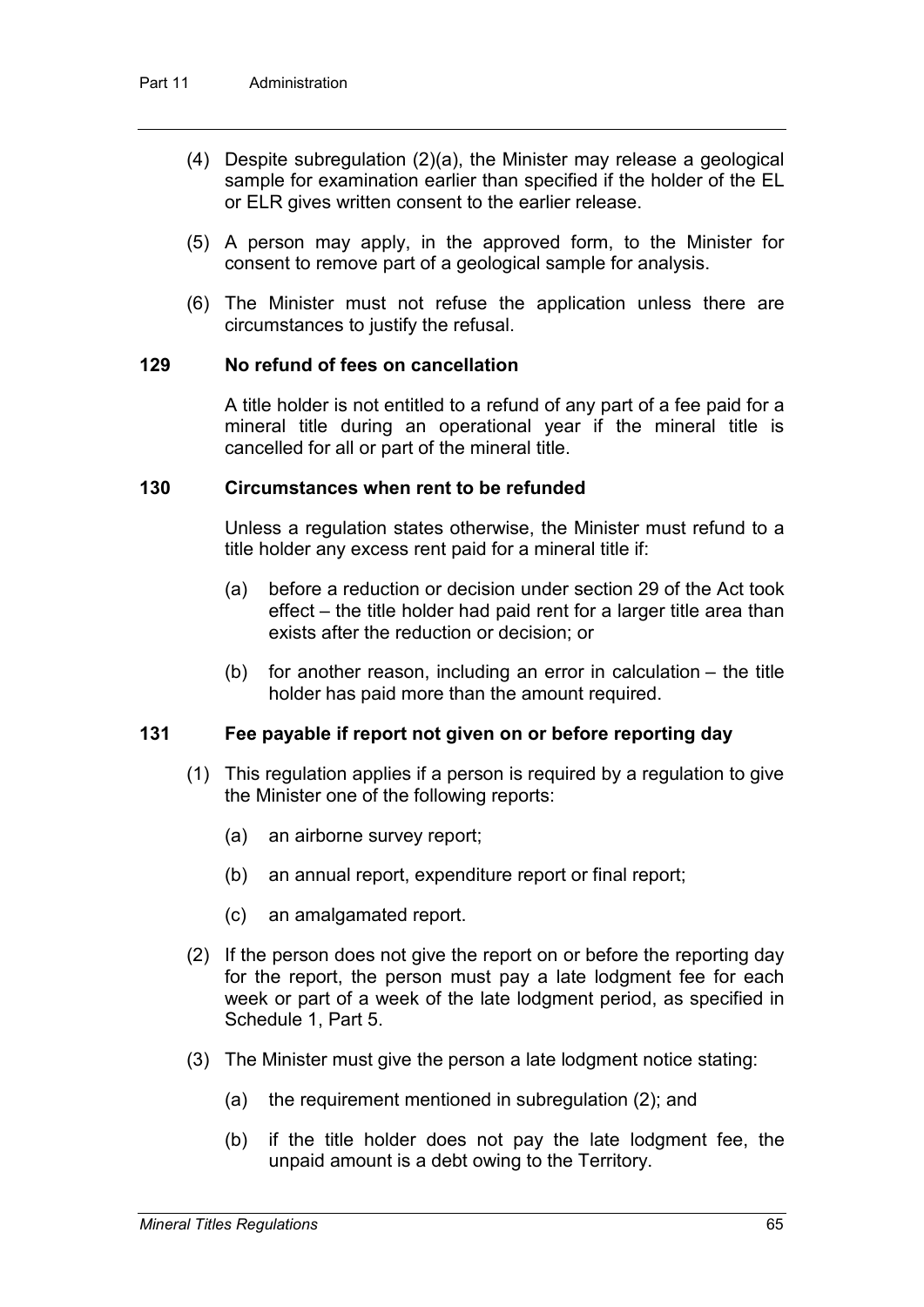- (4) The late lodgment notice must:
	- (a) include details of the late lodgment period for the report; and
	- (b) specify the amount of the late lodgment fee payable by the person for each week or part of a week of the late lodgment period; and
	- (c) be given:
		- (i) by registered post; or
		- (ii) if the contact details of the person given the notice include an email address – by email.
- (5) Despite subregulations (2) and (3), the Minister may waive the late lodgment fee, but only if satisfied the person has a reasonable excuse for not giving the report on or before the reporting day.

# **Part 12 Transitional matters**

## **Division 1 Existing applications**

#### **132 Refusal to accept existing application**

- (1) The Minister may refuse to accept an existing application for the grant of an existing interest made before the commencement day if the Minister:
	- (a) had not started to consider the details or merits of the application before the commencement day; or
	- (b) reasonably considers the application to contain insufficient or incorrect information.
- (2) The Minister need not refund to the applicant the fee paid with the application.
- (3) However, the Minister must refund to the applicant:
	- (a) rent that accompanied the application; and
	- (b) a payment made for advertising costs if those costs have not been incurred.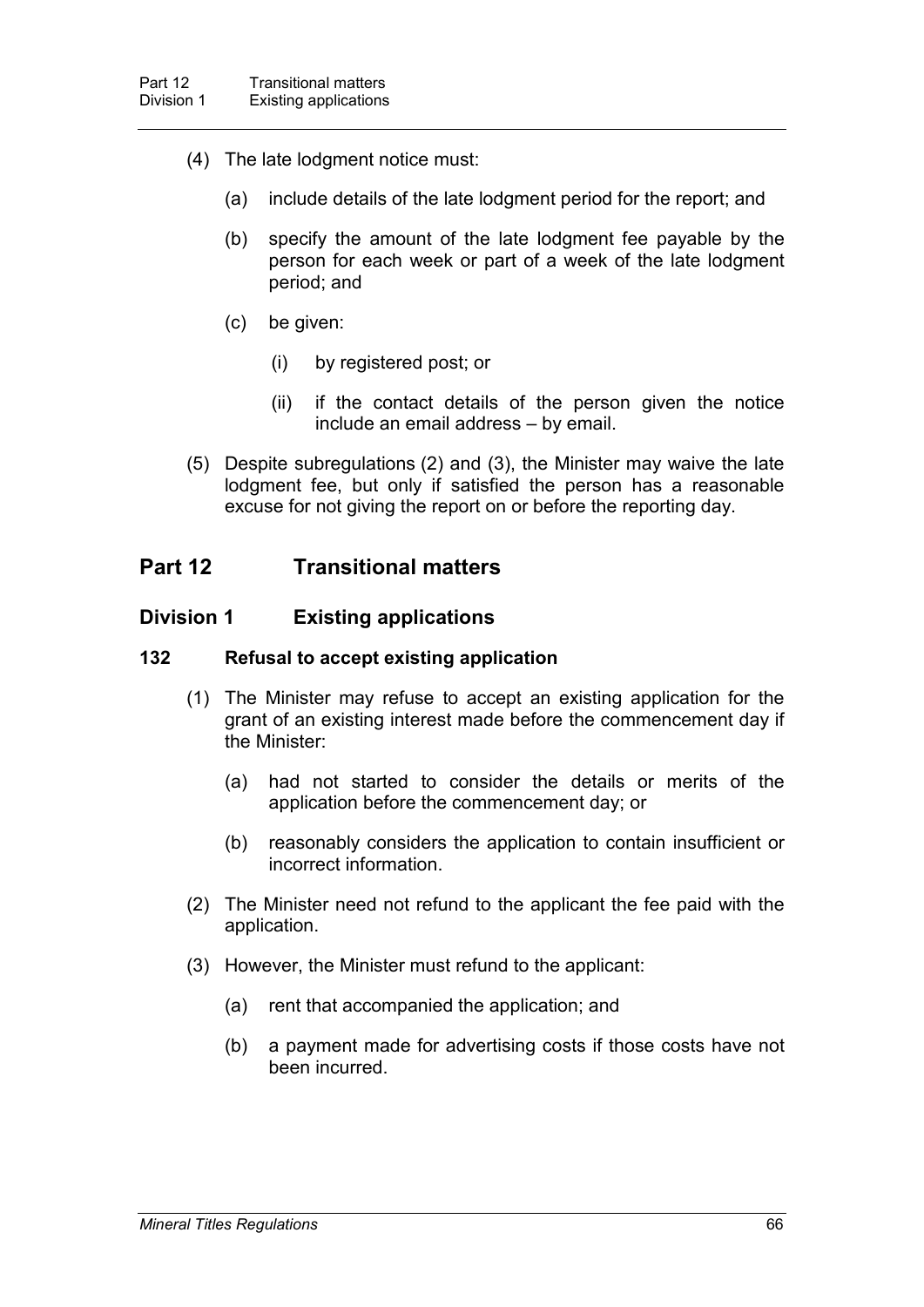### **133 Corresponding application – grant of ML**

- (1) If, immediately before the commencement day, there was in force a notice mentioned in section 61(2) of the repealed Act in relation to an existing application for the grant of a mineral lease:
	- (a) the notice continues in force only to the extent that it authorises the applicant to occupy and use the land to which the application relates; and
	- (b) the applicant is not required to survey the land.
- (2) As soon as practicable after the commencement day, the Minister must grant an ML to the applicant.

### **134 Grant of existing interest – no corresponding application**

- (1) This regulation applies in relation to an existing application for the grant of an existing interest mentioned in section 200(1)(a) of the Act.
- (2) The Minister may:
	- (a) after consulting with the applicant:
		- (i) accept withdrawal of the application and refund to the applicant the fee and rent paid for the application; or
		- (ii) accept withdrawal and also accept for consideration an application under Part 3 or 4 of the Act or section 118 of the Act (a *new application*), as relevant, for a mineral title appropriate for the activities the applicant intends to conduct; or
	- (b) refuse to consider the application and refund to the applicant the fee and rent paid for the application.
- (3) Subregulation  $(2)(a)(ii)$  applies to the acceptance of a new application even if Part 4, Division 3 would otherwise prevent the acceptance.
- $(4)$  For subregulation  $(2)(a)(ii)$ :
	- (a) the new application is taken to have been made on the same day and at the same time as the withdrawn existing application; but
	- (b) the fee payable for the new application is as specified in Schedule 1, Part 1 and rent payable for the title area specified in the new application is as specified in Schedule 1, Part 2.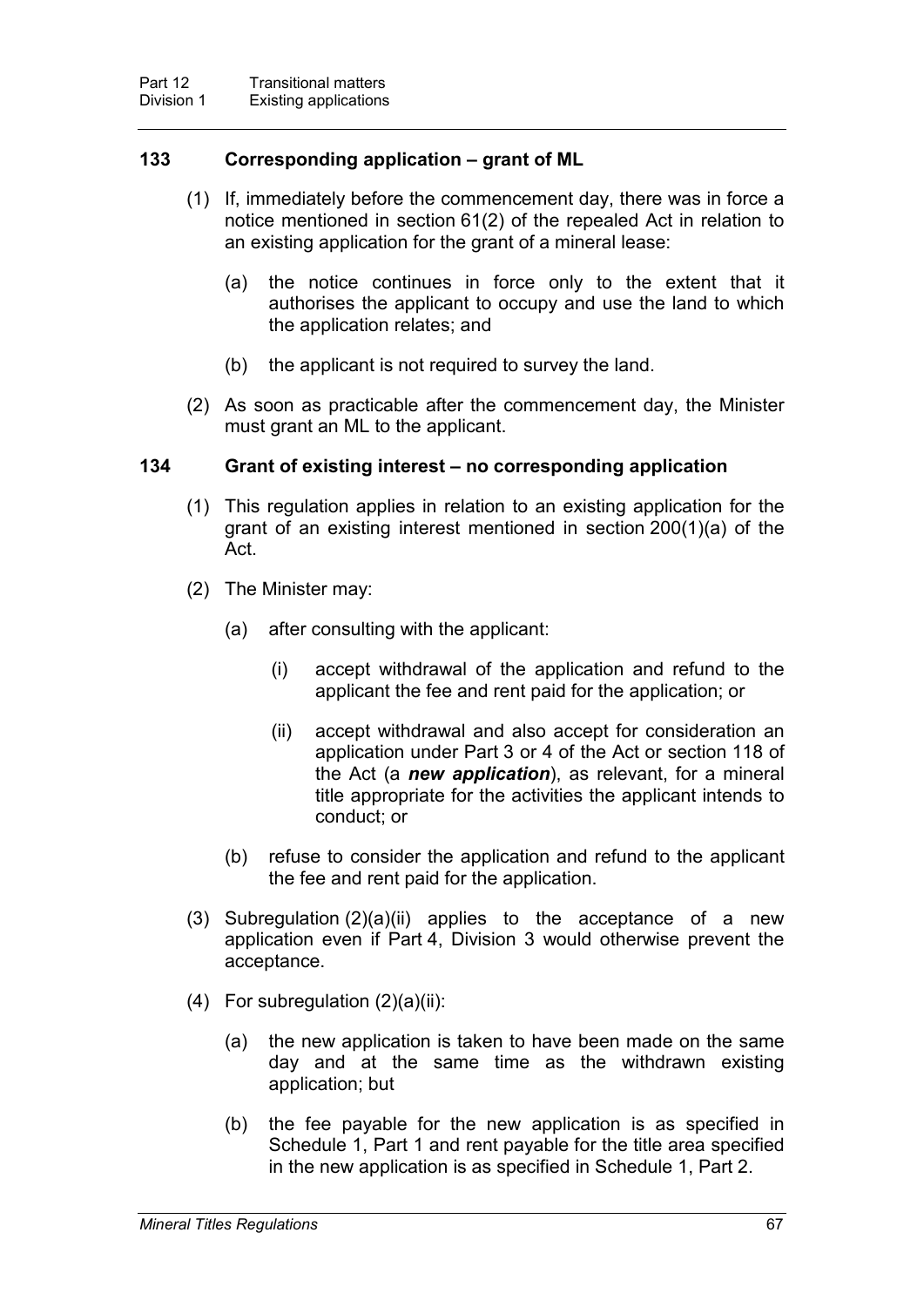(5) However, the fee and rent payable by the applicant in connection with the new application must be adjusted to take into account the fee and rent paid by the applicant in connection with the existing application.

### **135 Renewal of existing interest – no corresponding application**

- (1) This regulation applies in relation to an existing application for the renewal of a non-compliant existing interest mentioned in section 200(1)(b) of the Act.
- (2) The non-compliant existing interest continues in force until the Minister takes an action mentioned in section 204(3) of the Act, even if the term for which the interest was granted expires before the action is taken.
- (3) During the period the non-compliant existing interest is in force under subregulation (2), it has effect as if the repealed Act were still in force.

### **136 Refunds if existing application for grant of existing interest refused**

- (1) This regulation applies if the Minister refuses to grant a mineral title to a person who made an existing application for the grant of an existing interest mentioned in section 199 or 200 of the Act.
- (2) The Minister need not refund to the applicant the fee paid with the application.
- (3) However, the Minister must refund to the applicant:
	- (a) rent that accompanied the application; and
	- (b) a payment made for advertising costs if those costs have not been incurred.

### **Division 2 Conversion to appropriate mineral title**

#### **137 Conversion of non-compliant title to another mineral title**

- (1) This regulation applies if the Minister converts a non-compliant title to another mineral title after making a decision under section 203(3)(c) of the Act.
- (2) The Minister must issue the holder of the non-compliant title with a mineral title to replace that title.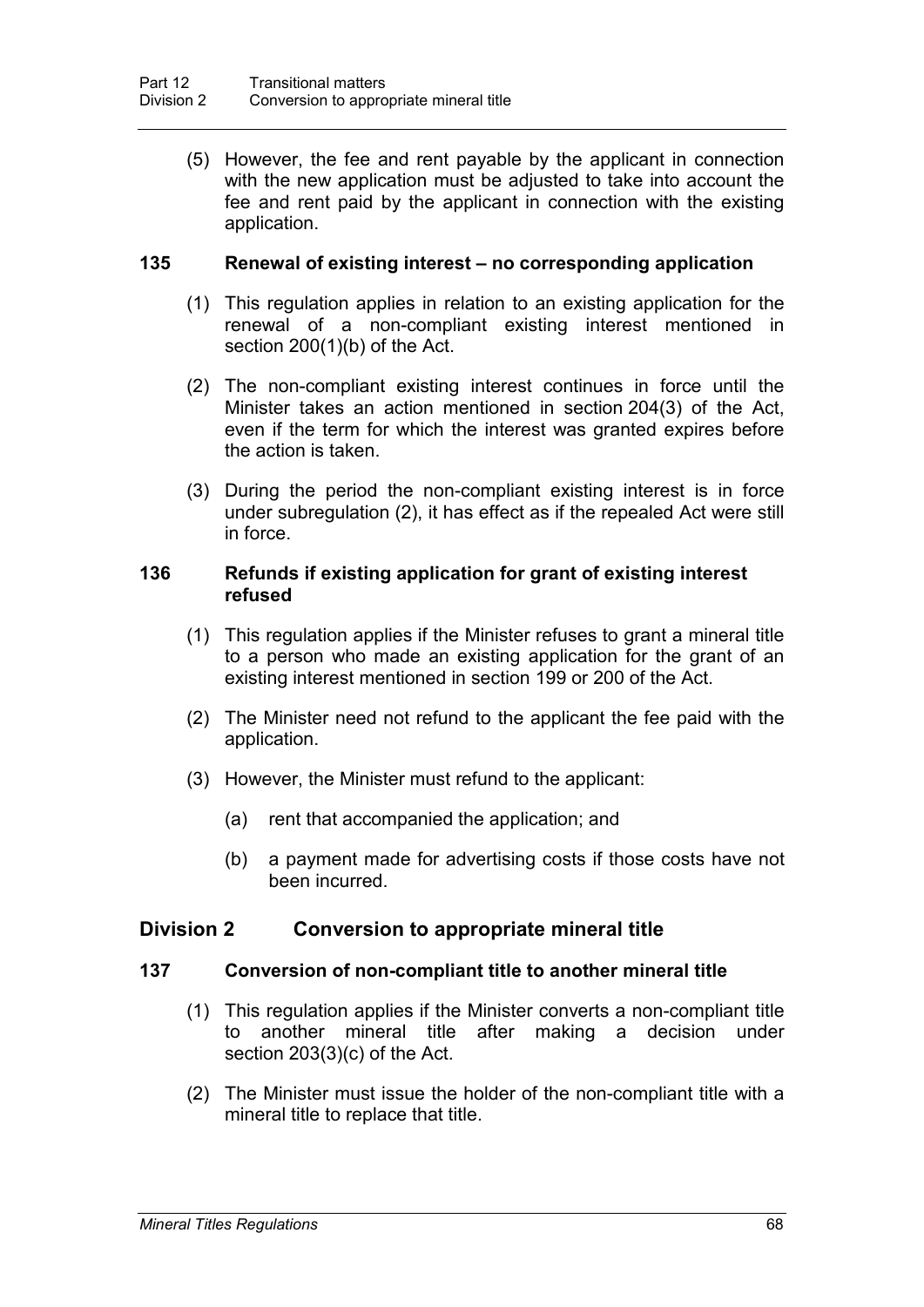- (3) The Minister may:
	- (a) include in the replacement title the conditions the Minister considers appropriate; and
	- (b) specify in the replacement title that particular provisions of the Act or these Regulations do not apply in relation to the title.

### **138 Conversion of non-compliant existing interest to appropriate mineral title**

- (1) If the Minister converts a non-compliant existing interest to a mineral title after making a decision under section 204(3)(a) of the Act, the Minister must issue the holder of the existing interest with a mineral title to replace the interest.
- (2) The Minister may:
	- (a) include in the mineral title the conditions the Minister considers appropriate; and
	- (b) specify in the title that particular provisions of the Act or these Regulations do not apply in relation to the title.

### **139 Conversion of mineral claim to EL**

- (1) This regulation applies if the Minister converts a mineral claim or mineral lease to an EL (the *converted EL*) after making a decision under section 204(3)(a) of the Act.
- (2) The converted EL is taken to have been in force for 6 years on the day the Minister issues the EL under regulation 138(1) and, subject to this Part, the Act and these Regulations apply accordingly.
- (3) If the title area of the converted EL is within the title area of an EL held by another person (the *original EL*):
	- (a) the title area of the converted EL is removed from the title area of the original EL; and
	- (b) the Minister must vary the original EL accordingly and give the title holder a notice of the variation.
- (4) If a person holds 2 or more mineral claims or mineral leases with adjoining boundaries, the Minister may issue one EL for the entire area of land to which the mineral claims or mineral leases relate.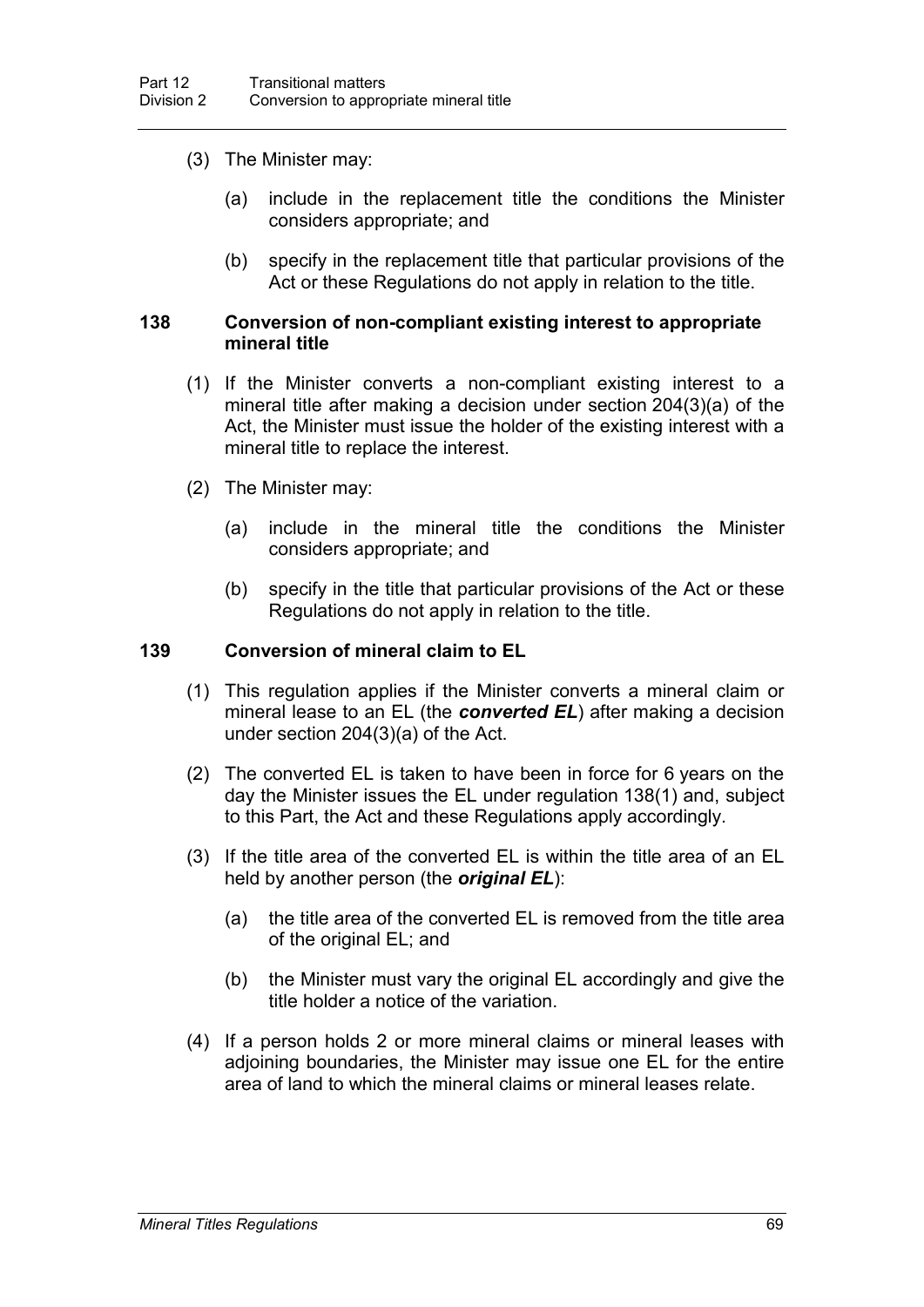### **140 Renewal of non-compliant existing interest continued in force**

- (1) This regulation applies if the holder of a non-compliant existing interest continued in force under section 204(2) of the Act intends to renew the interest before the Minister has taken an action mentioned in section 204(3) of the Act in relation to the interest.
- (2) The holder may apply to the Minister for renewal of the interest, and the Minister may renew the interest, as if the repealed Act were still in force.
- (3) Section 204(2) to (5) of the Act apply in relation to the renewed interest.

### **Division 3 Payment of rent**

### **141 Payment of rent for converted mineral title**

- (1) Rent is payable for a converted EL as follows:
	- (a) until the day on which the EL is renewed or ceases to be in force – as if the repealed Act were still in force;
	- (b) if the EL is renewed in accordance with regulation 77.
- (2) Rent is payable for any other converted mineral title in accordance with regulation 77 for an operational year that starts on or after the commencement day.

### **142 Payment of rent for non-compliant existing interest**

- (1) Rent is payable for a non-compliant existing interest in accordance with the repealed Act for the period the existing interest continues in force, as mentioned in section 204(2) of the Act, until the Minister takes action under section 204(3) of the Act.
- (2) If the Minister converts the non-compliant existing interest to a mineral title:
	- (a) rent is payable for the mineral title under regulation 77 from the day the title is issued; and
	- (b) the holder of the non-compliant existing interest must pay the rent and any other fee in connection with the mineral title before the Minister may issue the title; and
	- (c) the Minister must take into account rent already paid for the non-compliant existing interest and adjust the rent payable under regulation 77 accordingly.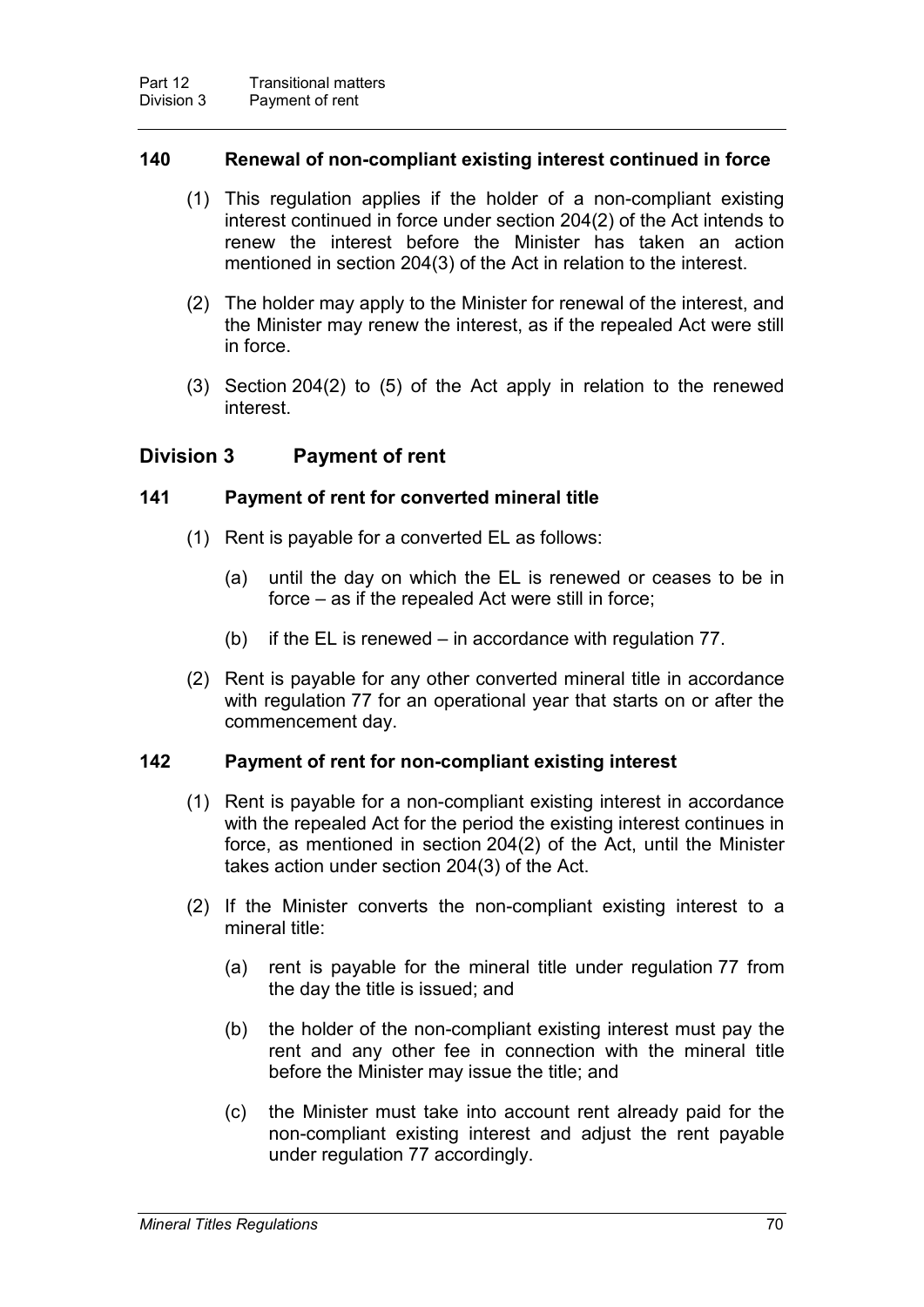(3) If the Minister does not convert the non-compliant existing interest to a mineral title, but takes an action mentioned in section 204(3)(b) to (d) of the Act, the Minister may refund to the former holder of the existing interest the amount of rent paid for the remaining period of the current rental period for the interest.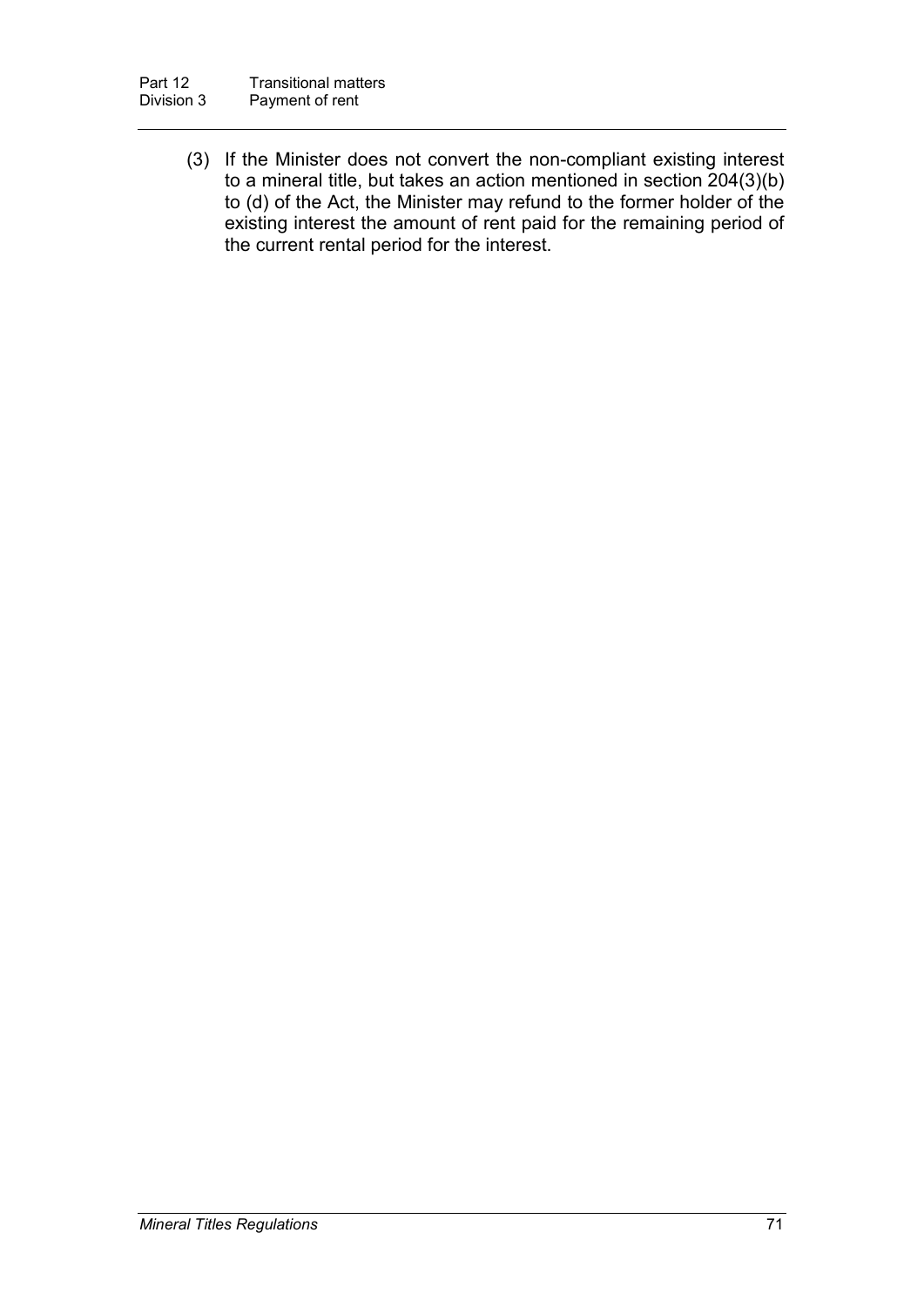### **Schedule 1 Fees and rent**

### **Part 1 Fees payable for applications**

regulation 46(1)

| Section of Act | Application                                                                                                                                                                                             | Fee (revenue units)                                                                                 |
|----------------|---------------------------------------------------------------------------------------------------------------------------------------------------------------------------------------------------------|-----------------------------------------------------------------------------------------------------|
| 27(1)          | grant of EL                                                                                                                                                                                             | 350                                                                                                 |
| 29(4)          | no reduction, lesser reduction or<br>deferral of reduction of title area<br>of EL                                                                                                                       | 100                                                                                                 |
| 33(1)          | designation of ELR                                                                                                                                                                                      | 200                                                                                                 |
| 41(1)          | grant of ML                                                                                                                                                                                             | 750                                                                                                 |
| 47(1)          | grant of EMEL                                                                                                                                                                                           | 200                                                                                                 |
| 51(1)          | grant of EMP                                                                                                                                                                                            | 200                                                                                                 |
| 55(1)          | grant of EML                                                                                                                                                                                            | 500                                                                                                 |
| 62(1)          | a second or subsequent<br>application for consent to enter into<br>negotiations under Part IV of the<br>ALRA with a Land Council, made<br>because of the withdrawal or lapse<br>of the previous consent | 50                                                                                                  |
| 84(2)          | grant of an access authority                                                                                                                                                                            | 200                                                                                                 |
| 100(3)(b)      | variation of expenditure condition<br>for project area                                                                                                                                                  | 500                                                                                                 |
|                | any other variation of condition                                                                                                                                                                        | 100                                                                                                 |
| 118(1) or 119  | an application relating to an MA                                                                                                                                                                        | the same fee as is<br>payable for the<br>same type of<br>application for the<br>corresponding title |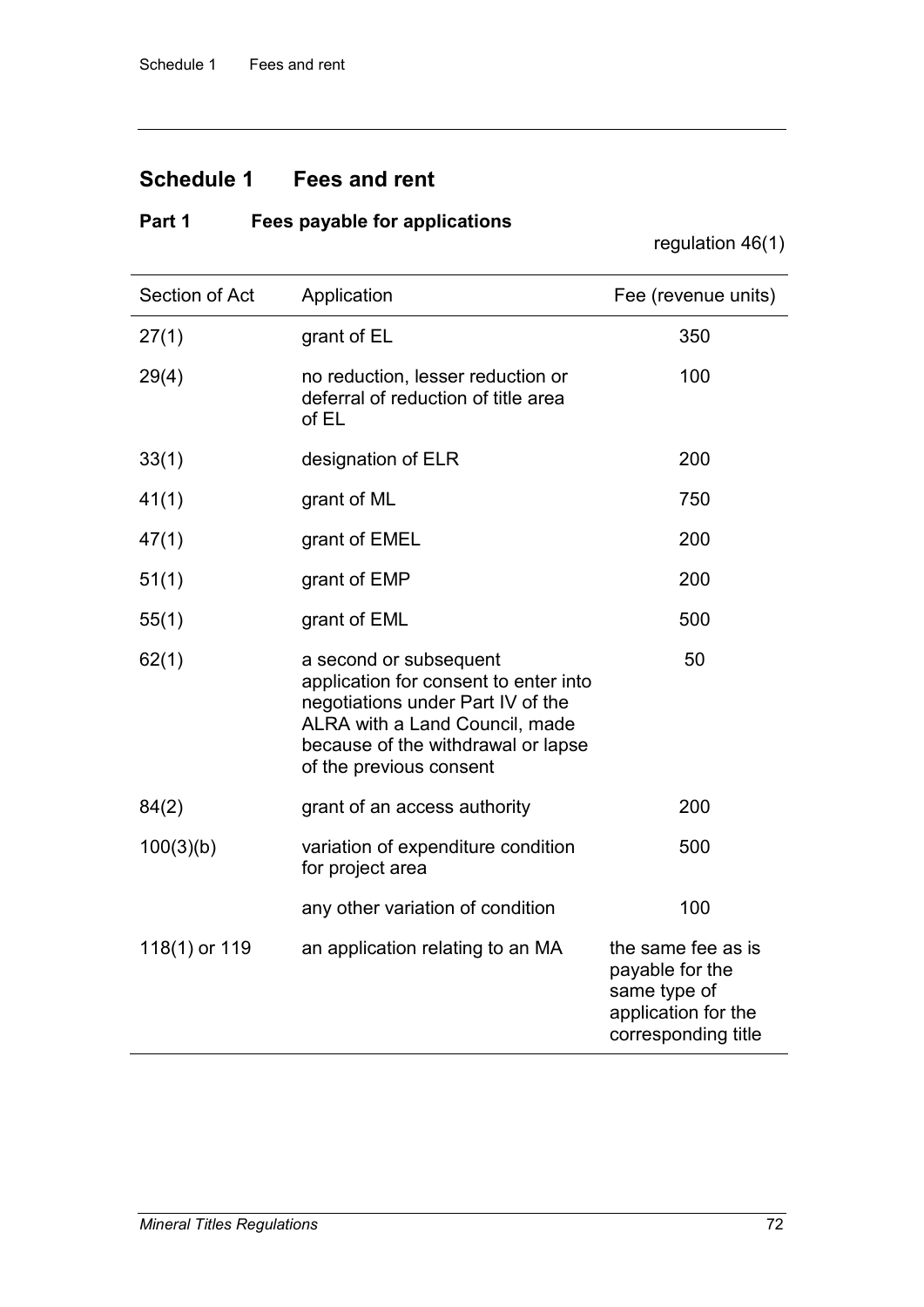# **Part 2 Rent payable for title areas**

regulation 77(1)

| Mineral title | Annual rent payable for title area                                                                                                          |  |
|---------------|---------------------------------------------------------------------------------------------------------------------------------------------|--|
| EL            | 1st operational year - 31 revenue units per block                                                                                           |  |
|               | 2nd operational year - 31 revenue units per block                                                                                           |  |
|               | 3rd operational year – 62 revenue units per block                                                                                           |  |
|               | 4th operational year – 62 revenue units per block                                                                                           |  |
|               | 5th operational year – 125 revenue units per block                                                                                          |  |
|               | 6th operational year - 125 revenue units per block                                                                                          |  |
|               | Each subsequent operational year – 175 revenue units<br>per block                                                                           |  |
| <b>ELR</b>    | 18 revenue units per hectare                                                                                                                |  |
| ML            | 18 revenue units per hectare                                                                                                                |  |
| <b>EMEL</b>   | 31 revenue units per block                                                                                                                  |  |
| <b>EMP</b>    | 54 revenue units per hectare on which authorised<br>activities (excluding activities for rehabilitation of the land)<br>are being conducted |  |
|               | 10 revenue units per hectare on which rehabilitation is<br>being carried out under the Mining Management Act                                |  |
| EML           | 225 revenue units per hectare                                                                                                               |  |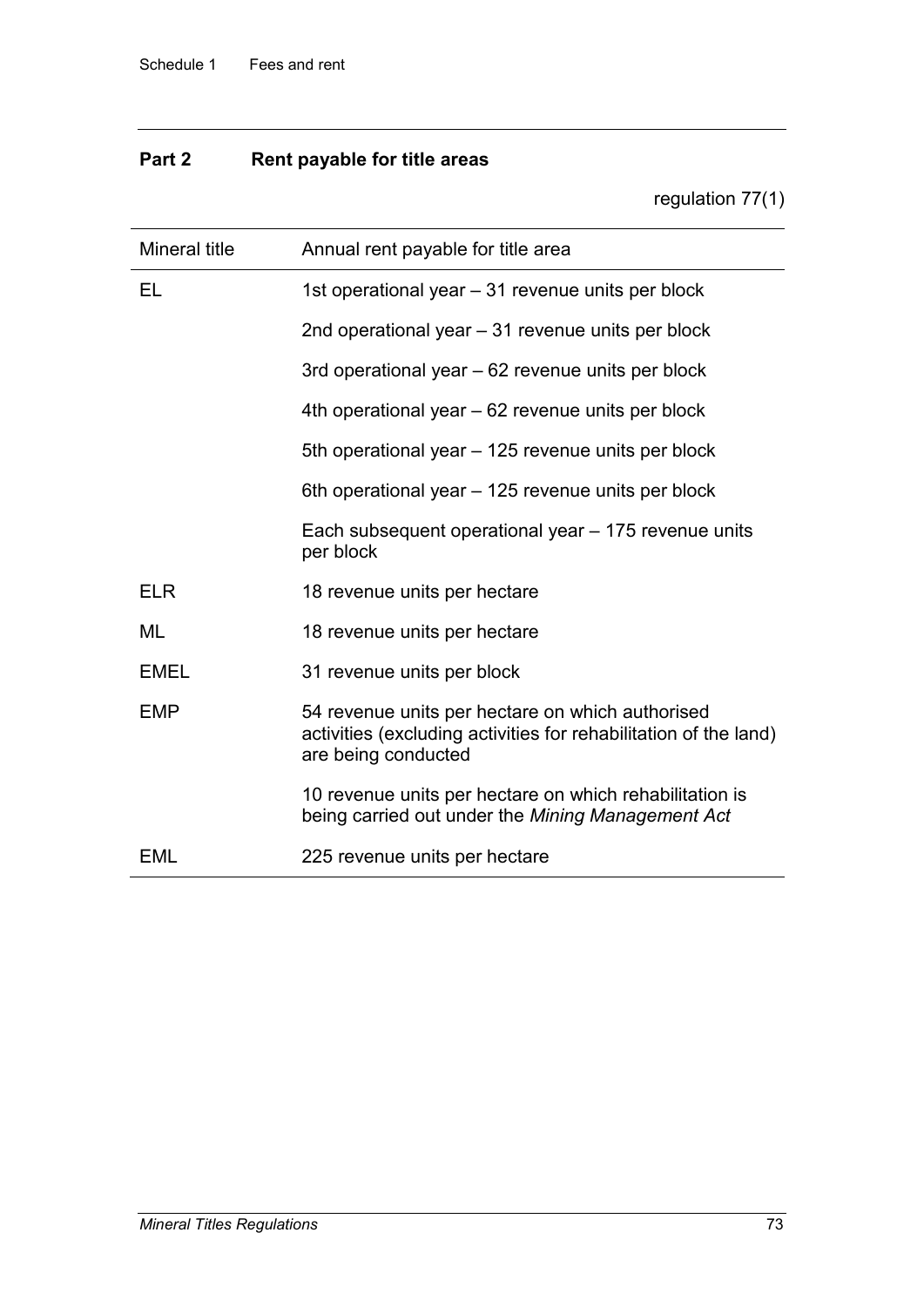## **Part 3 Administration fee for mineral titles**

regulation 77(3)

| Mineral title | Annual administration fee (revenue units)<br>payable for each operational year |  |
|---------------|--------------------------------------------------------------------------------|--|
| EL            | 250                                                                            |  |
| <b>ELR</b>    | 200                                                                            |  |
| ML            | 200                                                                            |  |
| <b>EMP</b>    | 100                                                                            |  |
| EML           | 200                                                                            |  |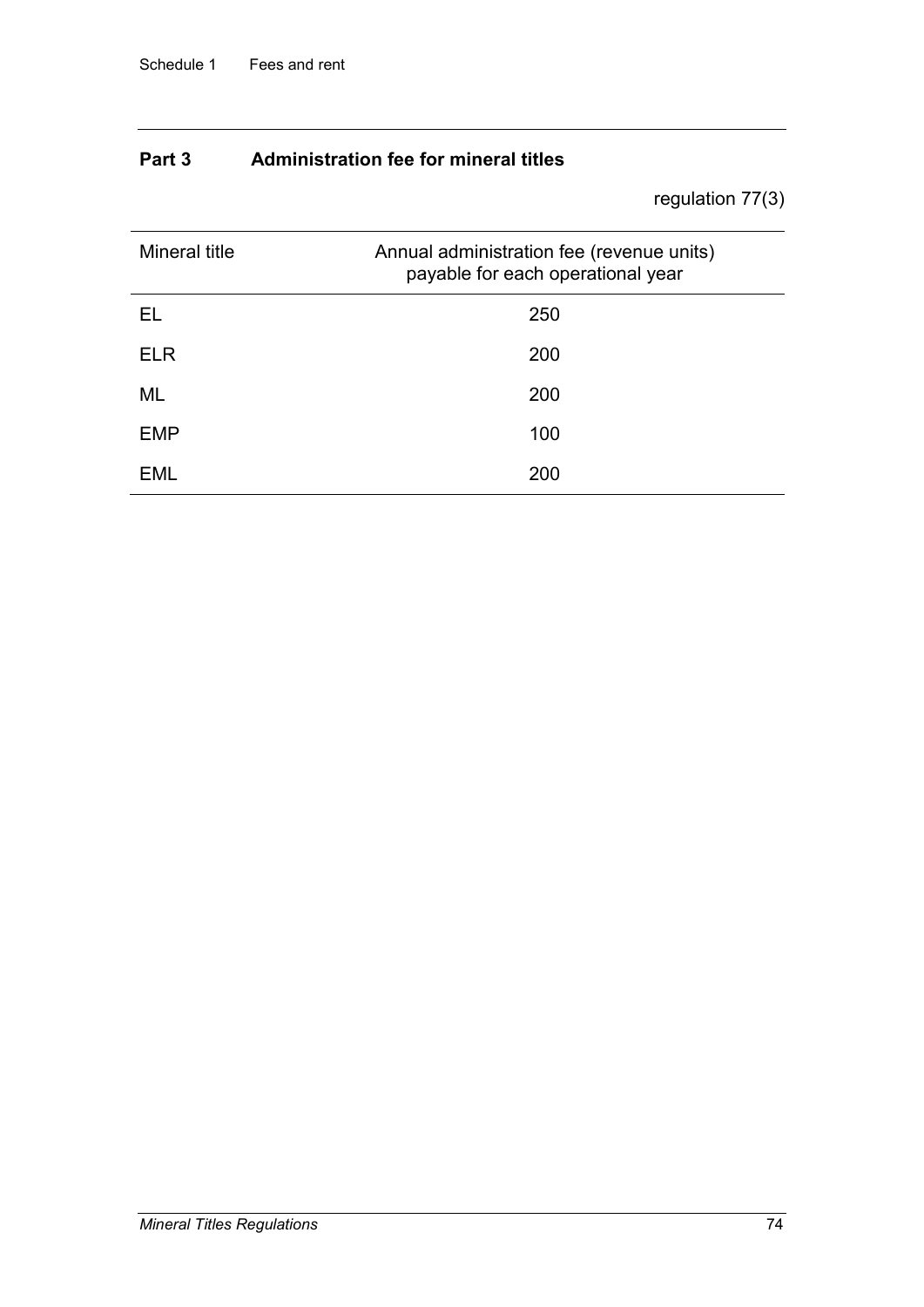# **Part 4 Fees payable in relation to register**

regulation 97

| <b>Matter</b>                                                                                                   | Fee (revenue units)                                |
|-----------------------------------------------------------------------------------------------------------------|----------------------------------------------------|
| Inspecting register under section 121(5) of Act                                                                 | 7 for each full or<br>part period of<br>15 minutes |
| Copy of information in register under section 121(5)<br>of Act                                                  | .20 for each page                                  |
| Application under section 123(1) of Act for approval<br>and registration of transfer of mineral rights interest | 57                                                 |
| Application under section 124(1) of Act for<br>registration of devolution of mineral rights interest            | 23                                                 |
| Application under section 125(1) of Act for<br>registration of general dealing                                  | 20                                                 |
| Application under section 128(1) of Act for Minister's<br>certificate                                           | 15                                                 |
| Lodgment of caveat under section 131(1) of Act                                                                  | 20                                                 |
| Lodgment of notice of continuation of caveat under<br>section $134(3)(a)$ of Act                                | 20                                                 |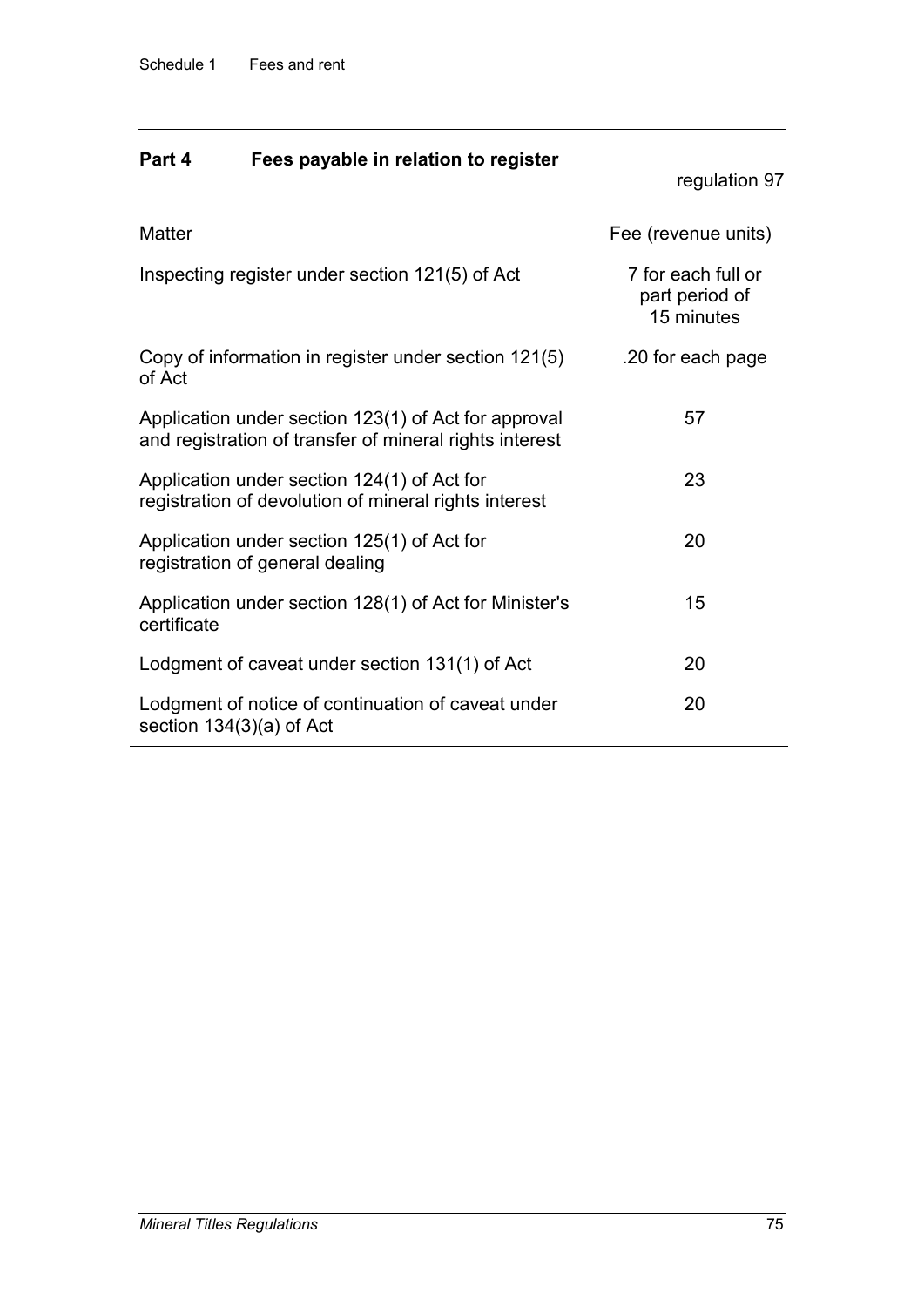### **Part 5 Late lodgment fee and late lodgment period**

regulation 131

### **Airborne survey report**

The late lodgment period for an airborne survey report is the period that starts on the day after the reporting day and ends on the earliest of the following:

- (a) the day on which the person gives the report to the Minister;
- (b) the day after the expiry of 60 days.

The late lodgment fee is 50 revenue units for each week or part of a week of the late lodgment period.

### **Annual report, expenditure report or final report**

The late lodgment period for an annual report, expenditure report or final report is the period that starts on the day on the day after the reporting day and ends on the earliest of the following:

- (a) the day on which the person gives the report to the Minister;
- (b) the day on which the Minister cancels the mineral title to which the report relates for a contravention of section 95(1) of the Act;
- (c) the day after the expiry of 60 days.

The late lodgment fee is 100 revenue units for each week or part of a week of the late lodgment period.

### **Amalgamated report**

The late lodgment period for an amalgamated report is the period that starts on the day on the day after the reporting day and ends on the earliest of the following:

- (a) the day on which the person gives the report to the Minister;
- (b) the day on which the Minister cancels one or all of the mineral titles to which the report relates for a contravention of section 95(1) of the Act;
- (c) the day after the expiry of 60 days.

The late lodgment fee is:

- (a) if the amalgamated report is for 2 to 4 mineral titles  $-150$  revenue units for each week or part of a week of the late lodgment period; or
- (b) if the amalgamated report is for 5 to 9 mineral titles  $-200$  revenue units for each week or part of a week of the late lodgment period; or
- $(c)$  if the amalgamated report is for 10 or more mineral titles 250 revenue units for each week or part of a week of the late lodgment period.